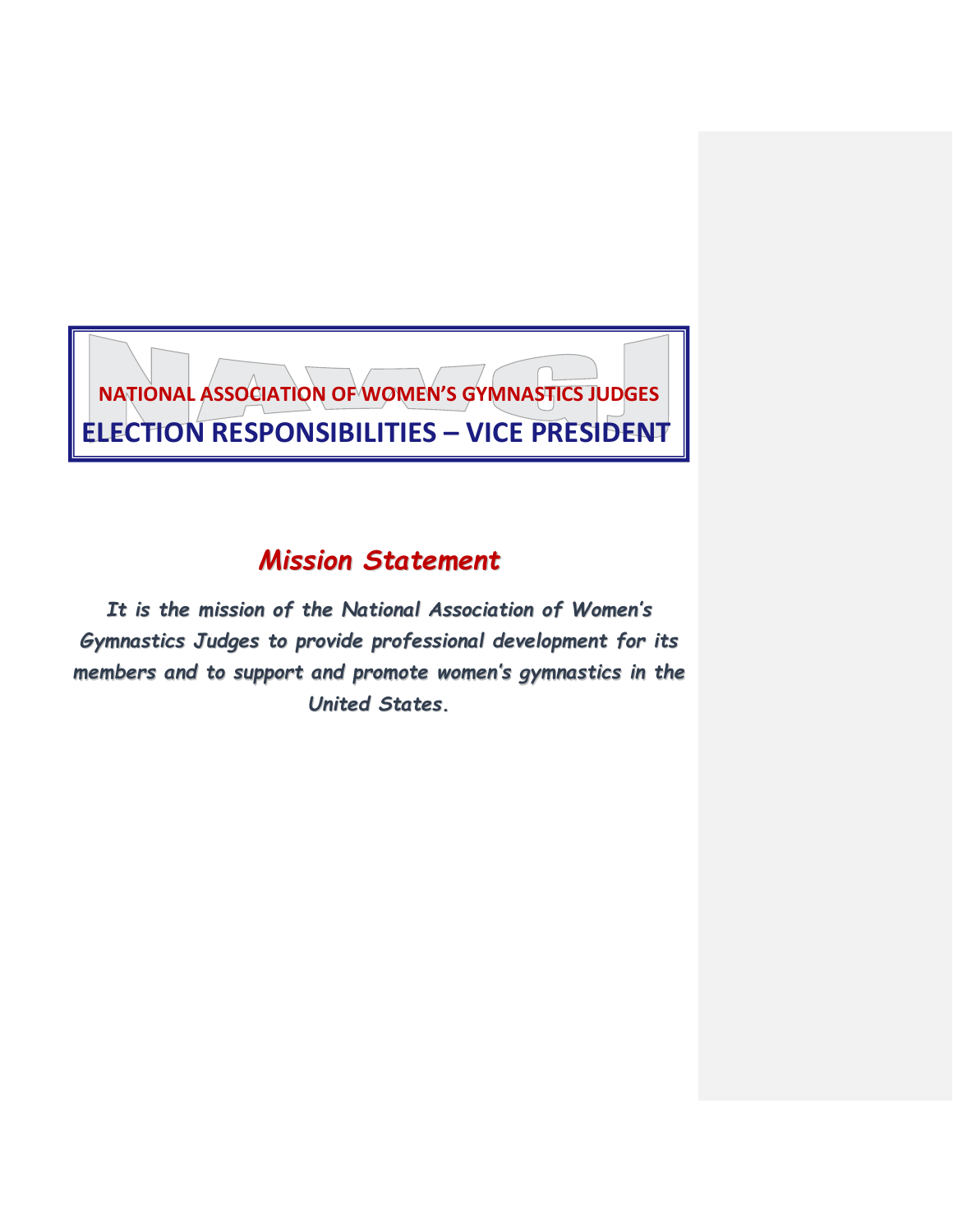## **ELECTION RESPONSIBILITIES – VICE PRESIDENT**

## **TABLE OF CONTENTS**

| SPECIFIC GUIDELINES FOR DIRECTOR OF FINANCE ELECTIONS  14          |
|--------------------------------------------------------------------|
|                                                                    |
|                                                                    |
|                                                                    |
| SPECIFIC GUIDELINES FOR REGIONAL JUDGING DIRECTOR ELECTION 18      |
| REGIONAL JUDGING DIRECTOR CANDIDATE APPLICATION FORM 19            |
|                                                                    |
|                                                                    |
|                                                                    |
|                                                                    |
| SPECIFIC GUIDELINES FOR NATIONAL WEBSITE DIRECTOR APPOINTMENT 25   |
| NATIONAL WEBSITE DIRECTOR CANDIDATE APPLICATION FORM  26           |
|                                                                    |
|                                                                    |
| SPECIFIC GUIDELINES FOR NATIONAL EDUCATION DIRECTOR APPOINTMENT 29 |
|                                                                    |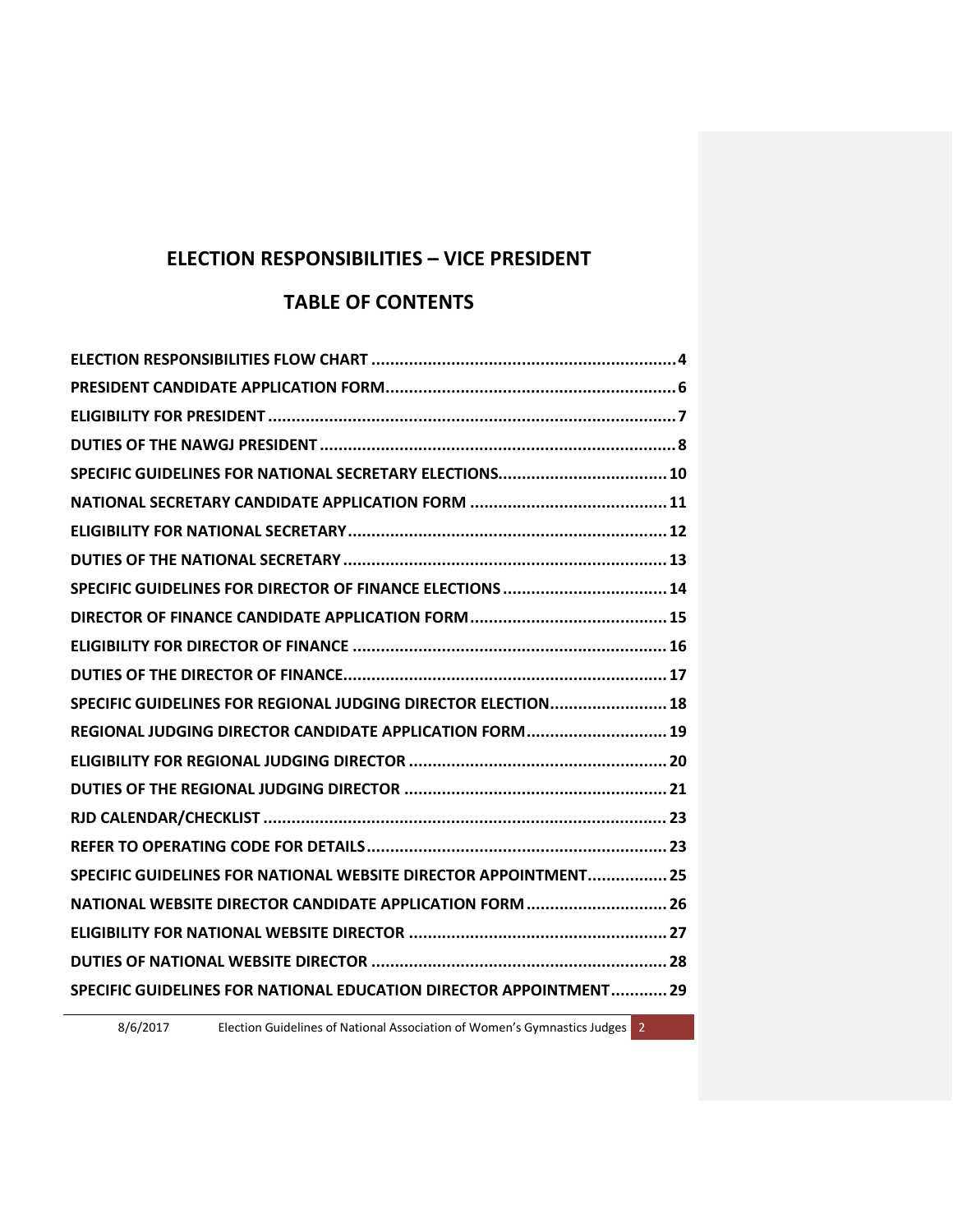| NATIONAL EDUCATION DIRECTOR CANDIDATE APPLICATION FORM  30           |  |
|----------------------------------------------------------------------|--|
|                                                                      |  |
|                                                                      |  |
| SPECIFIC GUIDELINES FOR NATIONAL LIBRARIAN APPOINTMENT 33            |  |
|                                                                      |  |
|                                                                      |  |
|                                                                      |  |
| SPECIFIC GUIDELINES FOR NATIONAL JUDGES CUP DIRECTOR APPOINTMENT  37 |  |
| NATIONAL JUDGES CUP DIRECTOR CANDIDATE APPLICATION FORM 38           |  |
|                                                                      |  |
|                                                                      |  |
| SPECIFIC GUIDELINES FOR NATIONAL COLLEGIATE ASSIGNER APPOINTMENT 41  |  |
| APPLICATION FOR NAWGJ NATIONAL COLLEGIATE ASSIGNER 42                |  |
|                                                                      |  |
|                                                                      |  |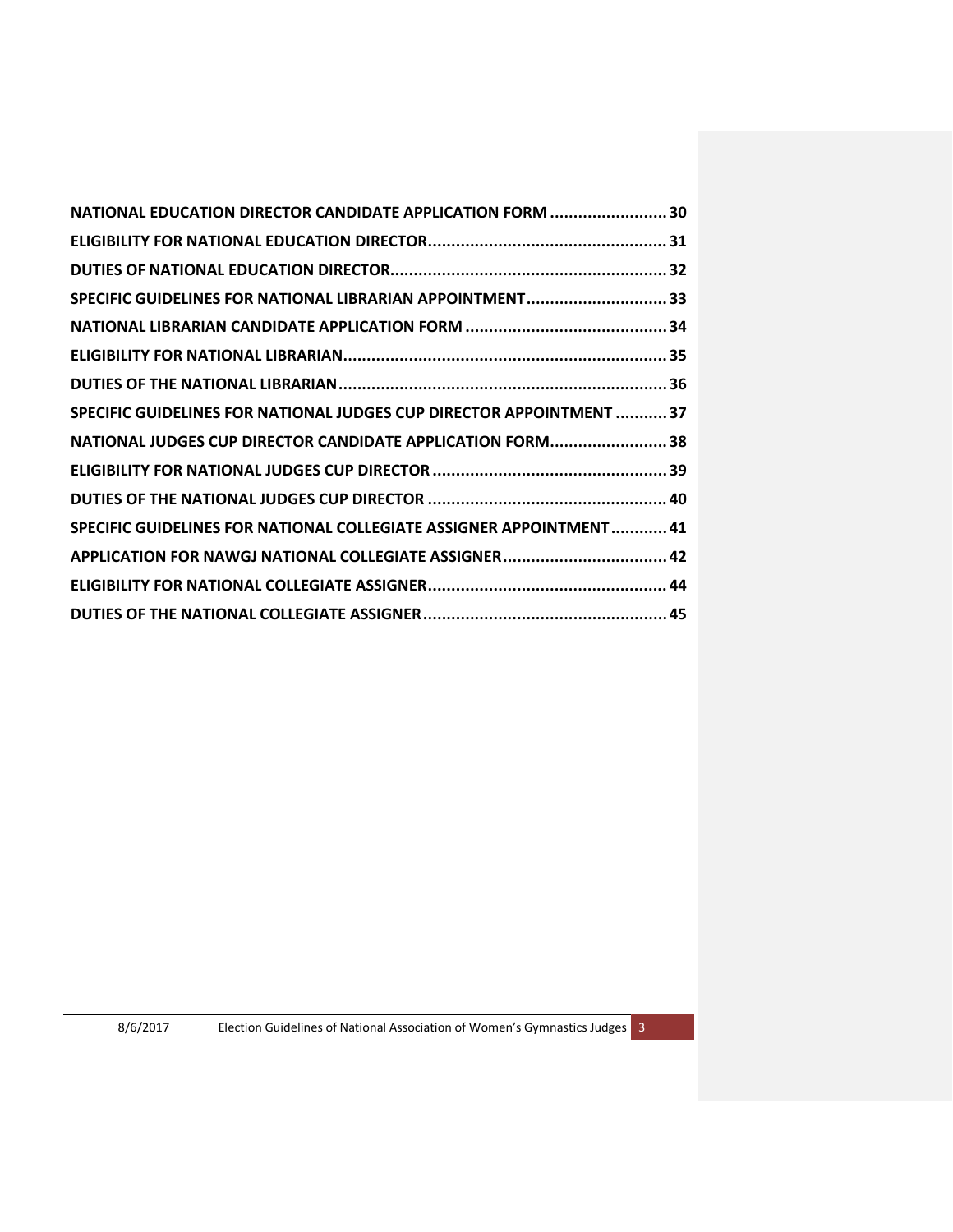## <span id="page-3-0"></span>**ELECTION RESPONSIBILITIES FLOW CHART**



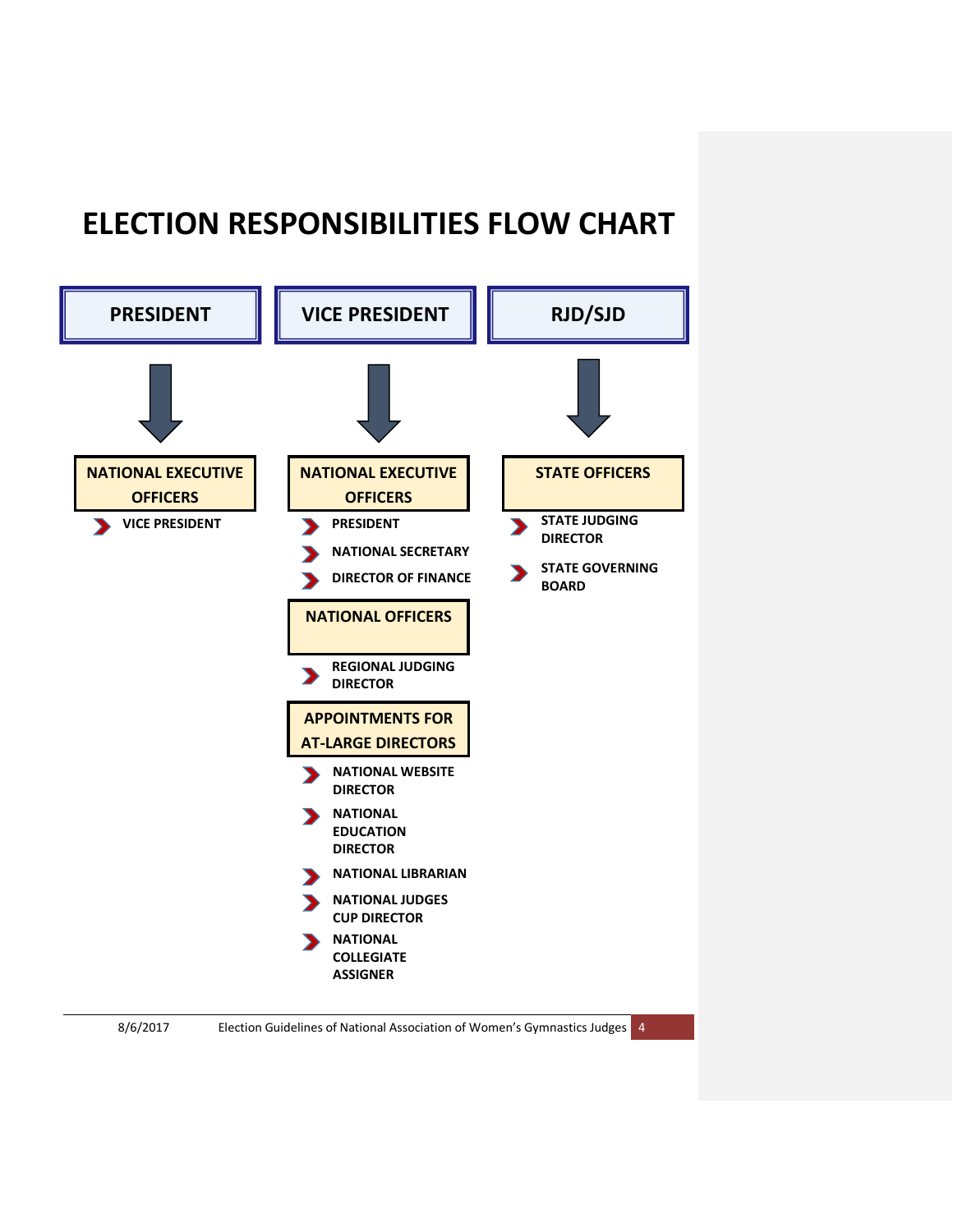## **SPECIFIC GUIDELINES FOR NAWGJ PRESIDENT ELECTION**

It is the duty of the Vice President to compile a list of all persons who are eligible to run for PRESIDENT.

| October 1   | A special reminder is sent to all National Governing Board Members by the Vice President telling<br>them who is eligible to run for PRESIDENT.                                                                                                                                                                             |
|-------------|----------------------------------------------------------------------------------------------------------------------------------------------------------------------------------------------------------------------------------------------------------------------------------------------------------------------------|
| November 1  | All eligible candidates are sent a letter or email by the Vice President which includes:<br>1. Letter of Eligibility and Duties of the President.<br>2. Candidate Application Form to be completed by the candidate stating her/his qualifications.<br>3. A list of dates for the election and the process to be followed. |
| *December 1 | Candidate Application Form due: Deadline date of <b>December 1.</b> Failure to respond by the<br>deadline date (postmarked) indicates that the candidate does NOT wish to run for the office.                                                                                                                              |
|             | December 15 Voting begins for all RJs and elected Officers of the National Governing Board. Any NAWGJ voting<br>member must meet the criteria for eligibility to vote ninety (90) days prior to the date voting<br>begins.                                                                                                 |
| January 20  | Voting ends. The Vice President notifies the candidates.                                                                                                                                                                                                                                                                   |
|             | Vice President sends results by letter or email to the RJDs, National Governing Board and the<br>National Website Director for publication on the NAWGJ website.                                                                                                                                                           |

April 1 The newly elected President assumes office.

\*NOTE: If any of the deadline dates fall on a Sunday or legal holiday, procedures should be advanced to the next business day.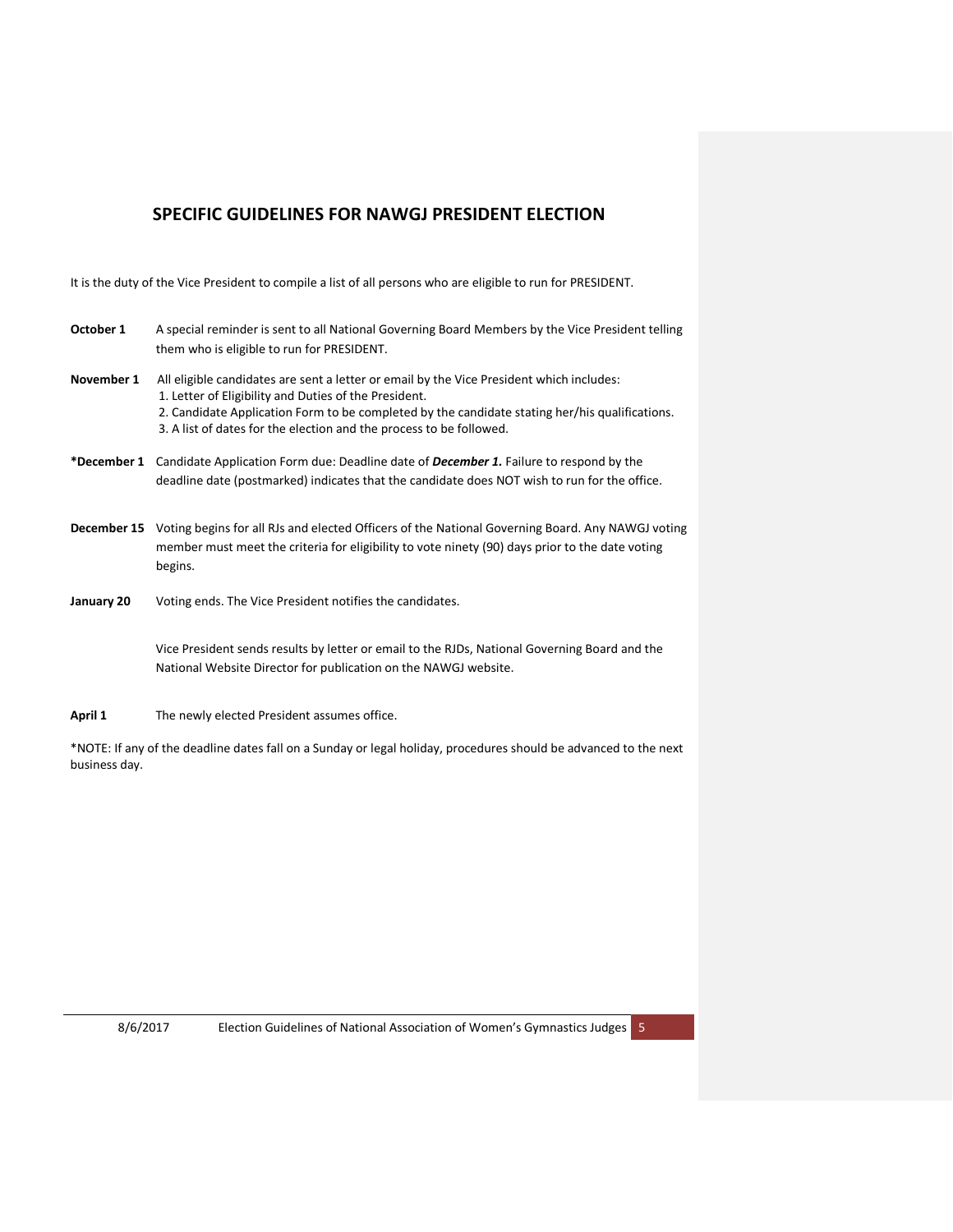## **PRESIDENT CANDIDATE APPLICATION FORM**

<span id="page-5-0"></span>Letter to Candidate Notifying Eligibility – PRESIDENT

Date: November 1, 20\_\_\_

You are eligible to run for the office of PRESIDENT for the term of 4 years. If elected your term would begin on April 1, 20\_\_\_\_\_ and end on March 31, 20\_\_\_\_\_.

If you are interested in running, please complete the form below regarding your qualifications and background and return to the Vice President by December 1, 20\_ (Request RETURN RECEIPT, please) Failure to respond (postmarked by the deadline date) indicates that you do NOT wish to run for office.

**PRESIDENT CANDIDATE APPLICATION FORM Name: Address: Phone: Rating: NAWGJ Background: Years of Service:**

**Additional Credits:**

**Comments:** 

**PLEASE DO NOT ADD PAGES. SEND TO THE VICE PRESIDENT.**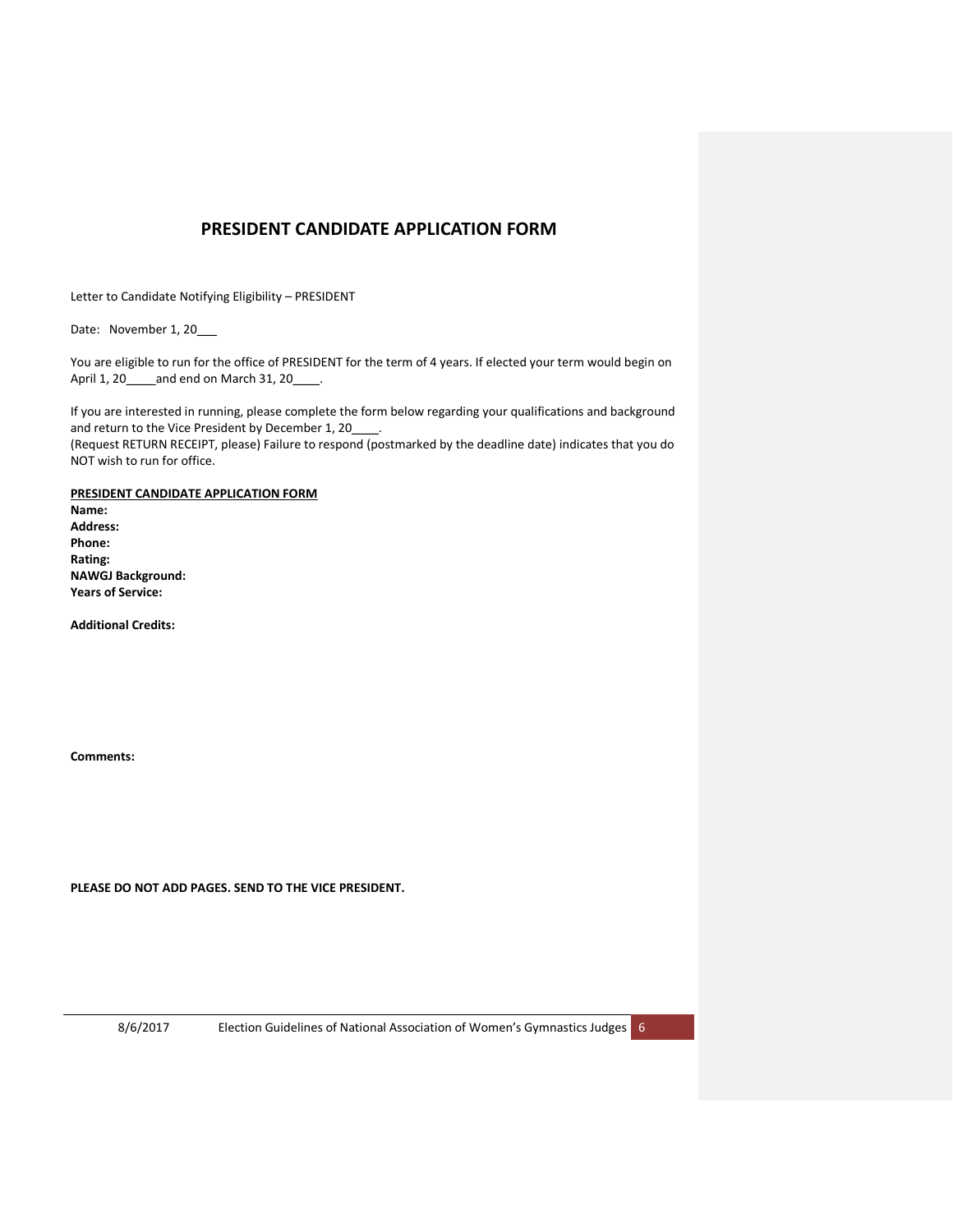## **ELIGIBILITY FOR PRESIDENT**

- <span id="page-6-0"></span>1. All National, Regional, State and At-Large Directors shall be 21 years of age.
- 2. They shall be certified as a Level 10 Judge or above. When possible, it is suggested that the National Executive Officers and the National Governing Board (Regional Judging Directors) be certified at the National Level or above.
- 3. All prospective Directors and Officers shall have been voting members of their respective Governing Boards for at least one year (12 months). (For SJD's, the State Governing Board; for RJD's, the Regional Governing Board; for Executive Board Positions, the National Governing Board.) Life Members and appointed National Directors are also eligible if they currently hold the appropriate rating.
- 4. A candidate must be in good standing under the canons and disciplinary rules of the NAWGJ Code of Professional Responsibility.
- 5. A current Officer must be up-to-date with all required reports to be eligible to run for office.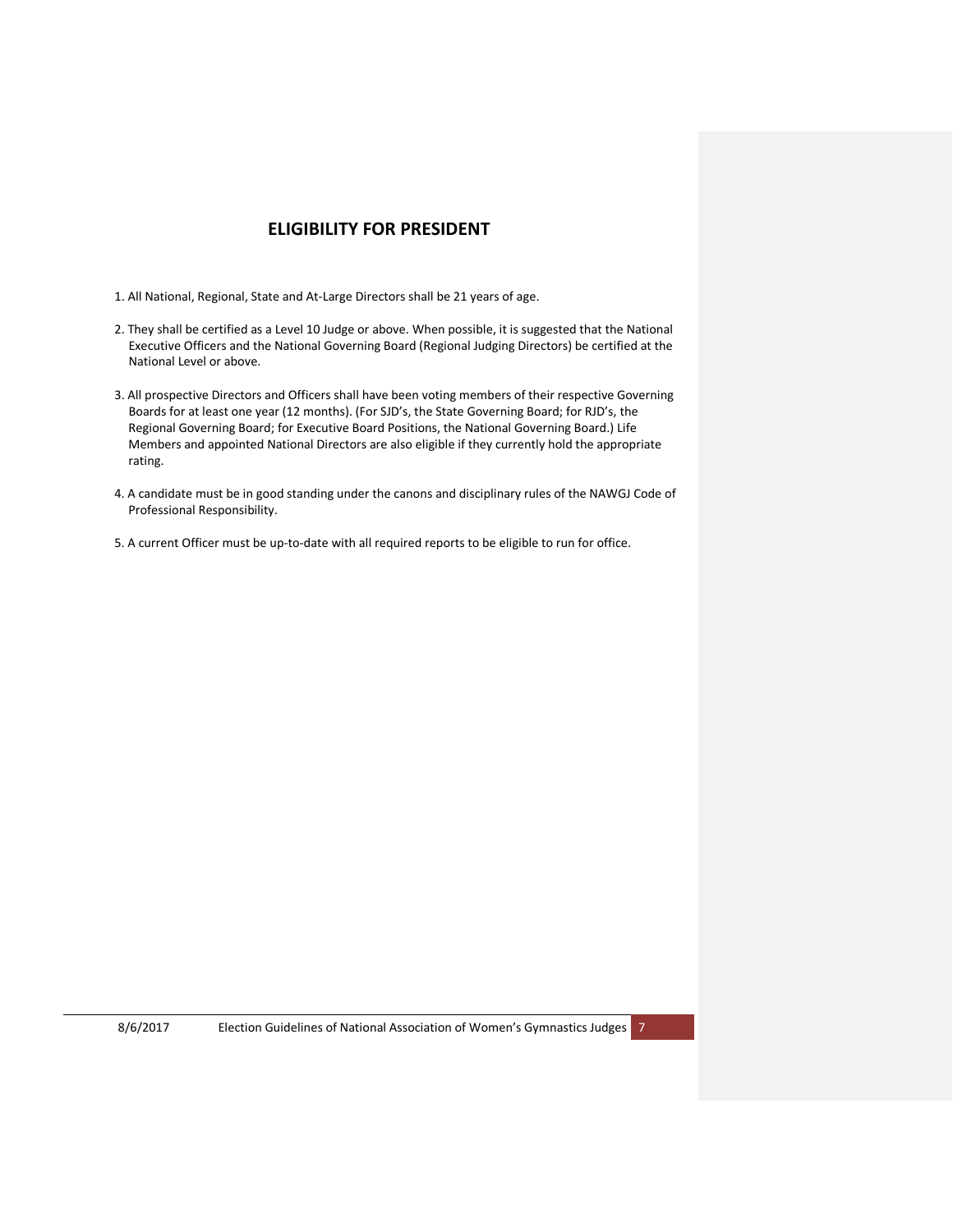## **DUTIES OF THE NAWGJ PRESIDENT**

#### <span id="page-7-0"></span>Executive

- 1. Serve as the Chief Administrator of NAWGJ.
- 2. Consult with the Executive Officers on all major decisions and policies.
- 3. Communicate the results of all major decisions in writing to the entire National Governing Board within two weeks of any decision.
- 4. Keep in continued contact with the USA Gymnastics Women's Technical Chairman and Committee Members, or other pertinent gymnastics organizations, to keep abreast of all national and international developments.

#### Meetings

- 1. Conduct one annual open meeting of the membership in the summer at the National Judges Symposium or at the USA Gymnastics Congress. 10/2016
- 2. Conduct a National Executive Board Meeting prior to each annual meeting. Additional National Executive Board Meetings may be called when deemed necessary.
- 3. Be present and preside at all National Governing Board Meetings and vote only when a tie exists.
- 4. Failure to attend two consecutive National Governing Board Meetings shall constitute an automatic suspension.
- 5. Be authorized to appoint new committees as deemed essential to the smooth functioning of the NAWGJ, with the approval of the National Governing Board.
- 6. Be authorized to appoint a representative to other committees when necessary.
- 7. Submit a complete report of the year's activities to the National Governing Board at the annual meeting. This report shall be made available to all Regional and State Governing Boards.

#### Elections

| 1. Be responsible for conducting the Vice President election.                                   | 10/2016 |
|-------------------------------------------------------------------------------------------------|---------|
| 2. Be responsible for conducting the RJD election if one occurs in the Vice President's region. | 10/2016 |
| Financial                                                                                       |         |
| 1. Be authorized to sign checks and review online executive account monthly.                    | 7/2015  |
| 2. Receive written approval of the Director of Finance for expenditures, depreciable            |         |
| expenditures or any non-NAWGJ expense in excess of \$500.00.                                    | 6/2002  |
| 3. Receive written approval of the Director of Finance for any gift or donation exceeding       | 6/2002  |
| \$100.00.                                                                                       |         |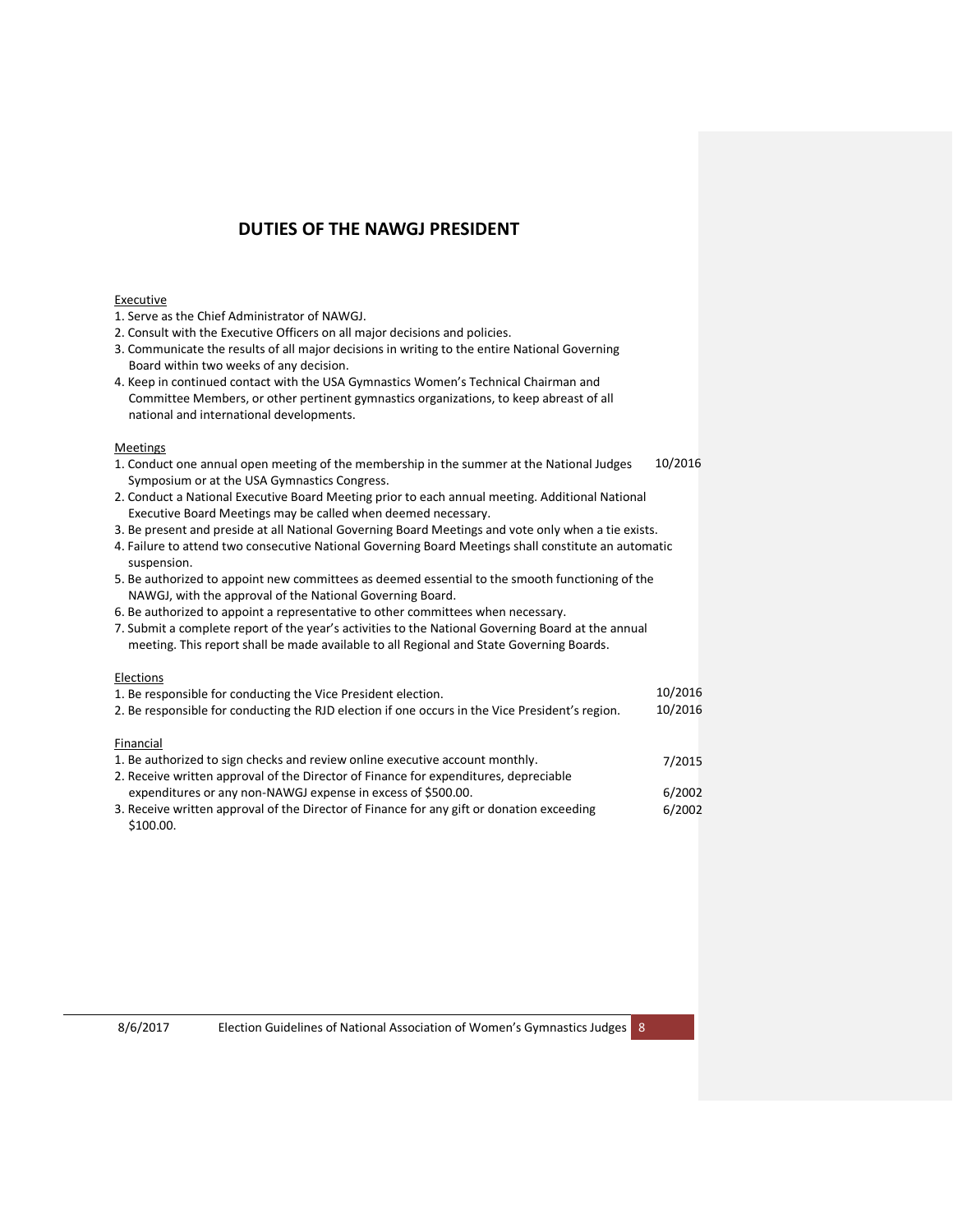| <b>Miscellaneous</b>                                                                        |         |
|---------------------------------------------------------------------------------------------|---------|
| 1. Be authorized to administer contracts for judges for meets of a national character after |         |
| consultation with the National Governing Board.                                             | 6/2002  |
| 2. Be responsible for communications, including the National website.                       |         |
| 3. Support the National Judges Cup.                                                         | 10/2016 |

Failure to comply with the responsibilities of this office could result in removal from office after review by the National Governing Board.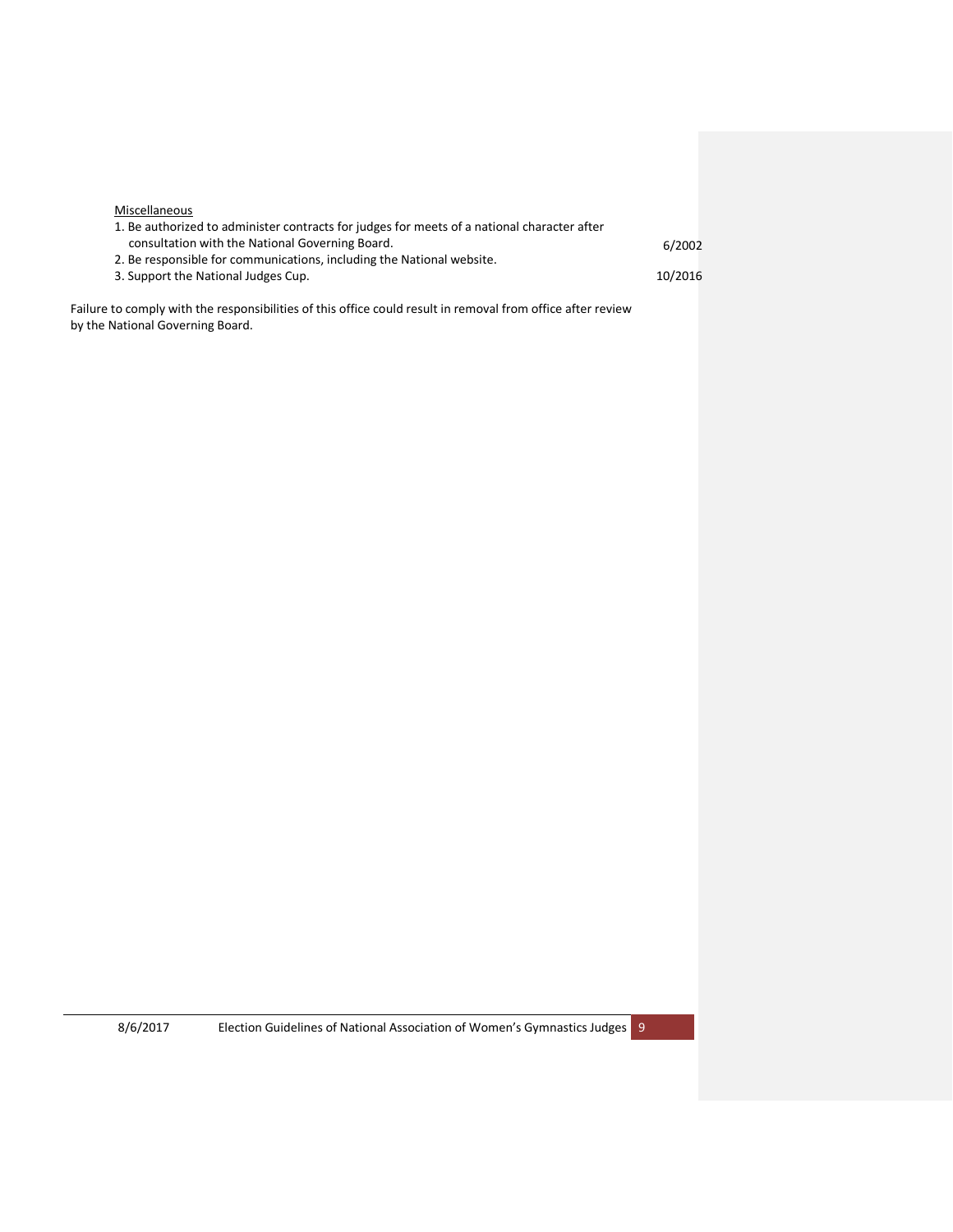## <span id="page-9-0"></span>**SPECIFIC GUIDELINES FOR NATIONAL SECRETARY ELECTIONS**

It is the duty of the Vice President to compile a list of all persons who are eligible to run for NATIONAL SECRETARY.

| October 1   | A special reminder is sent to all National Governing Board Members by the Vice President telling<br>them who is eligible to run for NATIONAL SECRETARY.                                                                                                                                                                    |
|-------------|----------------------------------------------------------------------------------------------------------------------------------------------------------------------------------------------------------------------------------------------------------------------------------------------------------------------------|
| November 1  | All eligible candidates are sent a letter by the Vice President which includes:<br>1. Letter of Eligibility and Duties of the National Secretary.<br>2. Candidate Application Form to be completed by the candidate stating her/his qualifications.<br>3. A list of dates for the election and the process to be followed. |
| *December 1 | Candidate Application Form due: Deadline date of December 1. Failure to respond by the<br>deadline date (postmarked) indicates that the candidate does NOT wish to run for the office.                                                                                                                                     |
| December 15 | Voting begins for all RJDs and elected Officers of the National Governing. Any NAWGJ voting<br>member must meet the criteria for eligibility to vote ninety (90) days prior to the date voting<br>begins.                                                                                                                  |
| January 20  | Voting ends. The Vice President notifies the candidates.                                                                                                                                                                                                                                                                   |
|             | Vice President sends results to the RJDs, National Governing Board and the National Website<br>Director for publication on the National website.                                                                                                                                                                           |

April 1 The newly elected National Secretary assumes office.

\*NOTE: If any of the deadline dates fall on a Sunday or legal holiday, procedures should be advanced to the next business day.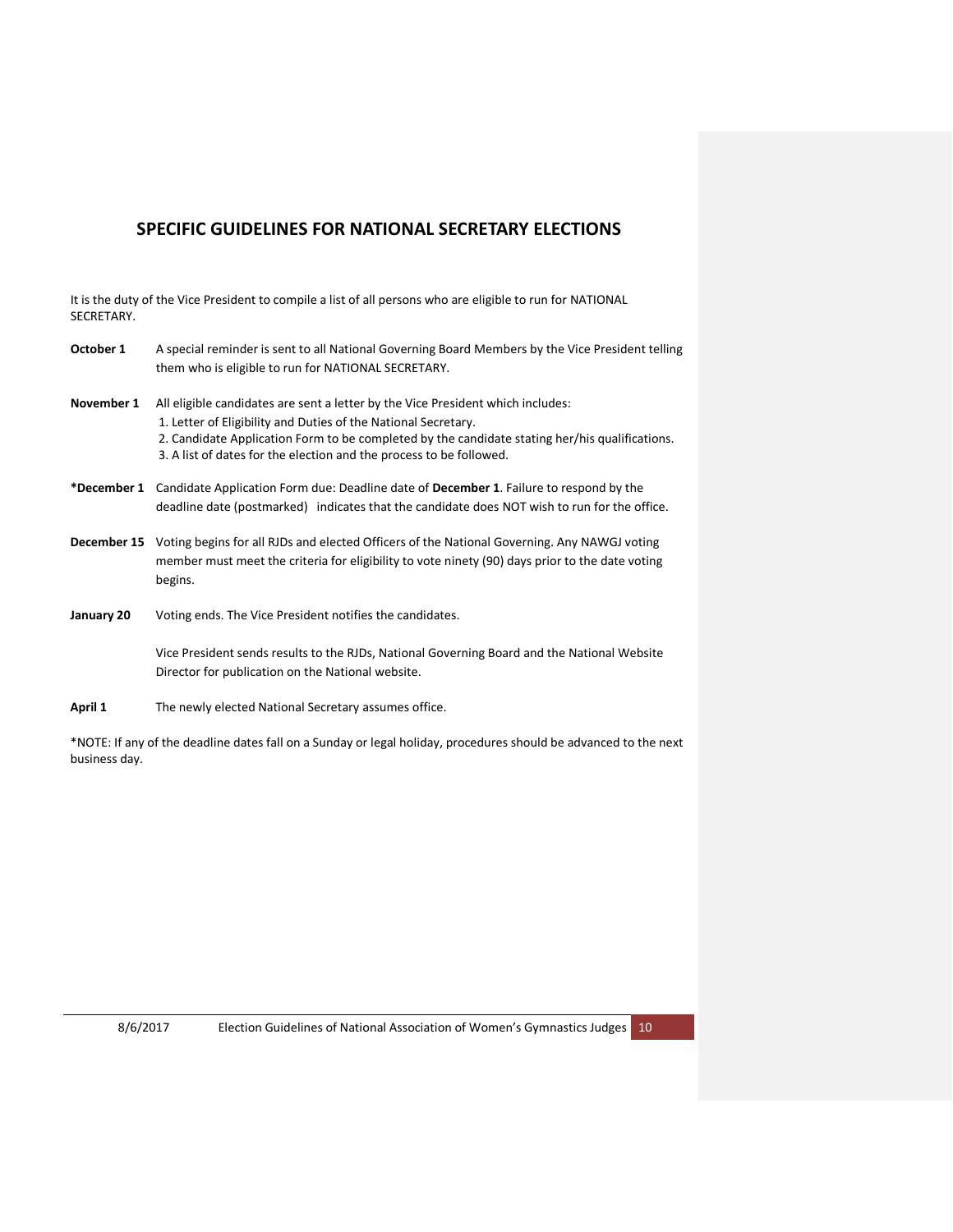## <span id="page-10-0"></span>**NATIONAL SECRETARY CANDIDATE APPLICATION FORM**

Letter to Candidate Notifying Eligibility – NATIONAL SECRETARY

Date: November 1, 20\_\_\_

You are eligible to run for the office of NATIONAL SECRETARY for the term of 4 years. If elected your term would begin on April 1, 20\_\_\_\_ and end on March 31, 20\_\_\_\_.

If you are interested in running, please complete the form below regarding your qualifications and background and return to the Vice President by December 1, 20 (Request RETURN RECEIPT, please) Failure to respond (postmarked by the deadline date) indicates that you do

NOT wish to run for office. **NATIONAL SECRETARY CANDIDATE APPLICATION FORM**

**Name: Address: Phone: Rating:**

**NAWGJ Background: Years of Service: Additional Credits**

**Comments:** 

**PLEASE DO NOT ADD PAGES. SEND TO THE VICE PRESIDENT.**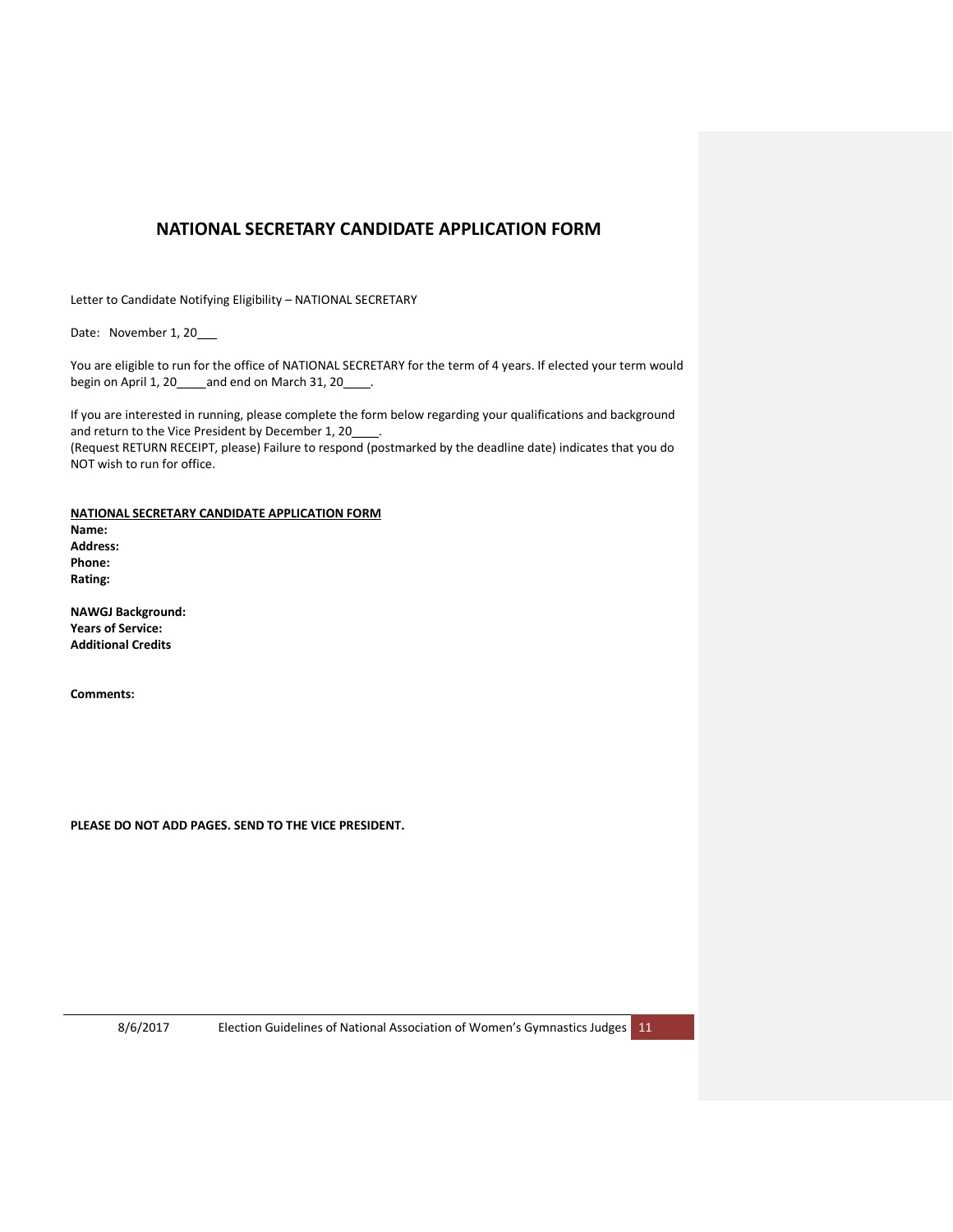## **ELIGIBILITY FOR NATIONAL SECRETARY**

- <span id="page-11-0"></span>1. All National, Regional, State and At-Large Directors shall be 21 years of age.
- 2. They shall be certified as a Level 10 Judge or above. When possible, it is suggested that the National Executive Officers and the National Governing Board (Regional Judging Directors) be certified at the National Level or above.
- 3. All prospective Directors and Officers shall have been voting members of their respective Governing Boards for at least one year (12 months). (For SJD's, the State Governing Board; for RJD's, the Regional Governing Board; for Executive Board Positions, the National Governing Board.) Life Members and appointed National Directors are also eligible if they currently hold the appropriate rating.
- 4. A candidate must be in good standing under the canons and disciplinary rules of the NAWGJ Code of Professional Responsibility.
- 5. A current Officer must be up-to-date with all required reports to be eligible to run for office.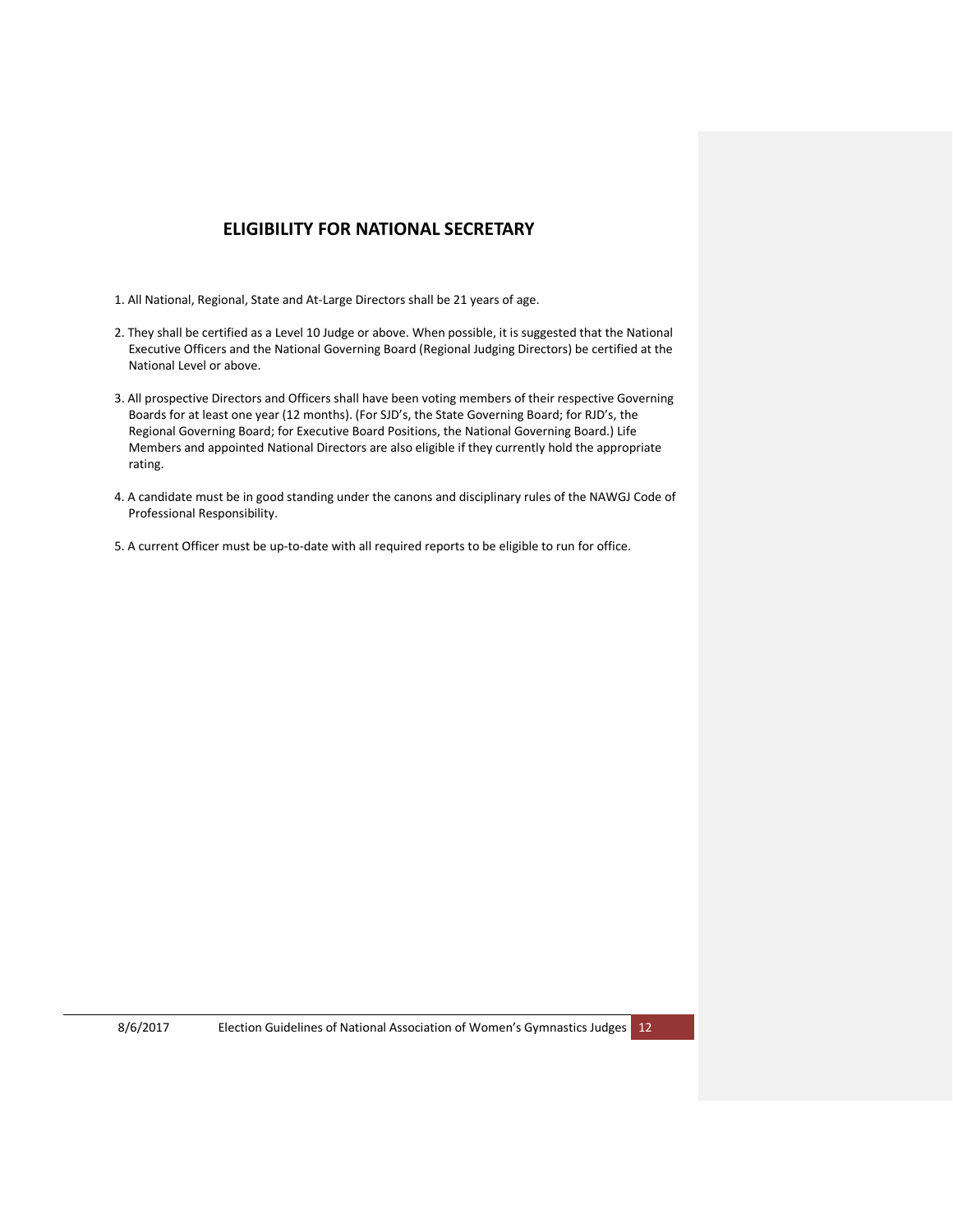## **DUTIES OF THE NATIONAL SECRETARY**

#### <span id="page-12-0"></span>Executive

| 1. Support and collaborate with the President and the Executive Board at all NAWGJ meetings | 10/2016 |
|---------------------------------------------------------------------------------------------|---------|
| and activities.                                                                             |         |

#### Meetings

- 1. Be present at all National Governing Board and National Executive Board meetings and present, discuss, and vote on pertinent issues.
- 2. Failure to attend two consecutive National Governing Board meetings shall constitute an automatic suspension. No proxy may be sent to fulfill the attendance requirement.

#### Specific Duties

- 1. Oversee NAWGJ membership activity, which includes monitoring the online membership system.
- 2. Hand submit new memberships or renewal for individuals who still wish to use the snail mail method. Submit checks to the Director of Finance.
- 3. Generate membership reports when asked by NAWGJ Officers and/or Directors.
- 4. Work with online membership system regarding online registration for symposium.
- 5. Coordinate with the National Website Director regarding any updates or design changes to the membership page.
- 6. Troubleshoot when necessary regarding individual memberships, payment issues, and security issues. Answer questions from judges and NAWGJ Officers.
- 7. Record and distribute minutes to the National Governing Board members within three weeks of National Governing Board meetings. Keep a permanent record of all minutes with attachments to be given to the next National Secretary at the end of the term of office.

#### Financial

| 1. Review online executive account monthly.                                                      | 7/2015 |
|--------------------------------------------------------------------------------------------------|--------|
| 2. Receive written approval of the President for expenditures, depreciable expenditures, or non- |        |
| NAWGJ expenses in excess of \$500.00.                                                            |        |

3. Receive written approval of the President for any gift or donation exceeding \$100.00.

#### Miscellaneous

1. Support the National Judges Cup.

10/2016

Failure to comply with the responsibilities of this office could result in removal from office after review by the National Governing Board.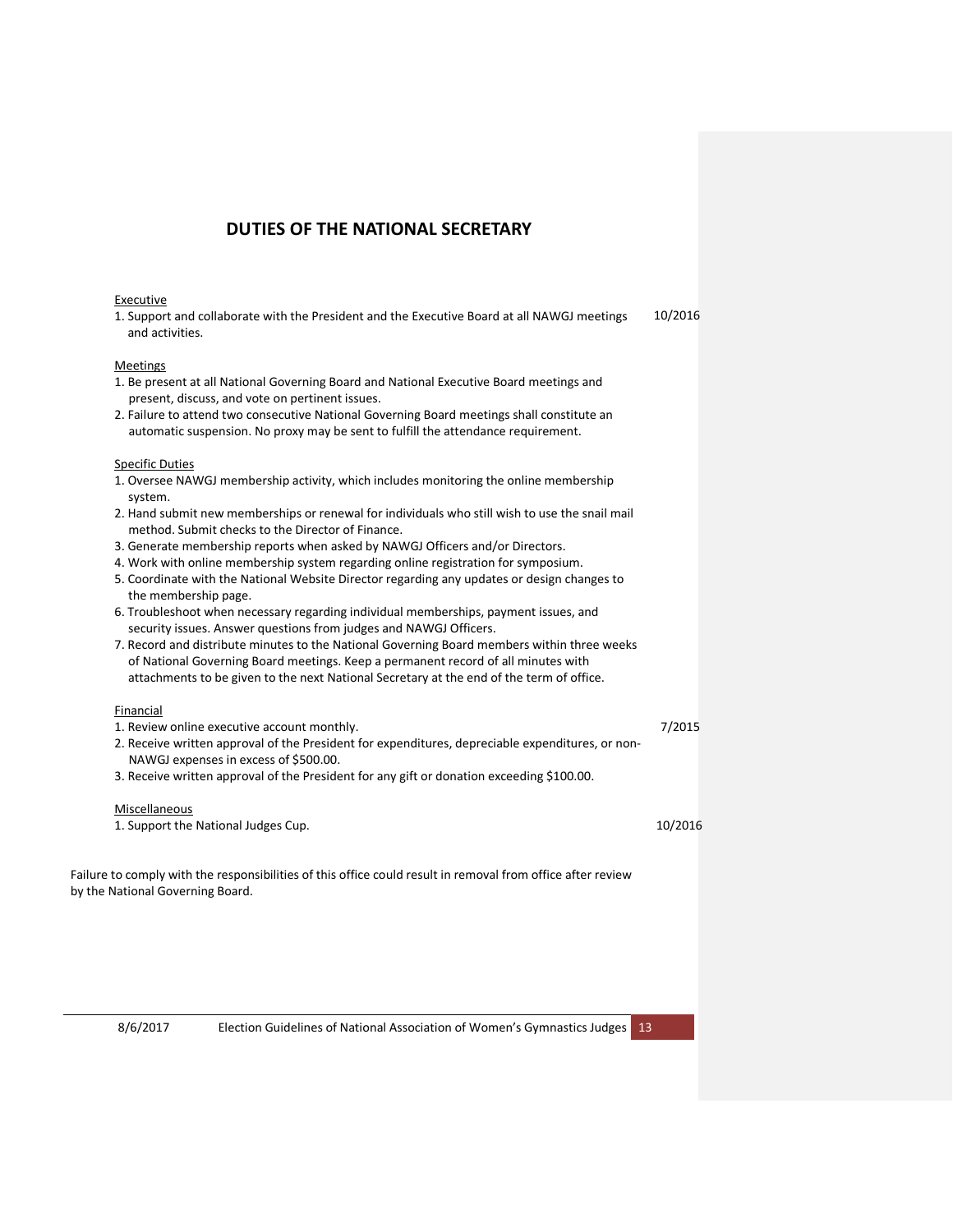## <span id="page-13-0"></span>**SPECIFIC GUIDELINES FOR DIRECTOR OF FINANCE ELECTIONS**

It is the duty of the Vice President to compile a list of all persons who are eligible to run for DIRECTOR OF FINANCE.

| October 1   | A special reminder is sent to all National Governing Board Members by the Vice President telling<br>them who is eligible to run for DIRECTOR OF FINANCE.                                                                                                                                                                    |
|-------------|-----------------------------------------------------------------------------------------------------------------------------------------------------------------------------------------------------------------------------------------------------------------------------------------------------------------------------|
| November 1  | All eligible candidates are sent a letter by the Vice President which includes:<br>1. Letter of Eligibility and Duties of the Director of Finance.<br>2. Candidate Application Form to be completed by the candidate stating her/his qualifications.<br>3. A list of dates for the election and the process to be followed. |
| *December 1 | Candidate Application Form due: Deadline date of December 1. Failure to respond by the<br>deadline date (postmarked) indicates that the candidate does NOT wish to run for the office.                                                                                                                                      |
|             | <b>December 15</b> Voting begins for all RJDs and elected Officers of the National Governing. Any NAWGJ voting<br>member must meet the criteria for eligibility to vote ninety (90) days prior to the voting begins.                                                                                                        |
| January 20  | Voting ends. The Vice President notifies the candidates.                                                                                                                                                                                                                                                                    |
|             | Vice President sends results to the RJDs, National Governing Board and the National Website<br>Director for publication on the National website.                                                                                                                                                                            |
| April 1     | The newly elected Director of Finance assumes office.                                                                                                                                                                                                                                                                       |

\*NOTE: If any of the deadline dates fall on a Sunday or legal holiday, procedures should be advanced to the next business day.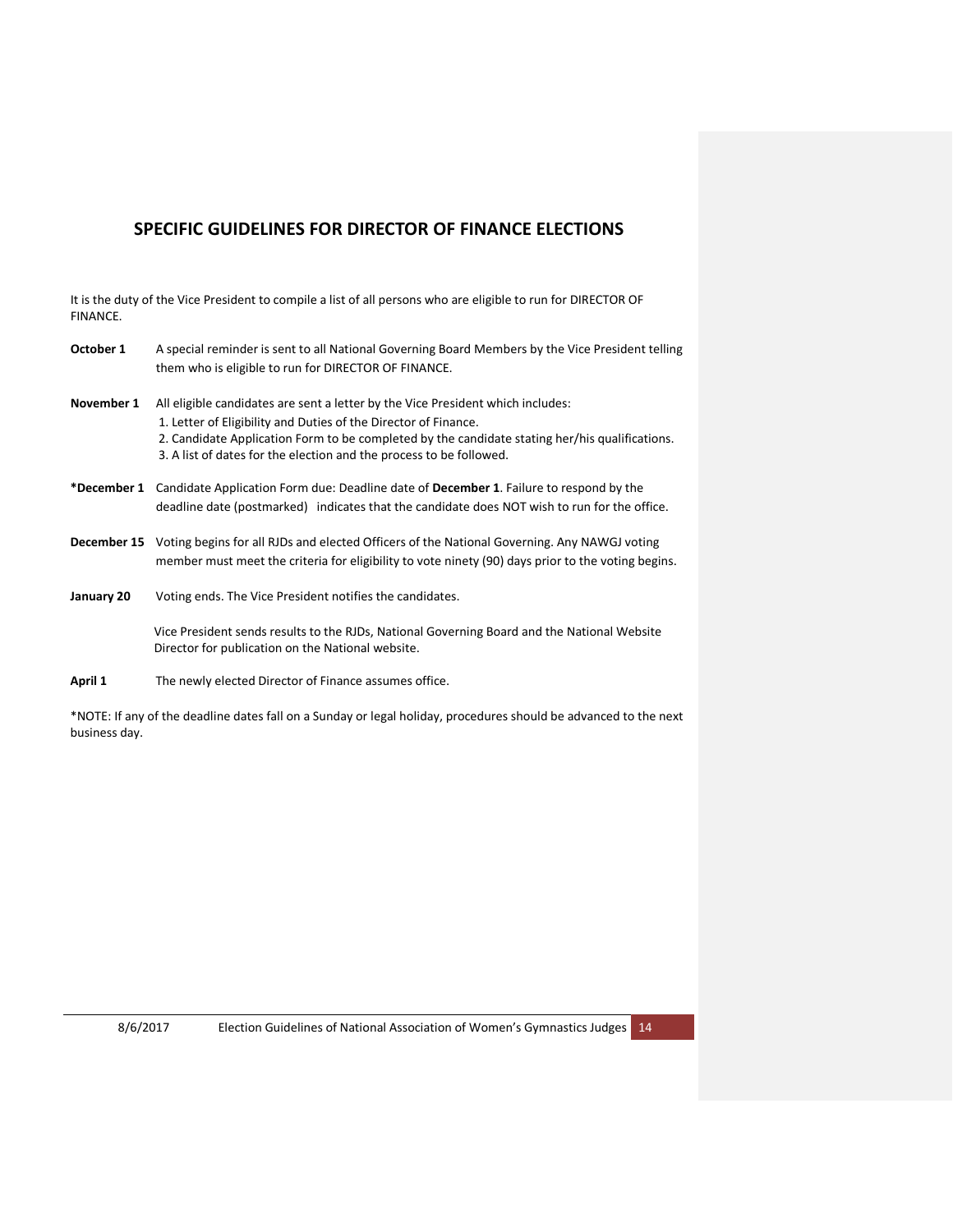## <span id="page-14-0"></span>**DIRECTOR OF FINANCE CANDIDATE APPLICATION FORM**

Letter to Candidate Notifying Eligibility – DIRECTOR OF FINANCE

Date: November 1, 20\_\_\_

You are eligible to run for the office of DIRECTOR OF FINANCE for the term of 4 years. If elected your term would begin on April 1, 20\_\_\_\_ and end on March 31, 20\_\_\_\_.

If you are interested in running, please complete the form below regarding your qualifications and background and return to the Vice President by December 1, 20 (Request RETURN RECEIPT, please) Failure to respond (postmarked by the deadline date) indicates that you do NOT wish to run for office.

**DIRECTOR OF FINANCE CANDIDATE APPLICATION FORM Name: Address: Phone: Rating:**

**NAWGJ Background: Years of Service: Additional Credits**

**Comments:** 

**PLEASE DO NOT ADD PAGES. SEND TO THE VICE PRESIDENT.**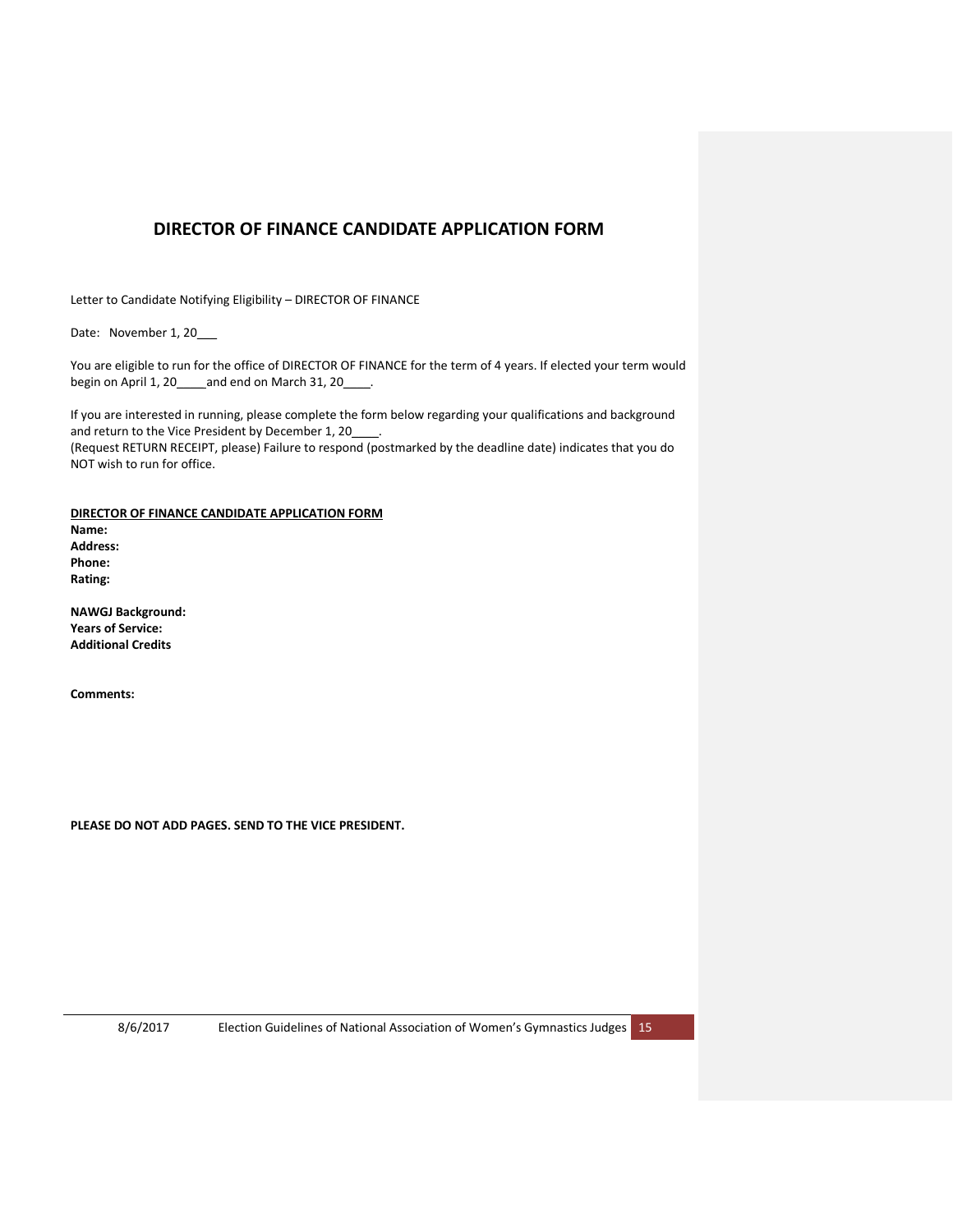## **ELIGIBILITY FOR DIRECTOR OF FINANCE**

- <span id="page-15-0"></span>1. All National, Regional, State and At-Large Directors shall be 21 years of age.
- 2. They shall be certified as a Level 10 Judge or above. When possible, it is suggested that the National Executive Officers and the National Governing Board (Regional Judging Directors) be certified at the National Level or above.
- 3. All prospective Directors and Officers shall have been voting members of their respective Governing Boards for at least one year (12 months). (For SJD's, the State Governing Board; for RJD's, the Regional Governing Board; for Executive Board Positions, the National Governing Board.) Life Members and appointed National Directors are also eligible if they currently hold the appropriate rating.
- 4. A candidate must be in good standing under the canons and disciplinary rules of the NAWGJ Code of Professional Responsibility.
- 5. A current Officer must be up-to-date with all required reports to be eligible to run for office.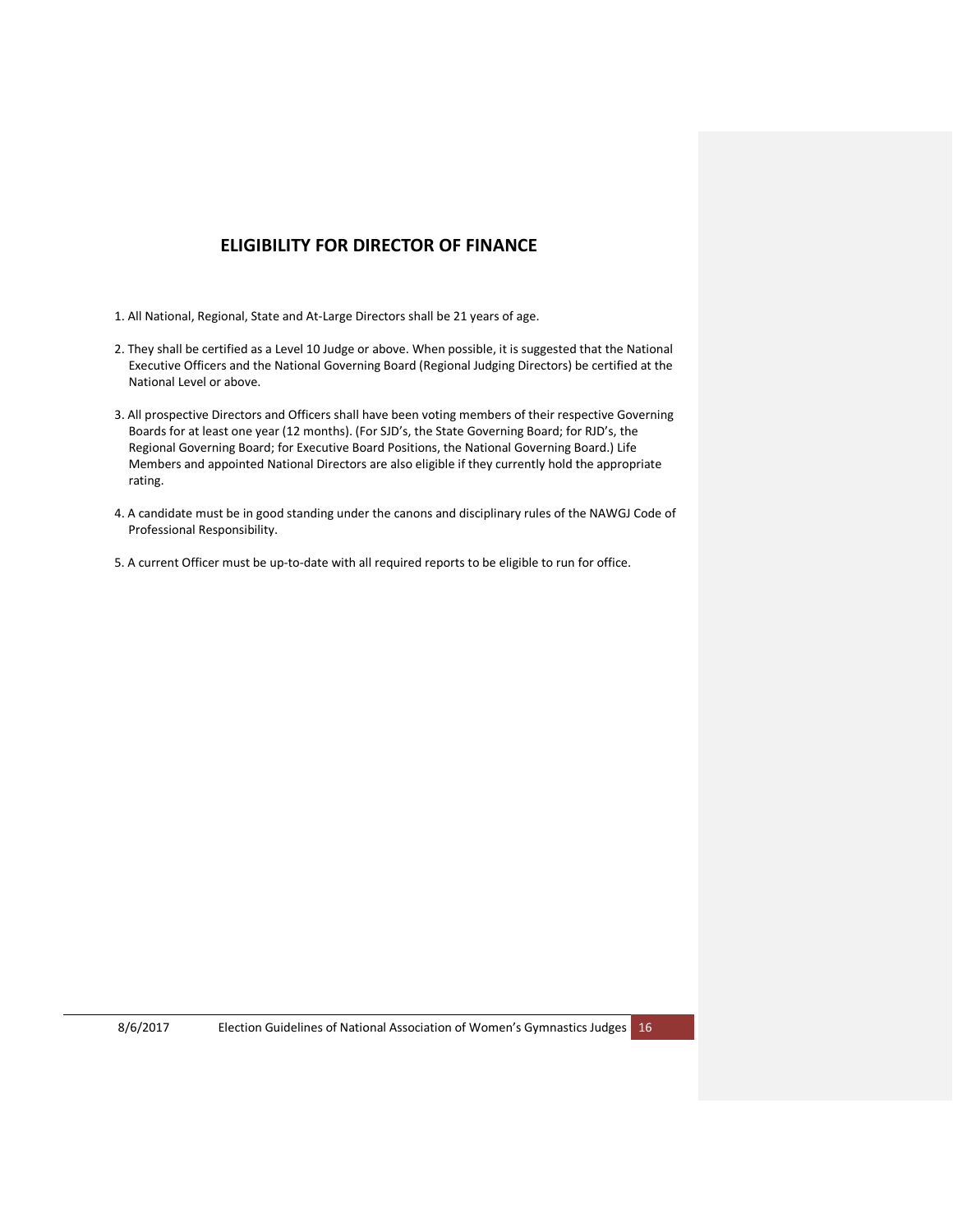## **DUTIES OF THE DIRECTOR OF FINANCE**

1. Be present at all National Governing Board and National Executive Board meetings and

#### <span id="page-16-0"></span>**Executive**

1. Support and collaborate with the President and the Executive Board at all NAWGJ meetings 10/2016and activities.

#### **Meetings**

| present, discuss, and vote on pertinent issues.                                                                                                 |         |
|-------------------------------------------------------------------------------------------------------------------------------------------------|---------|
| 2. Failure to attend two consecutive National Governing Board Meetings shall constitute an                                                      |         |
| automatic suspension. No proxy may be sent to fulfill the attendance requirement.                                                               |         |
| Financial                                                                                                                                       |         |
| 1. Establish a separate bank account in the name of NAWGJ with her/his own name and the                                                         |         |
| name of the President and Vice President as Trustees.                                                                                           |         |
| 2. Be authorized to sign checks, maintain all accounts, review online executive account. Receive                                                |         |
| and review Quarterly Financial Reports from Regional Judging Directors and State Judging                                                        |         |
| Directors as well as yearly reports from At-Large Directors.                                                                                    | 7/2015  |
| 3. Be responsible for all treasury reports:                                                                                                     |         |
| • Articles of Incorporation and changes to the Constitution                                                                                     |         |
| • Tax form 990                                                                                                                                  |         |
| • 1099's                                                                                                                                        |         |
| $\bullet$ W-9's                                                                                                                                 |         |
| • Quarterly Financial Report                                                                                                                    | 7/2014  |
| 4. Submit the financial reports for audit annually.                                                                                             |         |
| 5. Submit financial report, including an annual budget, at the yearly meeting to the National<br>Governing Board for their approval             |         |
| 6. Disburse funds to Regional treasuries according to procedures set forth in this document.                                                    |         |
| 7. Receive written approval of the President for expenditures, depreciable expenditures or non-                                                 |         |
| NAWGJ expenses in excess of \$500.00.                                                                                                           |         |
| 8. Receive written approval of the President for any gift or donation exceeding \$100.00.                                                       |         |
|                                                                                                                                                 |         |
| Miscellaneous                                                                                                                                   |         |
| 1. Support the National Judges Cup.                                                                                                             | 10/2016 |
|                                                                                                                                                 |         |
| Failure to comply with the responsibilities of this office could result in removal from office after review<br>by the National Governing Board. |         |
|                                                                                                                                                 |         |
|                                                                                                                                                 |         |
|                                                                                                                                                 |         |
|                                                                                                                                                 |         |
|                                                                                                                                                 |         |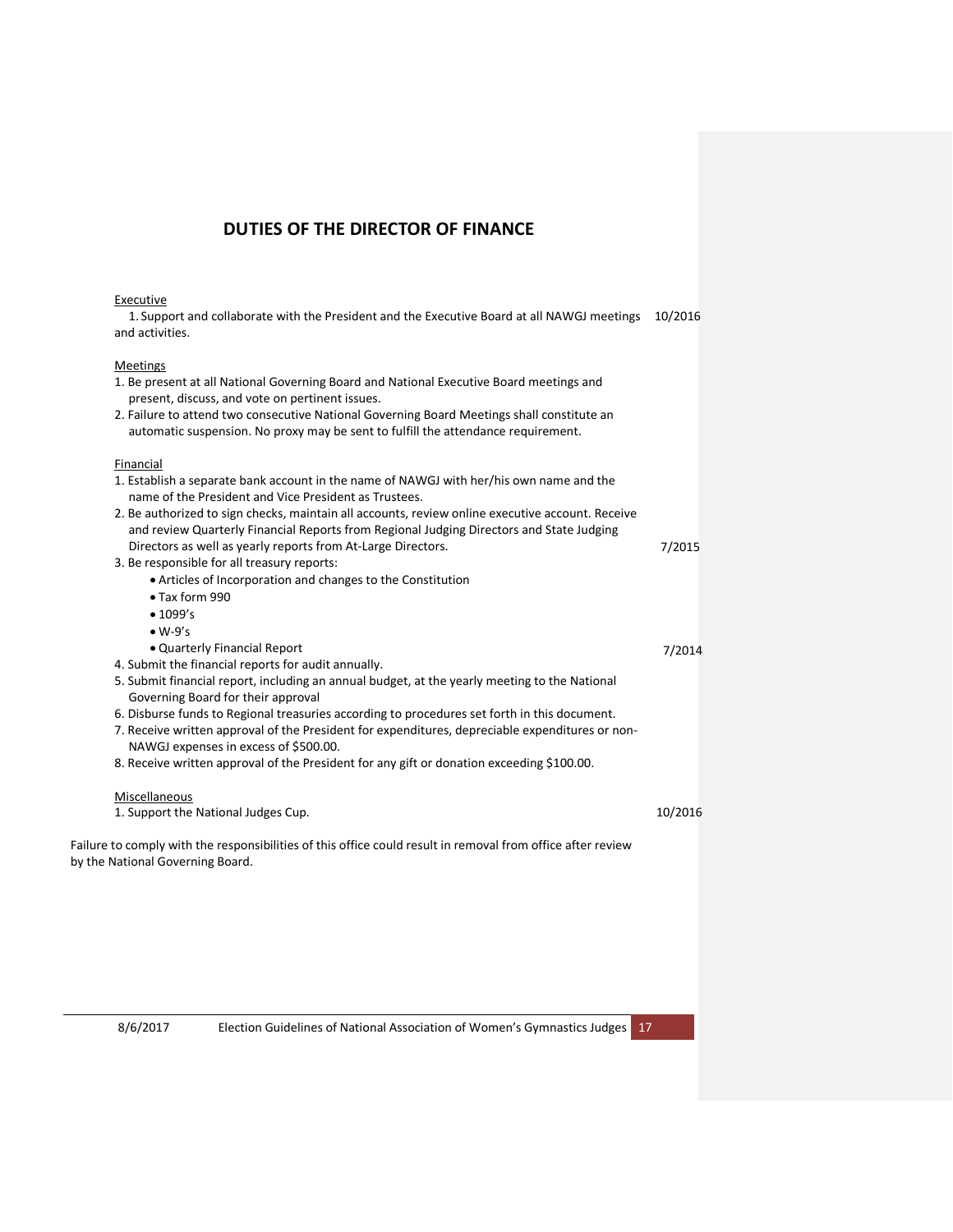## <span id="page-17-0"></span>**SPECIFIC GUIDELINES FOR REGIONAL JUDGING DIRECTOR ELECTION**

#### **If the election is to be conducted in the Vice President's Region, the President assumes responsibility.**

It is the duty of the Regional Judging Director to compile a list of all persons eligible to run for REGIONAL JUDGING DIRECTOR.

| December 1         | A special reminder is sent to the REGIONAL JUDGING DIRECTOR by the Vice President.                                                                                                                                                                                                                                                                                                                                                                       |
|--------------------|----------------------------------------------------------------------------------------------------------------------------------------------------------------------------------------------------------------------------------------------------------------------------------------------------------------------------------------------------------------------------------------------------------------------------------------------------------|
| January 1          | A list of all eligible candidates is sent to the SJDs by the present RJD to be published in the State<br>website. The present RJD sends each eligible candidate a letter which includes:<br>1. Letter of Eligibility and Duties of the Office of the Regional Judging Director.<br>2. Candidate Application Form to be completed by the candidate stating her/his qualifications.<br>3. A list of dates for the election and the process to be followed. |
| *February 1        | Candidate Application Form due: Deadline date of February 1. Failure to respond by the<br>deadline date (postmarked) indicates that the candidate does NOT wish to run for the office.                                                                                                                                                                                                                                                                   |
| February 15        | Voting begins. Any NAWGJ voting member must meet the criteria for eligibility to vote ninety<br>(90) days prior to the date voting begins.                                                                                                                                                                                                                                                                                                               |
| <b>February 28</b> | Voting ends. The Vice President notifies the candidates.                                                                                                                                                                                                                                                                                                                                                                                                 |
|                    | The Vice President sends the results to the President. The Vice President also informs the SJDs in<br>the Region for publication in the State website/newsletter as soon as possible.                                                                                                                                                                                                                                                                    |
| <b>May 15</b>      | The newly elected Regional Judging Director assumes office.                                                                                                                                                                                                                                                                                                                                                                                              |

\*NOTE: If any of the deadline dates fall on a Sunday or legal holiday, procedures should be advanced to the next business day.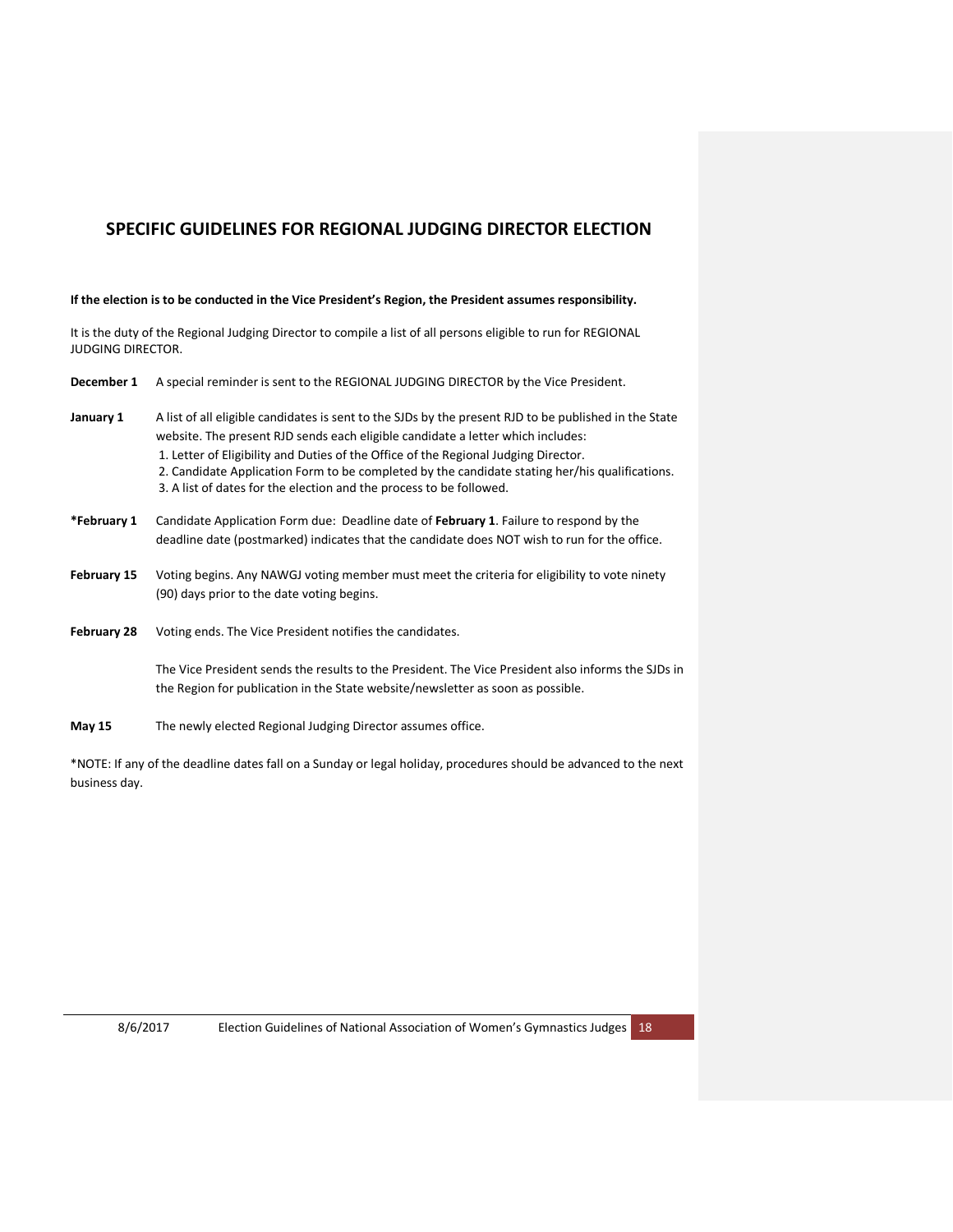## <span id="page-18-0"></span>**REGIONAL JUDGING DIRECTOR CANDIDATE APPLICATION FORM**

Letter to Candidate Notifying Eligibility – REGIONAL JUDGING DIRECTOR

Date: January 1, 20\_\_\_

You are eligible to run for the office of REGIONAL JUDGING DIRECTOR for the term of 4 years. If elected your term would begin on May 15, 20\_\_\_\_ and end on May 14, 20\_\_\_\_.

If you are interested in running, please complete the form below regarding your qualifications and background and return to the Vice President by February 1, 20

(Request RETURN RECEIPT, please) Failure to respond (postmarked by the deadline date) indicates that you do NOT wish to run for office.

**REGIONAL JUDGING DIRECTOR CANDIDATE APPLICATION FORM Name: Address: Phone: Rating:**

**NAWGJ Background: Years of Service: Additional Credits:**

**Comments:** 

**PLEASE DO NOT ADD PAGES. SEND TO THE VICE PRESIDENT.**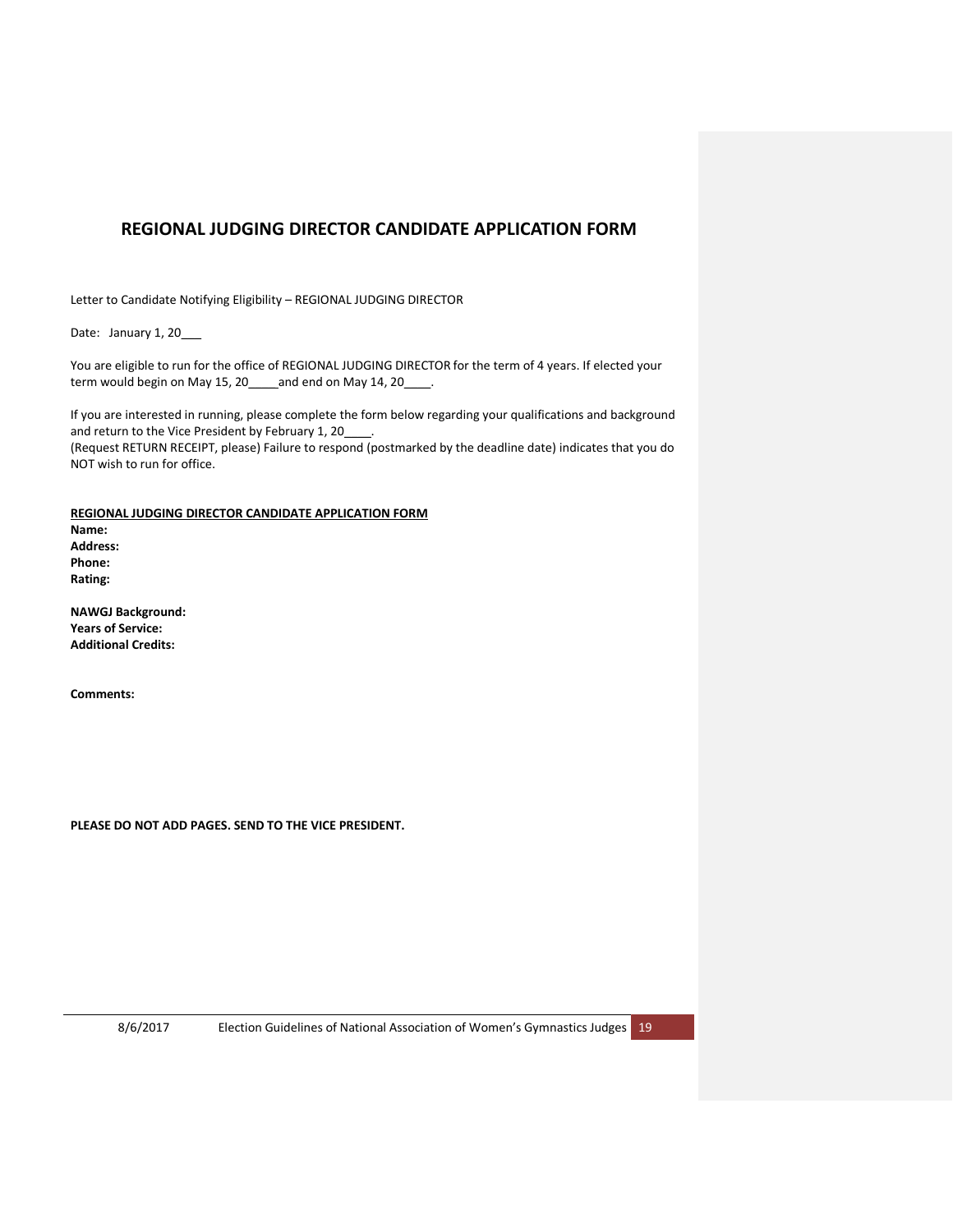## **ELIGIBILITY FOR REGIONAL JUDGING DIRECTOR**

- <span id="page-19-0"></span>1. All National, Regional, State and At-Large Directors shall be 21 years of age.
- 2. They shall be certified as a Level 10 Judge or above. When possible, it is suggested that the National Executive Officers and the National Governing Board (Regional Judging Directors be certified at the National Level or above.
- 3. All prospective Directors and Officers shall have been voting members of their respective Governing Boards for at least one year (12 months). (For SJD's, a State Governing Board; for RJD's, a Regional Governing Board; for Executive Board Positions, the National Governing Board.) Life Members and appointed National Directors are also eligible if they currently hold the appropriate rating.
- 4. A candidate must live in the region where her/his address is on file with the national office unless otherwise approved by the NGB.
- 5. A candidate must be in good standing under the canons and disciplinary rules of the NAWGJ Code of Professional Responsibility.
- 6. A current Officer must be up-to-date with all required reports to be eligible to run for office.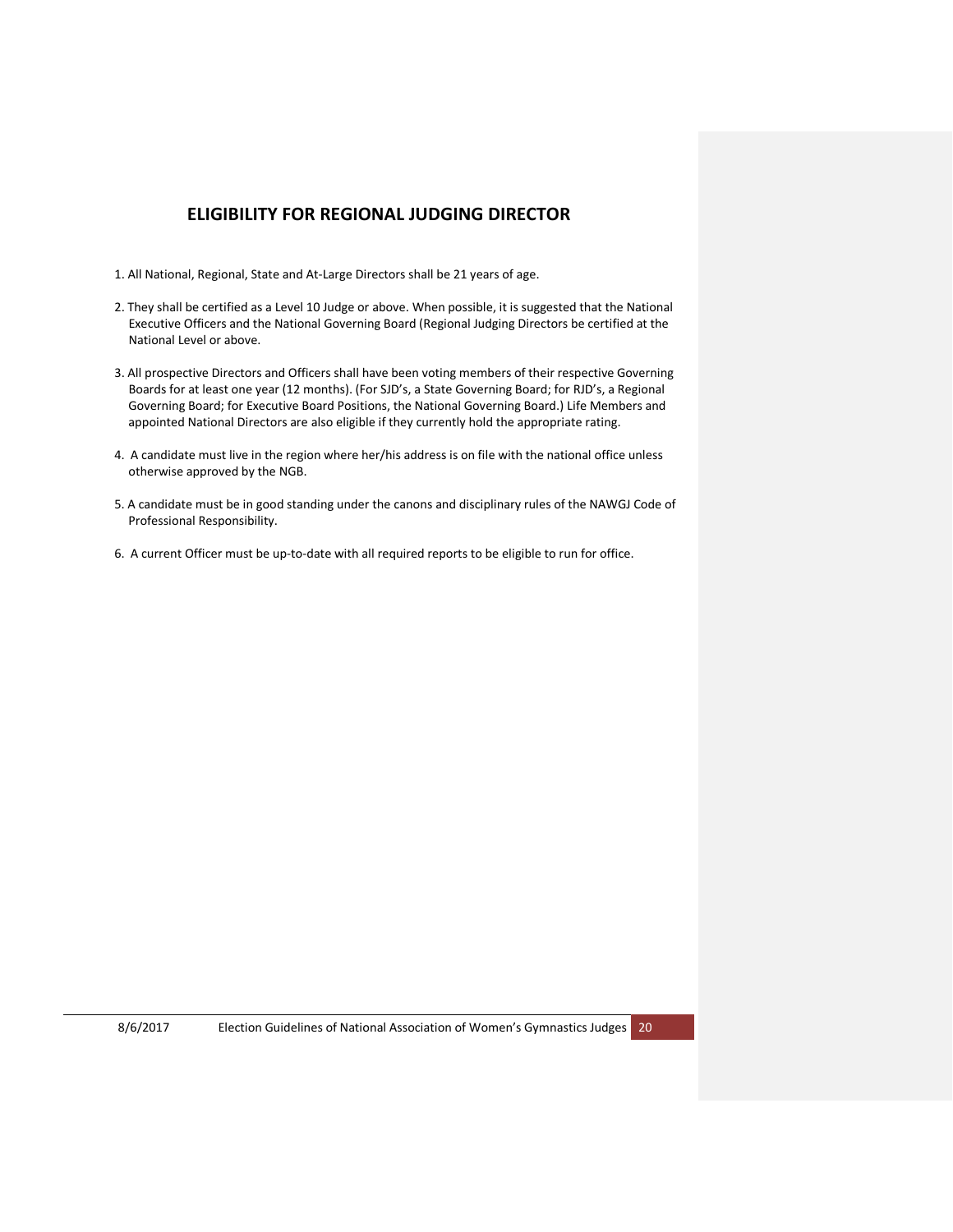## **DUTIES OF THE REGIONAL JUDGING DIRECTOR**

#### <span id="page-20-0"></span>**Executive** 1. Represent the Region in which his/her address is on file with the National Office, except under special circumstances when the National Governing Board can be petitioned in writing. 2. Be responsible to the President. 3. Keep in continual contact with the President and convey any national or international technical information of interest to their respective State Judging Directors for inclusion in the State website/newsletter. 4. Enforce the adherence to high ethical standards in judging. Meetings 1. Be present at all National Governing Board Meetings and present, discuss, and vote on pertinent issues. 2. Hold a minimum of one Regional Governing Board meeting per year and vote only when a tie exists. Record and distribute minutes to the Regional Governing Board within one month of the meeting. Send a copy of the minutes to the President. 3. Failure to attend two consecutive National Governing Board Meetings shall constitute an automatic suspension. A proxy will not fulfill the attendance requirement. A proxy may be sent but she/he must be a State Judging Director from that Region or a current member of the National Governing Board and the Regional Judging Director must obtain approval in writing from the President in order to be able to vote. Financial and Reports 1. Establish a separate bank account in the name of NAWGJ with her/his own name and that of the National Secretary and President as Trustees. All accounts and CD's should also carry the National Secretary and President as Trustees. 2. Be authorized to sign checks, maintain all accounts, receive and review Quarterly Financial Reports from each SJD in respective Regions. If an SJD sends in a Quarterly Financial Report late, follow the designated procedures that apply. (See SJD duties under Financial.) 3. Submit a Quarterly Financial Report to the Director of Finance. Include the reviewed SJD Quarterly Reports. This report must be postmarked by the  $28<sup>th</sup>$  of February, and the  $30<sup>th</sup>$  of May, August and November. 4. Submit an annual budget to the Regional Governing Board for approval. 5. Distribute copies of the last period Quarterly Financial Reports and Fundraiser Reports to the Regional Governing Board. 6. After consultation with the Regional Governing Board, shall receive written approval of the Director of Finance for depreciable expenditures in excess of \$500.00. 7. After consultation with the Regional Governing Board, shall receive written approval of the Director of Finance for expenses over \$200.00 for non-NAWGJ meetings or activities. 8. After consultation with the Regional Governing Board, shall receive written approval of the Director of Finance for any gift or donation exceeding \$100.00. 9. Complete the necessary reports as listed on the RJD Checklist (Annual Statistical Report Form, Equipment Inventory Form, etc…). 6/2000 6/2006 7/2005 1/2012 7/2014 6/2002 6/2003 6/2002 1/2012 7/2014 7/2014 8/2017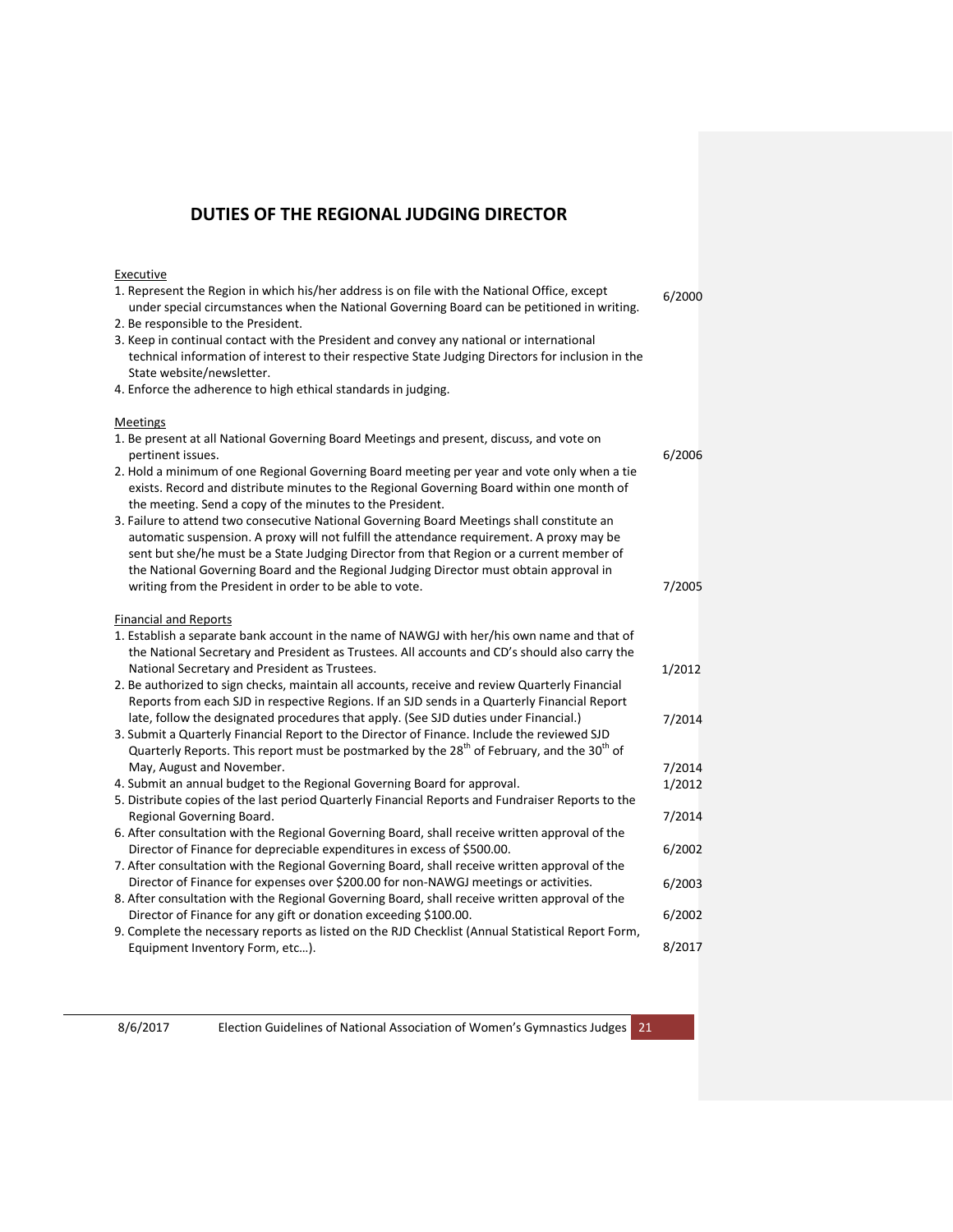| 1. Be responsible for running State Judging Director and the State Governing Board elections in<br>the Region.                                            |        |
|-----------------------------------------------------------------------------------------------------------------------------------------------------------|--------|
| 2. When an Officer or Director runs unopposed, send the Candidate Is Unopposed Form to the                                                                |        |
| State Judging Director for their website/newsletter.                                                                                                      | 7/2005 |
| Regional responsibilities                                                                                                                                 |        |
| 1. Recommend qualified judges from their respective Regions for selected National and Regional<br>competitions upon request.                              |        |
| 2. Administer assigning of gymnastic officials.                                                                                                           |        |
| 3. Delegate responsibilities to their State Judging Directors.                                                                                            |        |
| 4. Enforce the adherence to high ethical standards in judging.                                                                                            |        |
| Miscellaneous                                                                                                                                             |        |
| 1. Support and promotion of the National Judges Cup, NAWGJ events and responsibilities must<br>take priority over non-NAWGJ events. See Financial Policy. | 8/2017 |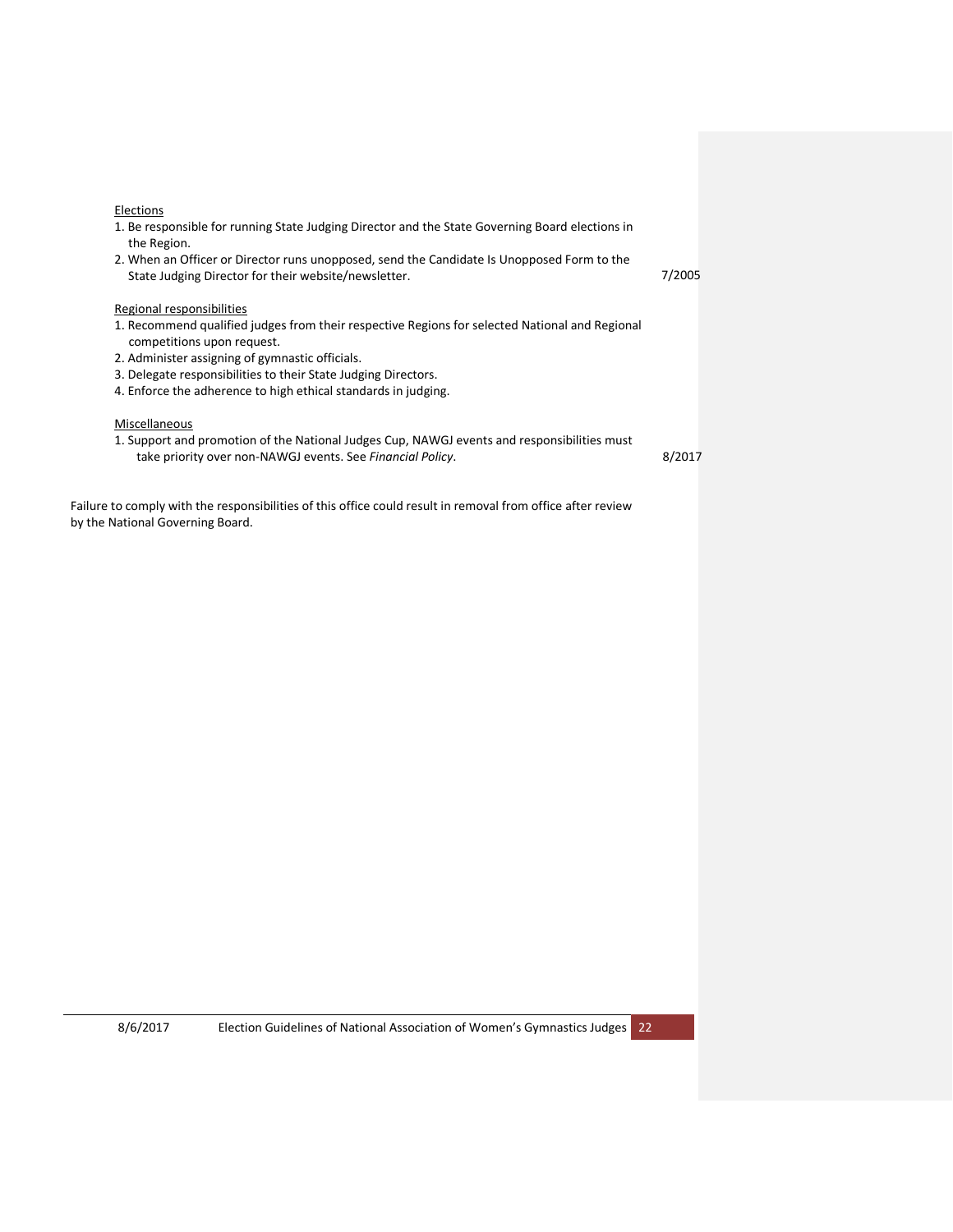<span id="page-22-1"></span><span id="page-22-0"></span>

| <b>RJD Calendar/Checklist</b><br>Refer to Operating Code for details |    |                         |                                                                                             |
|----------------------------------------------------------------------|----|-------------------------|---------------------------------------------------------------------------------------------|
|                                                                      |    |                         |                                                                                             |
| January                                                              | 1  | <b>RJD</b><br>Election  | Send letters of eligibility to candidates                                                   |
| February                                                             | 1  | <b>RJD</b><br>Election  | Candidate Application due back to Vice President<br>(remainder of election conducted by VP) |
| February                                                             | 1  | <b>SJD</b><br>Election  | Send reminder to SJD's about pending SJD election                                           |
| February                                                             | 15 | Financial<br><b>SJD</b> | Send reminder to SJD's Re: Financial Reports due 2/20                                       |
| February                                                             | 28 | <b>RJD</b><br>Financial | Submit RJD and reviewed SJD Quarterly Financial Reports to Director of Finance              |
| March                                                                | 1  | <b>SJD</b><br>Election  | Letter of Eligibility to candidates (SJD responsibility)                                    |
| April                                                                | 1  | <b>SJD</b><br>Election  | SJD Candidate Application form due back to RJD                                              |
| April                                                                | 15 | SJD<br>Election         | Begin voting online election or send ballots. Unopposed, notify membership                  |
| April                                                                | 30 | <b>SJD</b><br>Election  | Online election closes: Check results, notify candidates                                    |
| May                                                                  | 1  | SGB<br>Election         | Reminder to SJD about pending SGB election                                                  |
| May                                                                  | 15 | <b>RJD</b><br>Election  | Newly elected RJD assumes office                                                            |
| May                                                                  | 15 | <b>SJD</b><br>Election  | Newly elected SJD assumes office                                                            |
| May                                                                  | 15 | Financial<br><b>SJD</b> | Send reminder to SJD's Re: Financial Reports due 5/20                                       |
| May                                                                  | 30 | <b>RJD</b><br>Financial | Submit RJD and reviewed SJD Quarterly Financial Reports to Director of Finance              |
| June                                                                 | 1  | SGB<br>Election         | Letter of Eligibility to candidates (SJD responsibility)                                    |
| June                                                                 | 15 | SGB<br>Election         | SGB Candidate letters due back to RJD. Unopposed, notify membership                         |
| July                                                                 | 1  | SGB<br>Election         | Begin voting online election or send ballots                                                |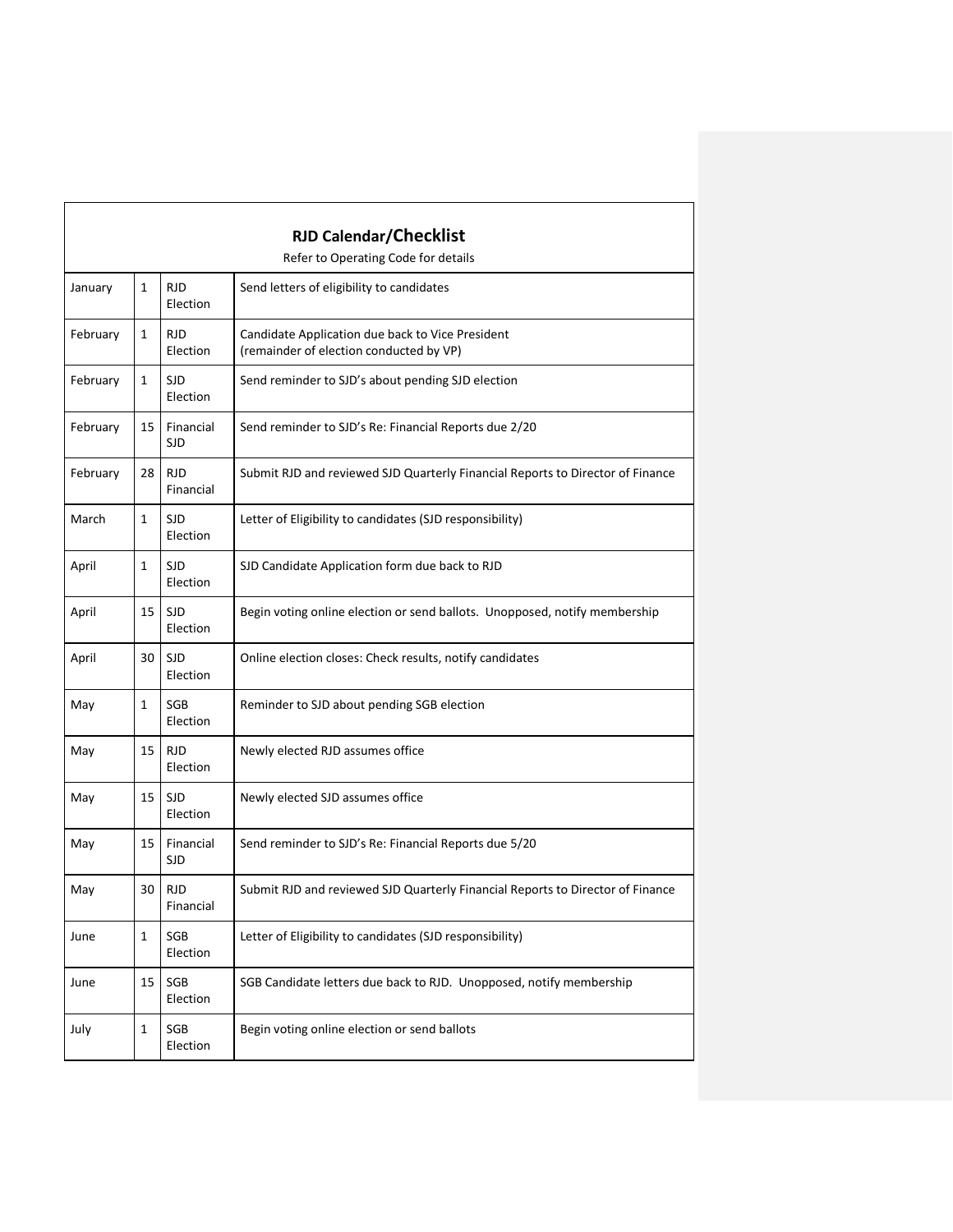| RJD Calendar/Checklist continued |              |                             |                                                                                                                                                                                                                                                       |
|----------------------------------|--------------|-----------------------------|-------------------------------------------------------------------------------------------------------------------------------------------------------------------------------------------------------------------------------------------------------|
| July                             | 15           | <b>SGB</b><br>Election      | Online election closes: Check results, notify candidates                                                                                                                                                                                              |
| August                           | $\mathbf{1}$ | <b>SGB</b><br>Election      | Newly elected SGB members assume office                                                                                                                                                                                                               |
| August                           | 15           | Financial<br><b>SJD</b>     | Send reminder to SJD's Re: Financial Reports due 8/20                                                                                                                                                                                                 |
| August                           | 30           | <b>RJD</b><br>Financial     | Submit RJD and reviewed SJD Quarterly Financial Reports to Director of Finance                                                                                                                                                                        |
| November                         | 15           | Financial<br><b>SJD</b>     | Send reminder to SJD's Re: Financial Reports due 11/20                                                                                                                                                                                                |
| November                         | 20           | Reports                     | SJD Equipment Inventory due. Send on any with items over \$1500.00 to Director<br>of Finance.                                                                                                                                                         |
| November                         | 30           | <b>RJD</b><br>Financial     | Submit RJD and reviewed SJD Quarterly Financial Reports to Director of Finance                                                                                                                                                                        |
| December                         | $\mathbf{1}$ | <b>RJD Report</b>           | Fill out Regional Yearly Statistical Analysis form according to SJD numbers. Send a<br>copy to the President and Vice President.                                                                                                                      |
| Annually                         |              | <b>RGB</b><br>Meeting       | Hold a minimum of one RGB meeting per year. Record and distribute minutes to<br>RGB, copy to President.                                                                                                                                               |
| Annually                         |              | <b>RGB</b><br>Meeting       | RGB signs Conflict of Interest (copy to VP) & Confidentiality forms annually (copy<br>to VP).                                                                                                                                                         |
| Annually                         |              | <b>RJD</b><br><b>Budget</b> | Submit an annual budget to the RGB for approval.                                                                                                                                                                                                      |
| Annually                         |              | <b>RJD</b><br>Financial     | Distribute copies of last period Financial Report and Fundraiser reports to RGB                                                                                                                                                                       |
| Annually                         |              | <b>RJD</b><br>Financial     | Approval from Regional Governing Board and Director of Finance for depreciable<br>expenses over \$500.00.<br>Consultation with RGB and approval from Director of Finance for non-NAWGJ<br>activities over \$200.00, gifts or donations over \$100.00. |
| Annually                         |              | <b>NGB</b>                  | Attend all NGB meetings (Summer SJD Workshop, National Judges Cup). Support<br>National Judges Cup.                                                                                                                                                   |
| Oversight                        |              | SJD/SGB                     | Only designated assigners issue contracts, only SJD has access to bank account.<br>Two administrators have passcode to Regional Website.                                                                                                              |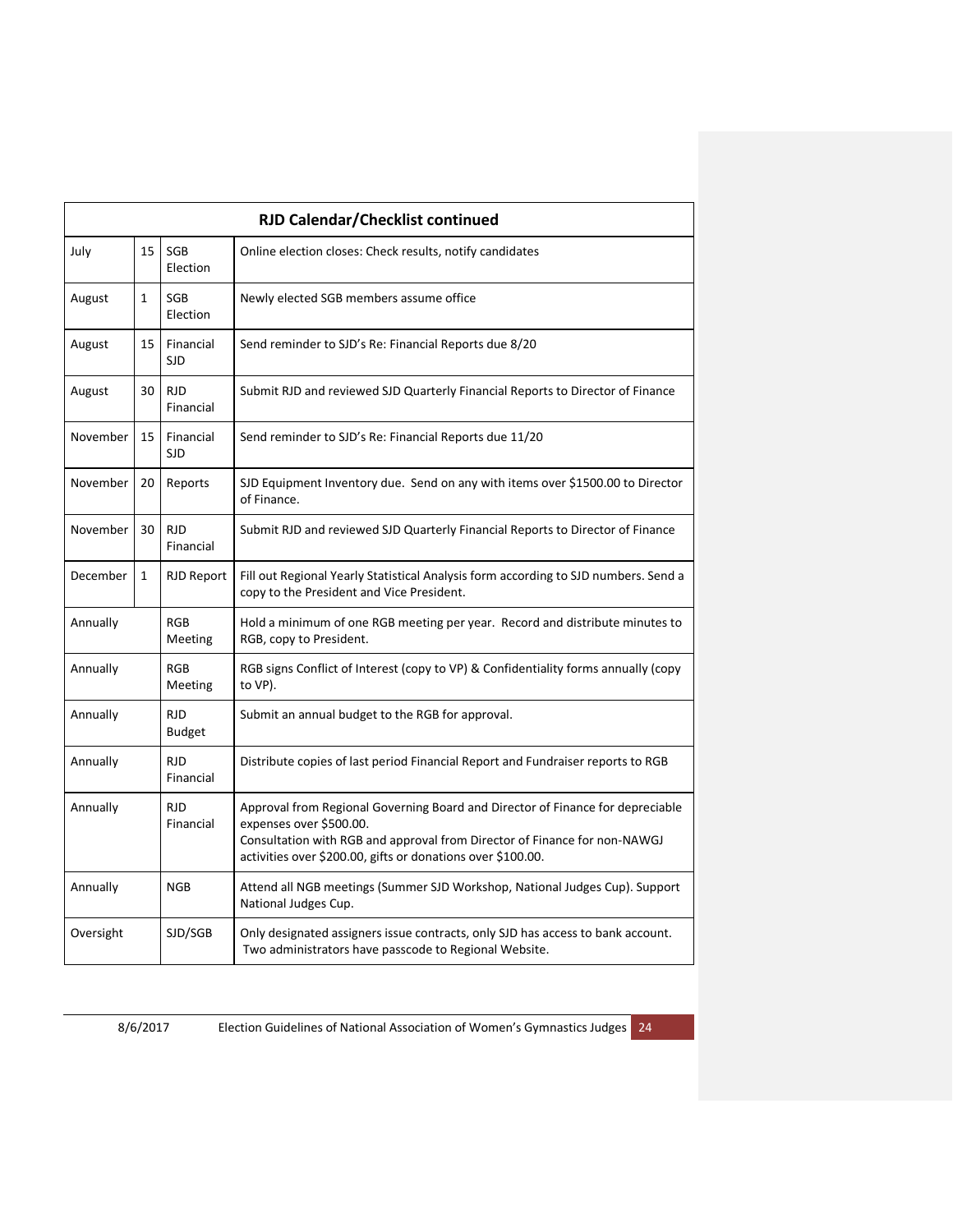## <span id="page-24-0"></span>**SPECIFIC GUIDELINES FOR NATIONAL WEBSITE DIRECTOR APPOINTMENT**

The NATIONAL WEBSITE DIRECTOR shall serve for a four year term that shall expire on **March 31, 20\_\_.** 

It is the duty of the Vice President to write a letter to be placed on the NAWGJ website indicating the position of NATIONAL WEBSITE DIRECTOR is up for appointment.

- **January 1** A special reminder is sent to all National Governing Board Members by the Vice President reminding them the position of National Website Director is up for appointment.
- **February 1** A letter by the Vice President will be published on the NAWGJ website. The letter includes:
	- 1. Letter of Eligibility and Duties of the National Website Director.
	- 2. Candidate Application Form to be completed by the candidate.
	- 3. The deadline date will be **\*March 1.** Failure to respond by the deadline date (postmarked) indicates the candidate does **NOT** wish to apply for the office.

At the summer National Governing Board meeting, in the year of this appointment, the Executive Board will meet and make a recommendation to the Governing Board for their approval.

The National Website Director takes office **April 1, 20\_\_.**

If for any reason, the board does not meet before **April 1**, this appointment will be made by conference calls called by the President.

\*Note: If any of the deadline dates fall on a Sunday or legal holiday, procedures should be advanced to the next business day.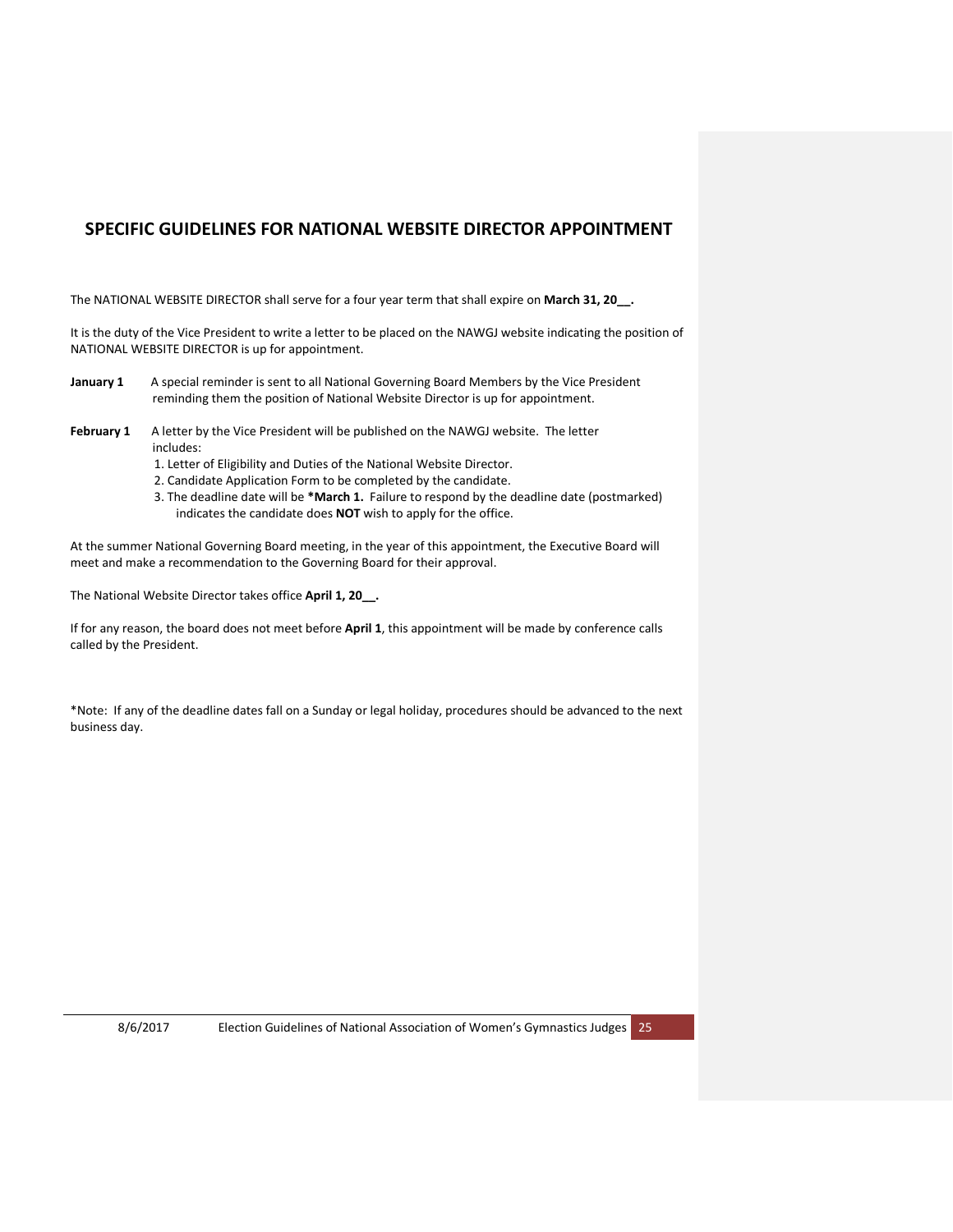## <span id="page-25-0"></span>**NATIONAL WEBSITE DIRECTOR CANDIDATE APPLICATION FORM**

Date:

You are eligible to apply for the office of National Website Director if you meet the eligibility requirements. If appointed, your term would begin on April 1, \_\_\_\_\_\_\_\_ and end on March 31, \_\_\_\_\_\_\_\_\_ and run for four years.

If you are interested in applying, please complete the form below regarding your qualifications and background and return to the Vice President by March 1, \_\_\_\_\_\_\_\_\_\_\_\_\_\_\_\_\_\_\_\_. (Request RETURN RECEIPT, please.) Failure to respond by the deadline date (postmarked) indicates that you do NOT wish to apply for office.

This application will be COPIED for distribution to the National Governing Board.

#### **NATIONAL WEBSITE DIRECTOR CANDIDATE APPLICATION FORM**

| <b>ADDRESS</b>                                         |                         |  |
|--------------------------------------------------------|-------------------------|--|
| <b>DATE</b><br><u> 1990 - Johann Barbara, martin a</u> | <b>YEARS OF SERVICE</b> |  |
|                                                        |                         |  |
|                                                        |                         |  |
|                                                        |                         |  |

\_\_\_\_\_\_\_\_\_\_\_\_\_\_\_\_\_\_\_\_\_\_\_\_\_\_\_\_\_\_\_\_\_\_\_\_\_\_\_\_\_\_\_\_\_\_\_\_\_\_\_\_\_\_\_\_\_\_\_\_\_\_\_\_\_\_\_\_\_\_\_\_\_\_\_\_\_\_\_\_\_\_\_\_\_

Please list any experience you have relevant to this position.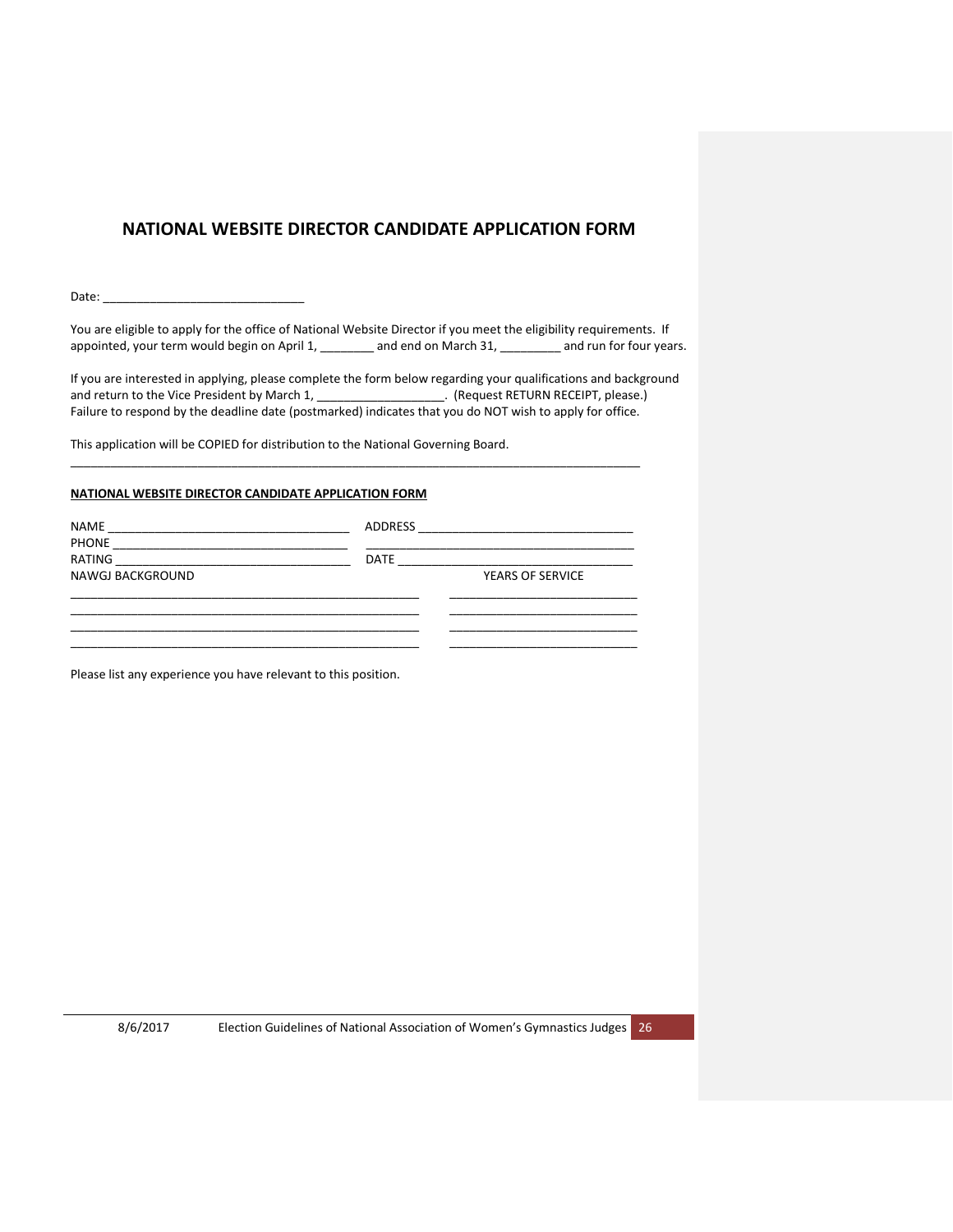## **ELIGIBILITY FOR NATIONAL WEBSITE DIRECTOR**

- <span id="page-26-0"></span>1. All National, Regional, State and At-Large Directors and Officers shall be 21 years of age.
- 2. A candidate shall be certified as a Level 10 judge or above.
- 3. A candidate should have an editing, web master or writing background.
- 4. A candidate must be in good standing under the canons and disciplinary rules of the NAWGJ Code of Professional Responsibility.
- 5. A current Officer must be up to date with all required reports to be eligible to run for office.
- 6. Failure to comply with the responsibilities of this office could result in removal from office after review by the National Governing Board.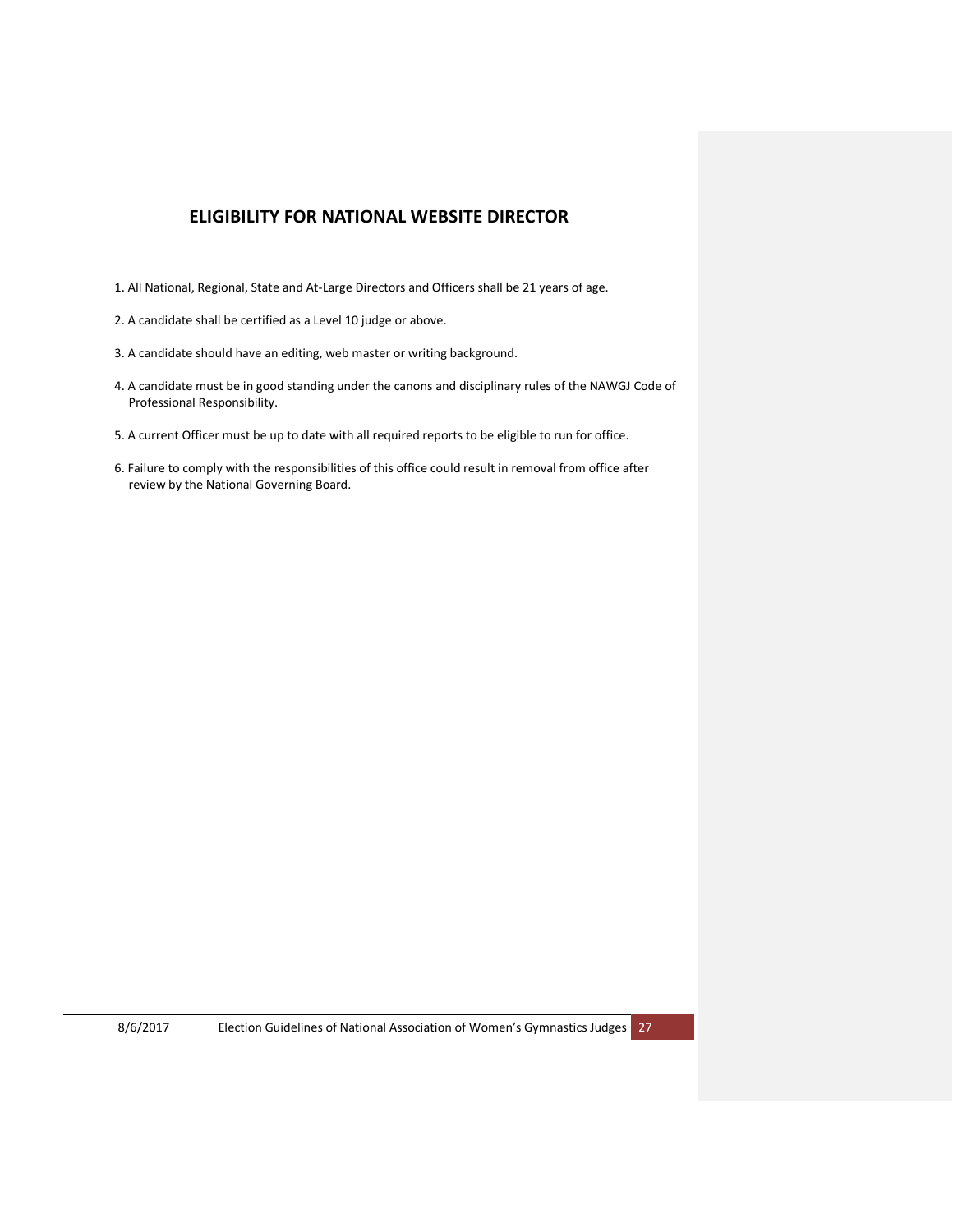## **DUTIES OF NATIONAL WEBSITE DIRECTOR**

#### <span id="page-27-0"></span>Meetings

- 1. Be responsible to attend the NAWGJ National Governing Board Meeting once per year, if requested by the President.
- 2. Failure to attend two consecutive National Governing Board Meetings upon request shall constitute an automatic suspension.
- 3. Maintain a good working relationship with a specified web master.
- 4. Work closely with the other At-Large Directors to post pertinent information on their event and/or publications.
- 5. Be accountable to the National Executive Officers and the National Governing Board.
- 6. Submit a report of the year's activities to the National Governing Board.

#### Financial

- 1. Obtain permission from the Vice President for depreciable expenses of \$500 or more.
- 2. Work with the Director of Finance on finance matters.
- 3. Submit statements for web hosting, domain name and web master costs to Director of Finance for payment.

#### **Duties**

- 1. Renew the domain name as needed.
- 2. Maintain hosting agreement for website.
- 3. Submit all changes with detailed instructions to web master by email. Review and test all changes and links for accuracy.
- 4. Keep the website professional in appearance and function.
- 5. Maintain the website with current information.
- 6. Check all gymnastic organizations (USA Gymnastics, AAU, etc.) websites and/or contact person regularly for updates on a timely basis.
- 7. Work with the NAWGJ National Collegiate Assigner and NCAA Rules Interpreter to keep NCAA information up-to-date.
- 8. Contact RJD's, SJD's and individual judges for permission to post articles, score sheet, cheat sheets and administrative forms.
- 9. Be responsible for regularly obtaining and updating the website contents.

#### Miscellaneous

1. Publish the form on the website when a candidate for the NGB runs unopposed.

Failure to comply with the responsibilities of this office could result in removal from office after review by the National Governing Board.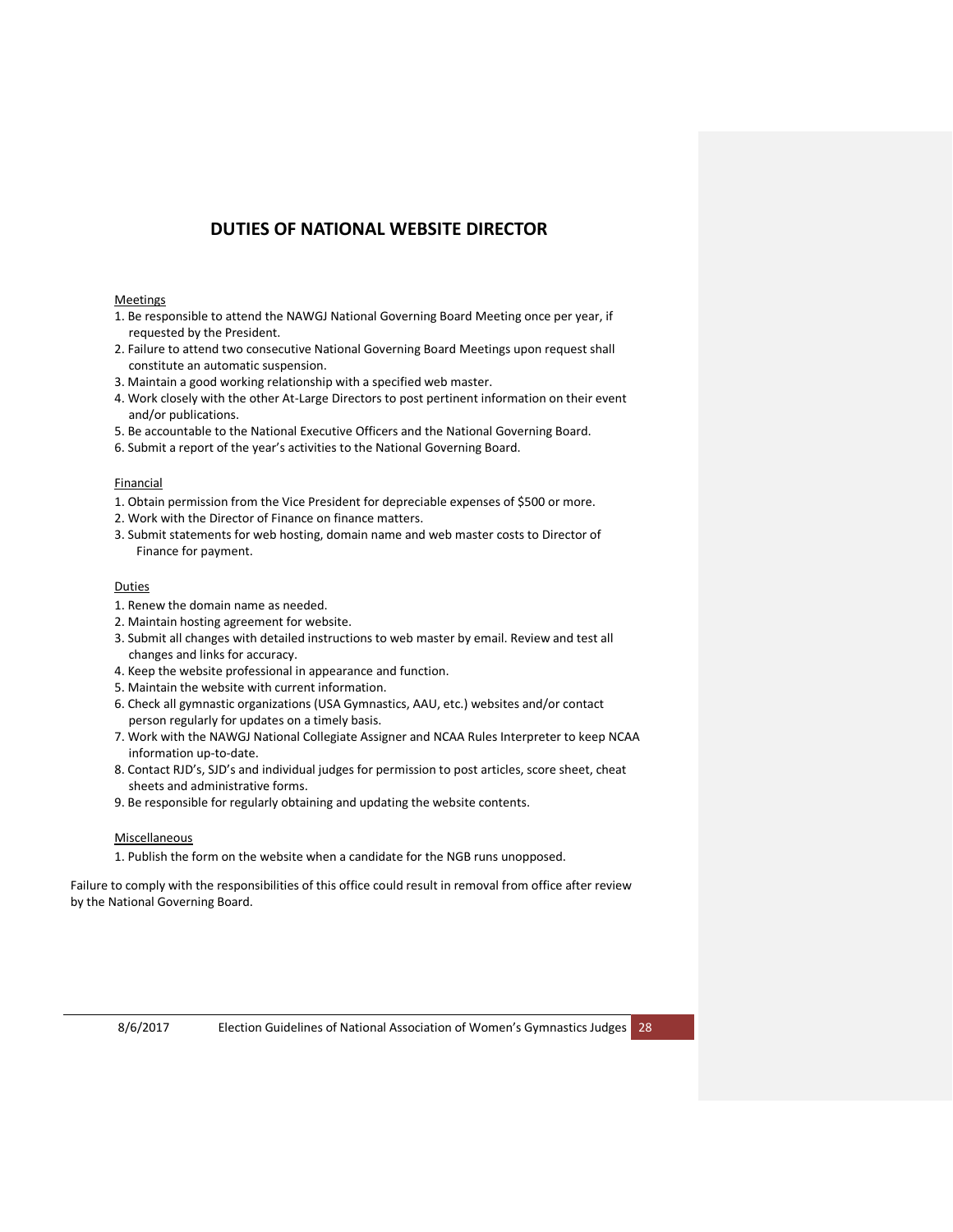## <span id="page-28-0"></span>**SPECIFIC GUIDELINES FOR NATIONAL EDUCATION DIRECTOR APPOINTMENT**

The NATIONAL EDUCATION DIRECTOR shall serve for a four year term that shall expire on **March 31, 20\_\_.**

It is the duty of the Vice President to write a letter to be placed on the NAWGJ website indicating the position of NATIONAL EDUCATION DIRECTOR is up for appointment.

- **January 1** A special reminder is sent to all National Governing Board Members by the Vice President reminding them the position of National EDUCATION DIRECTOR is up for appointment.
- February 1 A letter by the Vice President will be published on the NAWGJ website. The letter includes:
	- 1. Letter of Eligibility and Duties of the National Education Director.
	- 2. Candidate Application Form to be completed by the candidate.
	- 3. The deadline date will be **\*March 1.** Failure to respond by the deadline date (postmarked) indicates the candidate does **NOT** wish to apply for the office.

At the summer National Governing Board meeting, in the year of this appointment, the Executive Board will meet and make a recommendation to the Governing Board for their approval.

The National Education Director takes **April 1, 20\_\_.**

If for any reason, the board does not meet before **April 1**, this appointment will be made by conference calls called by the President.

\*Note: If any of the deadline dates fall on a Sunday or legal holiday, procedures should be advanced to the next business day.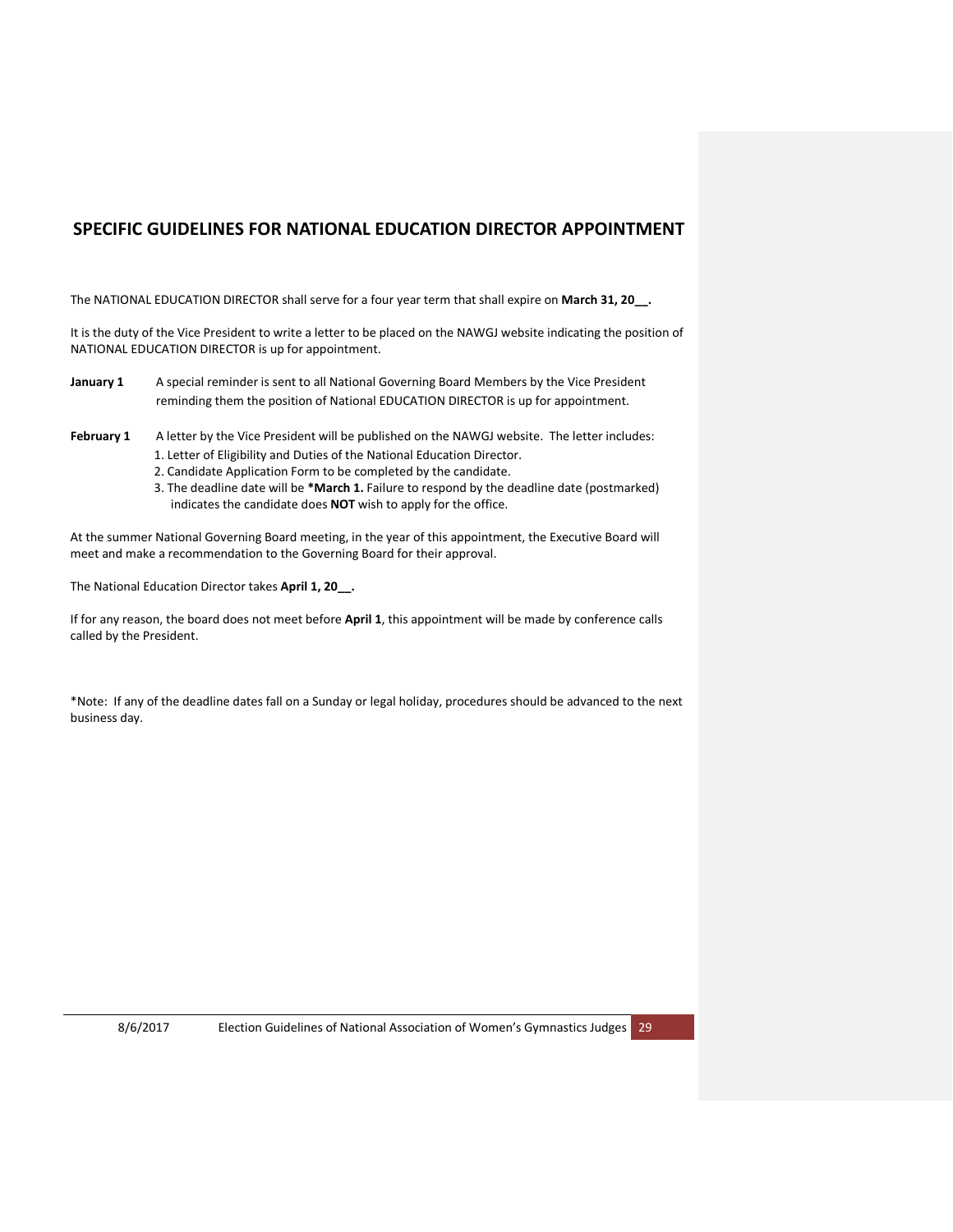## <span id="page-29-0"></span>**NATIONAL EDUCATION DIRECTOR CANDIDATE APPLICATION FORM**

Date:  $\overline{\phantom{a}}$ 

You are eligible to apply for the office of National Education Director if you meet the eligibility requirements. If appointed, your term would begin on April 1, \_\_\_\_\_\_\_\_ and end on March 31, \_\_\_\_\_\_\_\_\_ and run for four years.

If you are interested in applying, please complete the form below regarding your qualifications and background and return to the Vice President by March 1**,** \_\_\_\_\_\_\_\_\_\_\_\_\_\_\_\_\_\_\_. (Request RETURN RECEIPT, please.) Failure to respond by the deadline date (postmarked) indicates that you do NOT wish to apply for office.

This application will be COPIED for distribution to the National Governing Board.

#### **NATIONAL EDUCATION DIRECTOR CANDIDATE APPLICATION FORM**

| <b>NAME</b><br><b>PHONE</b> | <b>ADDRESS</b> | <u> 1980 - An Aonaichte ann an Aonaichte ann an t-</u> |
|-----------------------------|----------------|--------------------------------------------------------|
| RATING                      | <b>DATE</b>    |                                                        |
| NAWGJ BACKGROUND            |                | <b>YEARS OF SERVICE</b>                                |
|                             |                |                                                        |
|                             |                |                                                        |

\_\_\_\_\_\_\_\_\_\_\_\_\_\_\_\_\_\_\_\_\_\_\_\_\_\_\_\_\_\_\_\_\_\_\_\_\_\_\_\_\_\_\_\_\_\_\_\_\_\_\_\_\_\_\_\_\_\_\_\_\_\_\_\_\_\_\_\_\_\_\_\_\_\_\_\_\_\_\_\_\_\_\_\_\_

Please list any experience you have relevant to this position.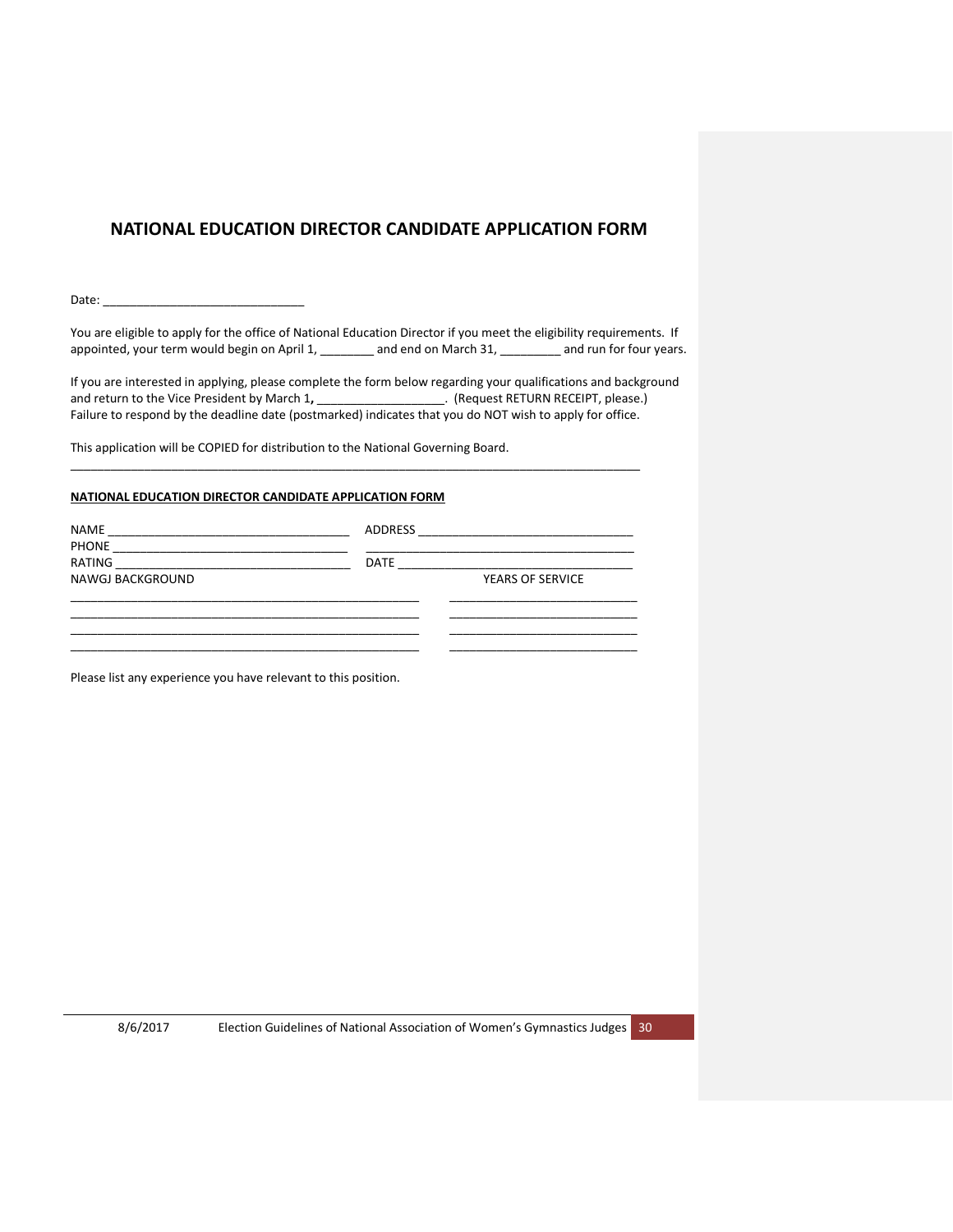## **ELIGIBILITY FOR NATIONAL EDUCATION DIRECTOR**

- <span id="page-30-0"></span>1. All National, Regional, State and At-Large Directors and Officers shall be 21 years of age.
- 2. A candidate shall be certified as a National level or above judge.
- 3. A candidate must be in good standing under the canons and disciplinary rules of the NAWGJ Code of Professional Responsibility.
- 4. A current Officer must be up-to-date with all required reports to be eligible to run for office.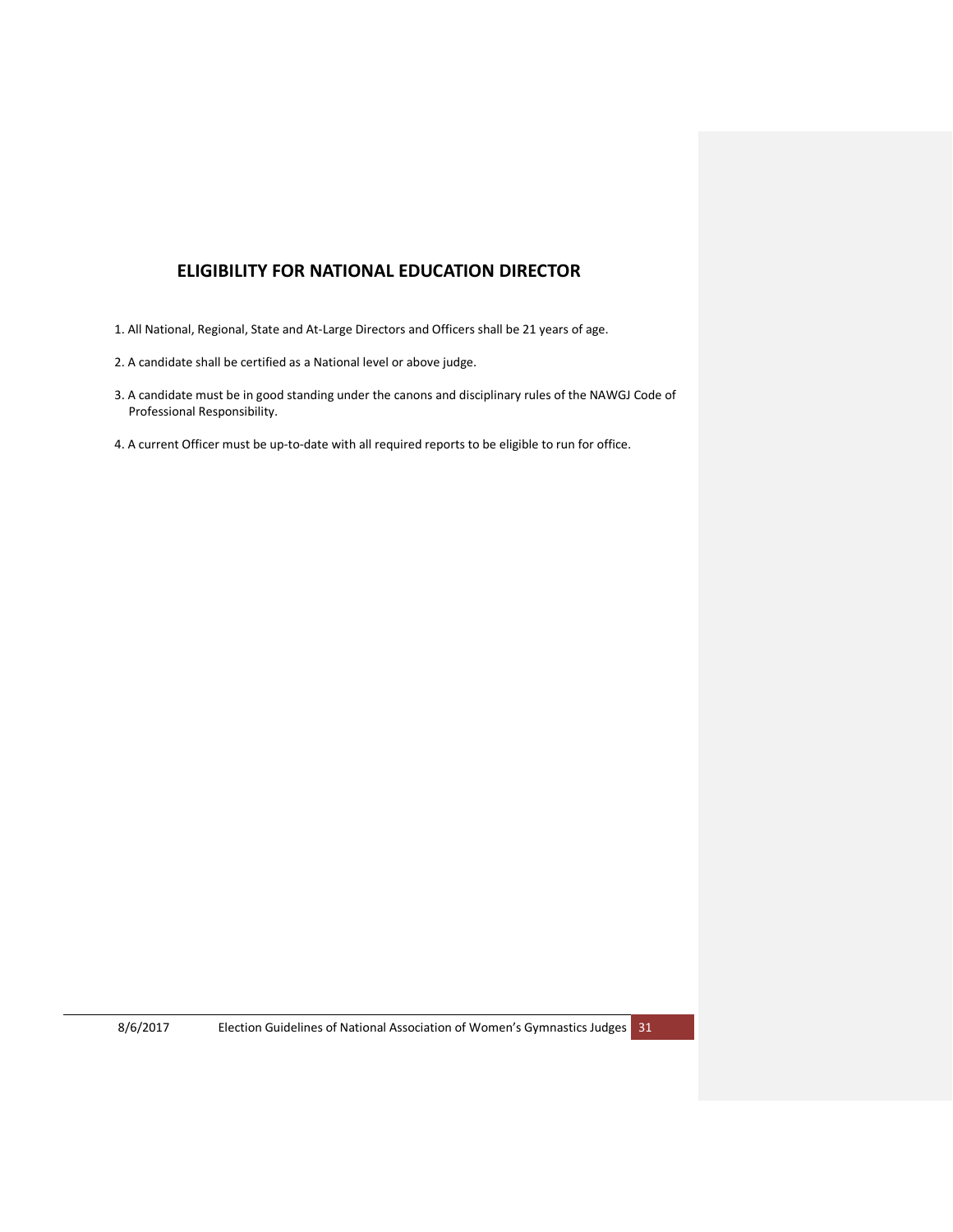## **DUTIES OF NATIONAL EDUCATION DIRECTOR**

#### <span id="page-31-0"></span>**Meetings**

- 1. Present an annual report at the National Governing Board meeting.
- 2. Failure to attend two consecutive National Governing Board meetings upon request shall constitute an automatic suspension.
- 3. Collaborate with the National Librarian to develop and provide educational materials.
- 4. Coordinate with the National Website Director to provide online education, including the development of online courses.

#### **Financial**

- 1. Obtain permission from the Vice President for depreciable expenses of \$500 or more.
- 2. Work with the Director of Finance on finance matters.
- 3. Submit a Quarterly Financial Report for expenses and all monies received and dispersed.

#### **Duties**

- 1. Be responsible to the National Executive Officers and/or the National Governing Board.
- 2. Chair the standing Education Committee and oversee development of educational projects.
- 3. Be the program director for the National Symposium.
- 4. Develop and solicit new materials. Acquire approval for all technical information used.
- 5. Collaborate with USA Gymnastics on judges' education.

Failure to comply with the responsibilities of this office could result in removal from office after review by the National Governing Board.

7/2016

**Comment [AM1]:**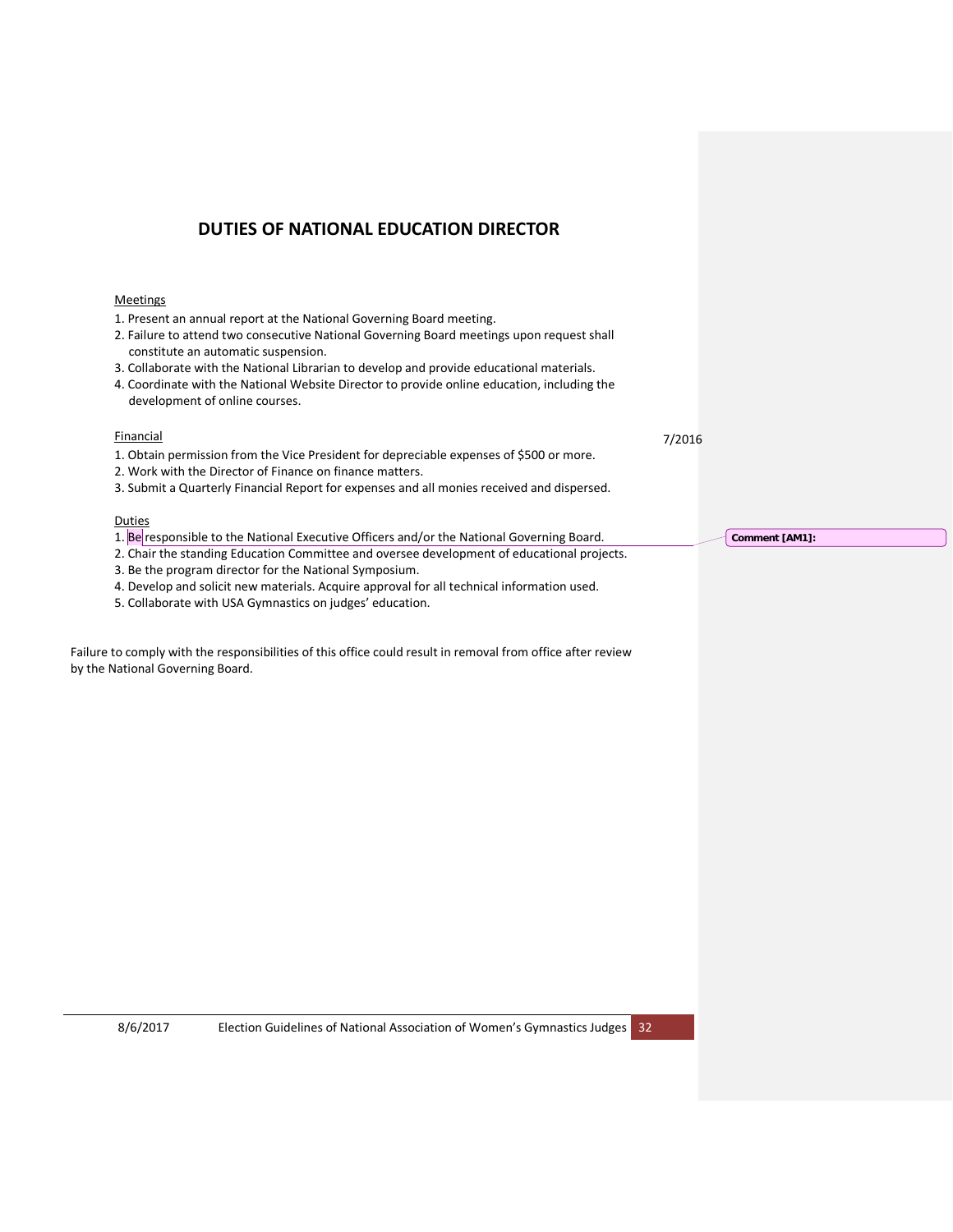## <span id="page-32-0"></span>**SPECIFIC GUIDELINES FOR NATIONAL LIBRARIAN APPOINTMENT**

The NATIONAL LIBRARIAN shall serve for a four year term that shall expire on **March 31, 20\_\_.**

It is the duty of the Vice President to write a letter to be placed on the NAWGJ website indicating the position of NATIONAL LIBRARIAN is up for appointment.

- **January 1** A special reminder is sent to all National Governing Board Members by the Vice President reminding them the position of National Librarian is up for appointment.
- February 1 A letter by the Vice President will be published on the NAWGJ website. The letter includes:
	- 1. Letter of Eligibility and Duties of the National Librarian.
	- 2. Candidate Application Form to be completed by the candidate.
	- 3. The deadline date will be **\*March 1.** Failure to respond by the deadline date (postmarked) indicates the candidate does **NOT** wish to apply for the office.

At the summer National Governing Board meeting, in the year of this appointment, the Executive Board will meet and make a recommendation to the Governing Board for their approval.

The National Librarian takes office **April 1, 20\_\_.**

If, for any reason, the board does not meet before **April 1**, this appointment will be made by conference calls called by the President.

\*Note: If any of the deadline dates fall on a Sunday or legal holiday, procedures should be advanced to the next business day.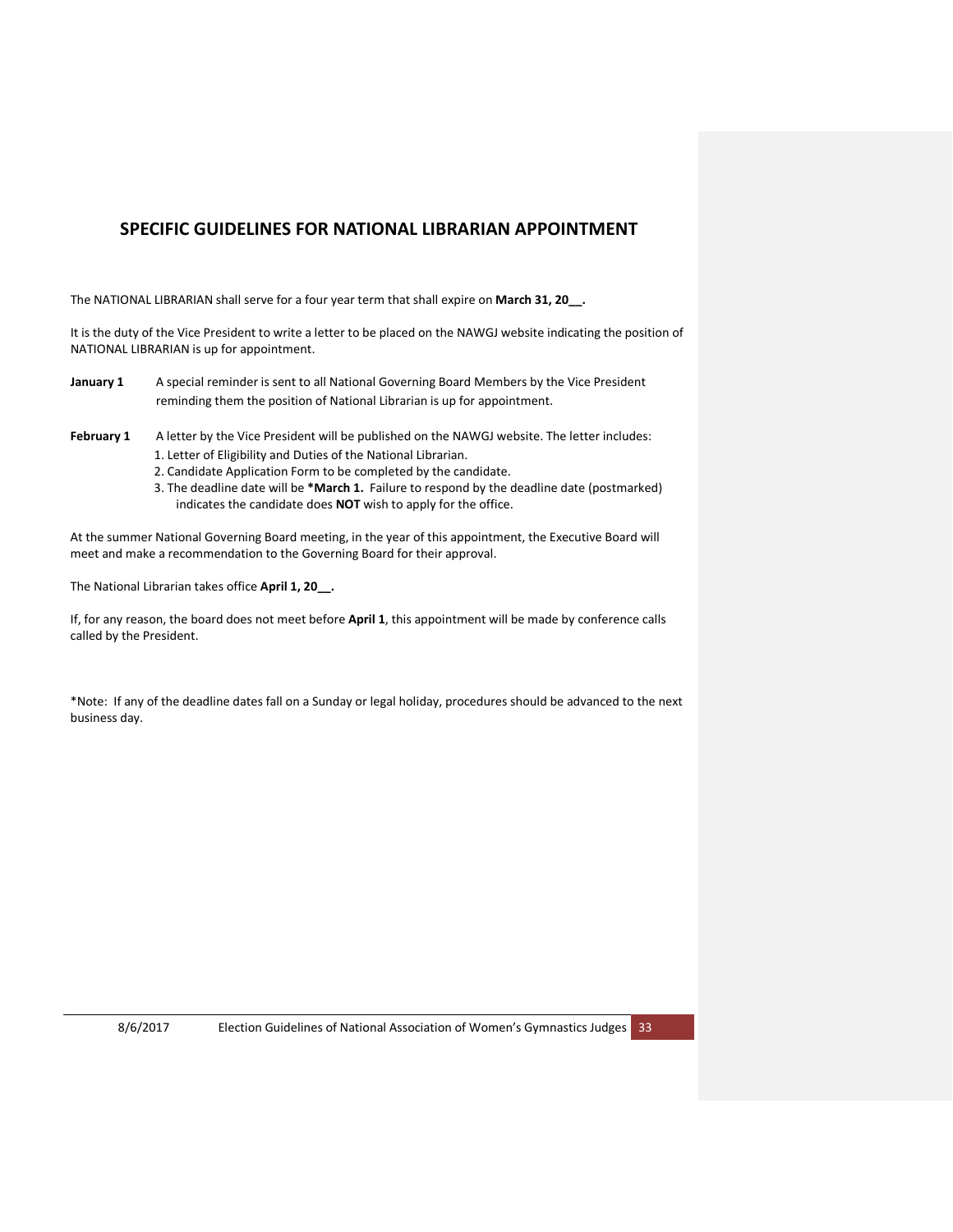## <span id="page-33-0"></span>**NATIONAL LIBRARIAN CANDIDATE APPLICATION FORM**

Date:  $\overline{\phantom{a}}$ 

You are eligible to apply for the office of National Librarian if you meet the eligibility requirements. If appointed, your term would begin on April 1, \_\_\_\_\_\_\_\_ and end on March 31, \_\_\_\_\_\_\_\_ and run for four years.

If you are interested in applying, please complete the form below regarding your qualifications and background and return to the Vice President by March 1**,** \_\_\_\_\_\_\_\_\_\_\_\_\_\_\_\_\_\_\_. (Request RETURN RECEIPT, please.) Failure to respond by the deadline date (postmarked) indicates that you do NOT wish to apply for office.

This application will be COPIED for distribution to the National Governing Board.

#### **NATIONAL LIBRARIAN – CANDIDATE APPLICATION FORM**

| <b>NAME</b>            | ADDRESS     | <u> 1980 - Jan Bernard Bernard, mensental bernard besteht als den besteht als der Erste als der Erste als der Ers</u> |  |
|------------------------|-------------|-----------------------------------------------------------------------------------------------------------------------|--|
| <b>PHONE</b><br>RATING | <b>DATE</b> |                                                                                                                       |  |
| NAWGJ BACKGROUND       |             | <b>YEARS OF SERVICE</b>                                                                                               |  |
|                        |             |                                                                                                                       |  |
|                        |             |                                                                                                                       |  |
|                        |             |                                                                                                                       |  |

\_\_\_\_\_\_\_\_\_\_\_\_\_\_\_\_\_\_\_\_\_\_\_\_\_\_\_\_\_\_\_\_\_\_\_\_\_\_\_\_\_\_\_\_\_\_\_\_\_\_\_\_\_\_\_\_\_\_\_\_\_\_\_\_\_\_\_\_\_\_\_\_\_\_\_\_\_\_\_\_\_\_\_\_\_

Please list any experience you have relevant to this position.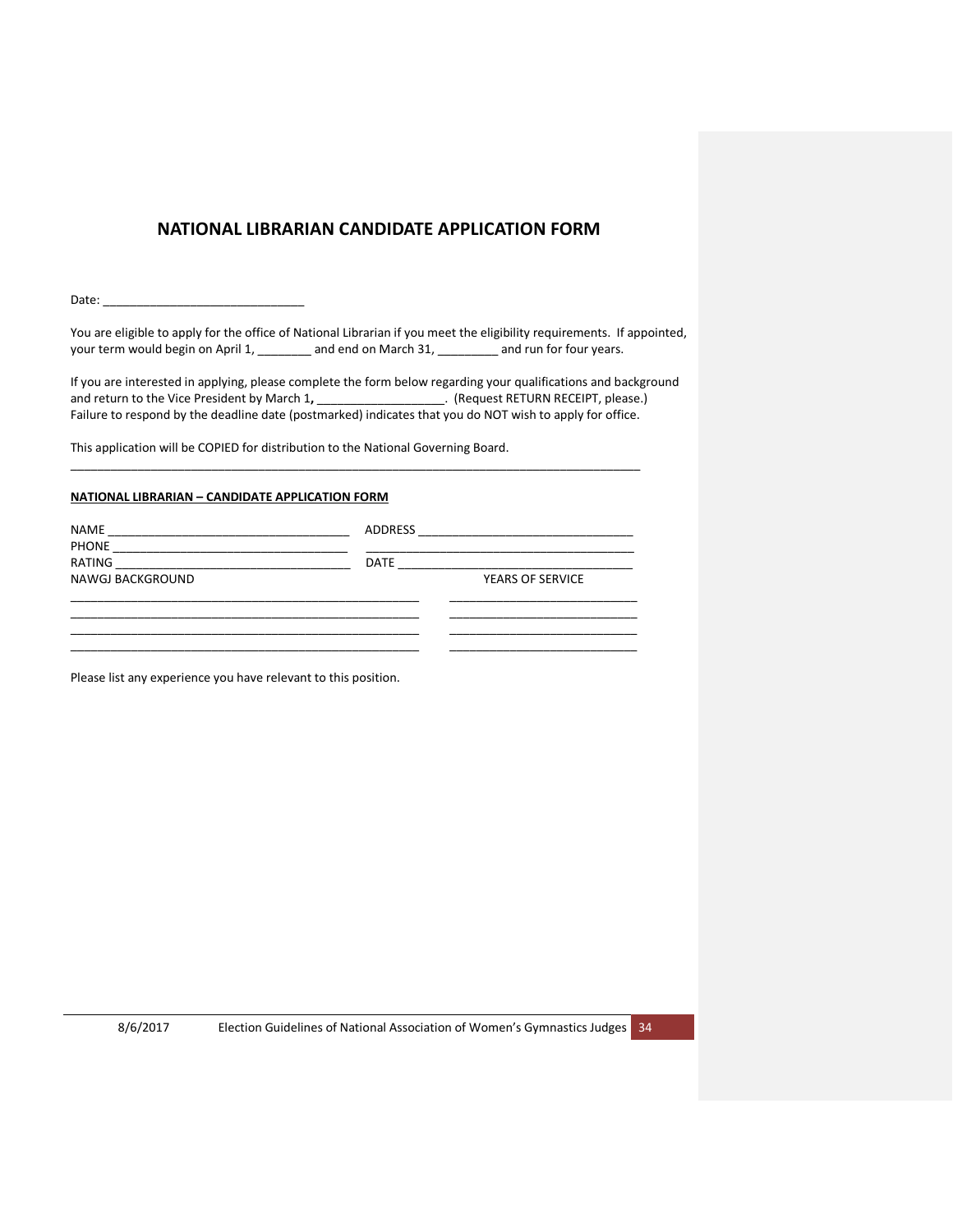## **ELIGIBILITY FOR NATIONAL LIBRARIAN**

- <span id="page-34-0"></span>1. All National, Regional, State and At-Large Directors and Officers shall be 21 years of age.
- 2. A candidate shall be certified as a National level or above judge.
- 3. A candidate must be in good standing under the canons and disciplinary rules of the NAWGJ Code of Professional Responsibility.
- 4. A current Officer must be up-to-date with all required reports to be eligible to run for office.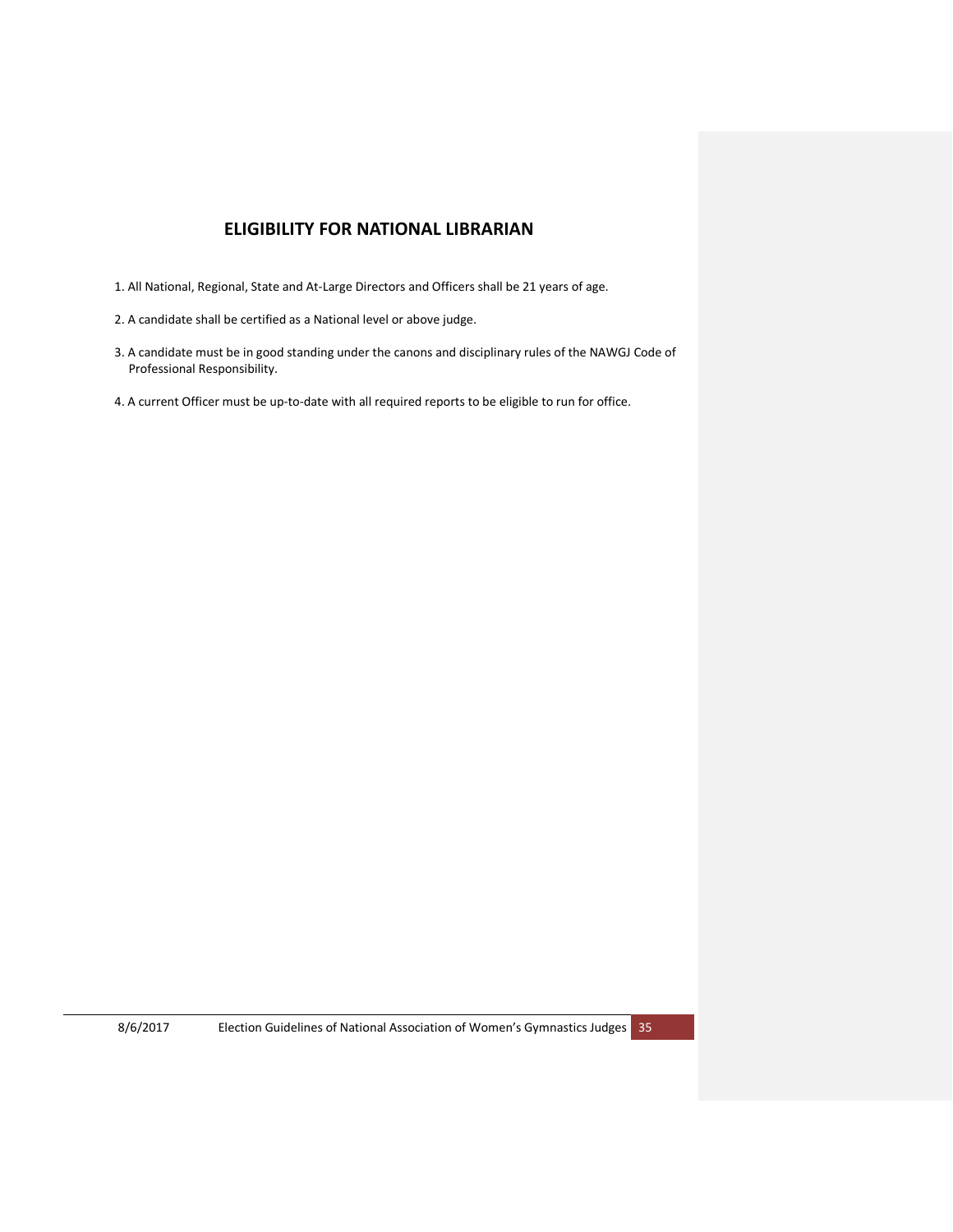## **DUTIES OF THE NATIONAL LIBRARIAN**

#### <span id="page-35-0"></span>Duties

- 1. Be responsible to the National Executive Officers, the National Executive Board, and the National Governing Board.
- 2. Attend one National Governing Board Meeting per year upon request.
- 3. Failure to attend two consecutive National Governing Board Meetings when requested will constitute an automatic suspension.
- 4. Develop and solicit new materials. Acquire approval for all technical information used.
- 5. Maintain a catalog.
- 6. Keep in contact with the National Website Director to publish a catalog.
- 7. Receive orders and send educational materials upon request.
- 8. Maintain a collection development policy with the purpose of acquisition of materials.
- 9. Develop the Archives of NAWGJ.

#### Financial

- 1. Establish a separate bank account in the name of NAWGJ with her/his own name, and that of the President and Director of Finance as the Trustees.
- 2. Submit a yearly financial report to the NGB at the annual meeting.
- 3. Obtain permission from the Vice President for depreciable expenses of \$500 or more.

Failure to comply with the responsibilities of this office could result in removal from office after review by the National Governing Board.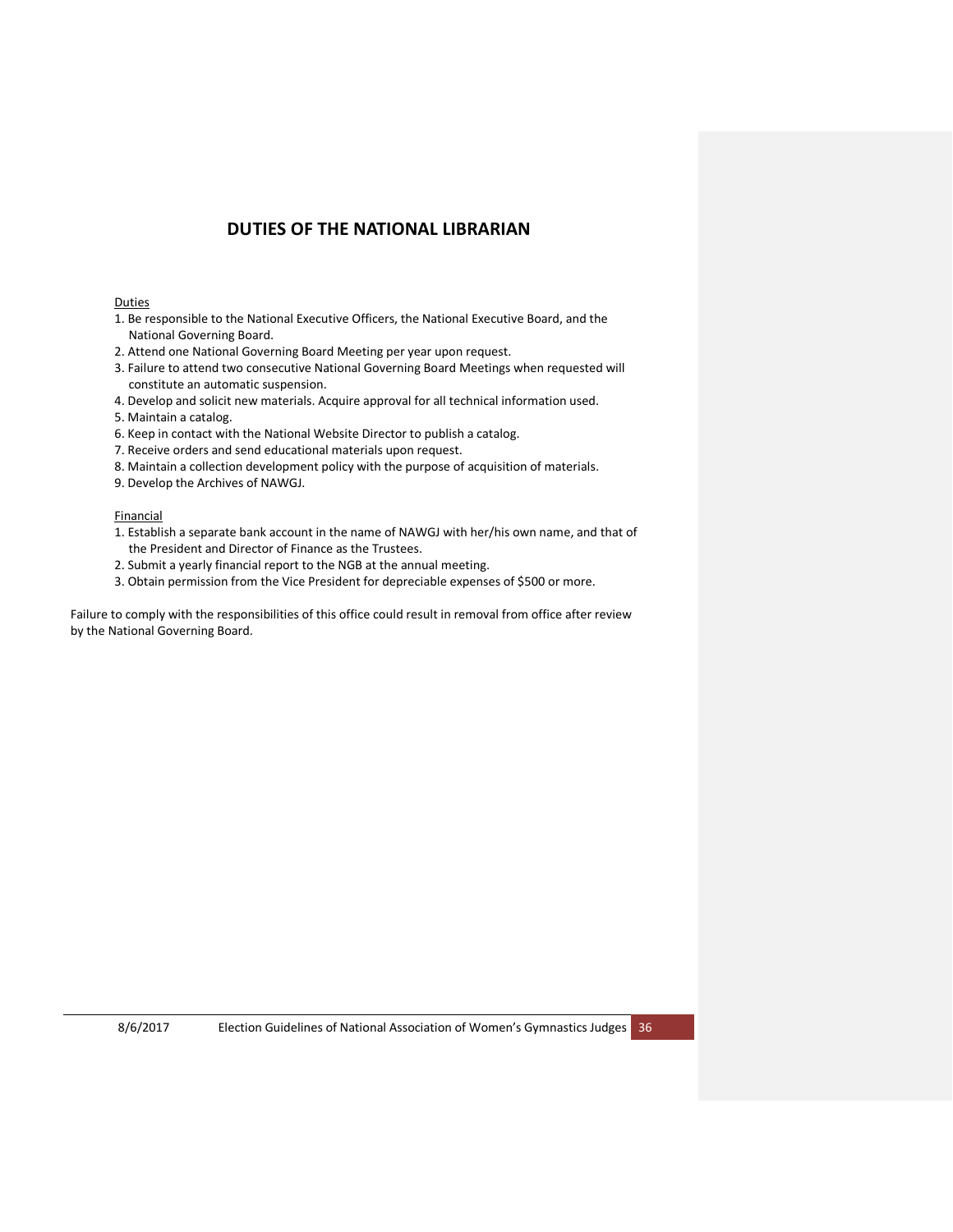## <span id="page-36-0"></span>**SPECIFIC GUIDELINES FOR NATIONAL JUDGES CUP DIRECTOR APPOINTMENT**

The NATIONAL JUDGES CUP DIRECTOR shall serve for a four year term that shall expire on **March 31, 20\_\_.**

It is the duty of the Vice President to write a letter to be placed on the NAWGJ website indicating the position of NATIONAL JUDGES CUP DIRECTOR is up for appointment.

- January 1 A special reminder is sent to all National Governing Board Members by the Vice President reminding them the position of National Judges Cup Director is up for appointment.
- February 1 A letter by the Vice President will be published on the NAWGJ website. The letter includes:
	- 1. Letter of Eligibility and Duties of the National Judges Cup Director.
	- 2. Candidate Application Form to be completed by the candidate.
	- 3.The deadline date will be **\*March 1.** Failure to respond by the deadline date (postmarked) indicates the candidate does **NOT** wish to apply for the office.

At the summer National Governing Board meeting, in the year of this appointment, the Executive Board will meet and make a recommendation to the Governing Board for their approval.

The Judges Cup Director takes office **April 1, 20\_\_.**

If for any reason, the Board does not meet before **April 1**, this appointment will be made by conference calls called by the President.

\*Note: If any of the deadline dates fall on a Sunday or legal holiday, procedures should be advanced to the next business day.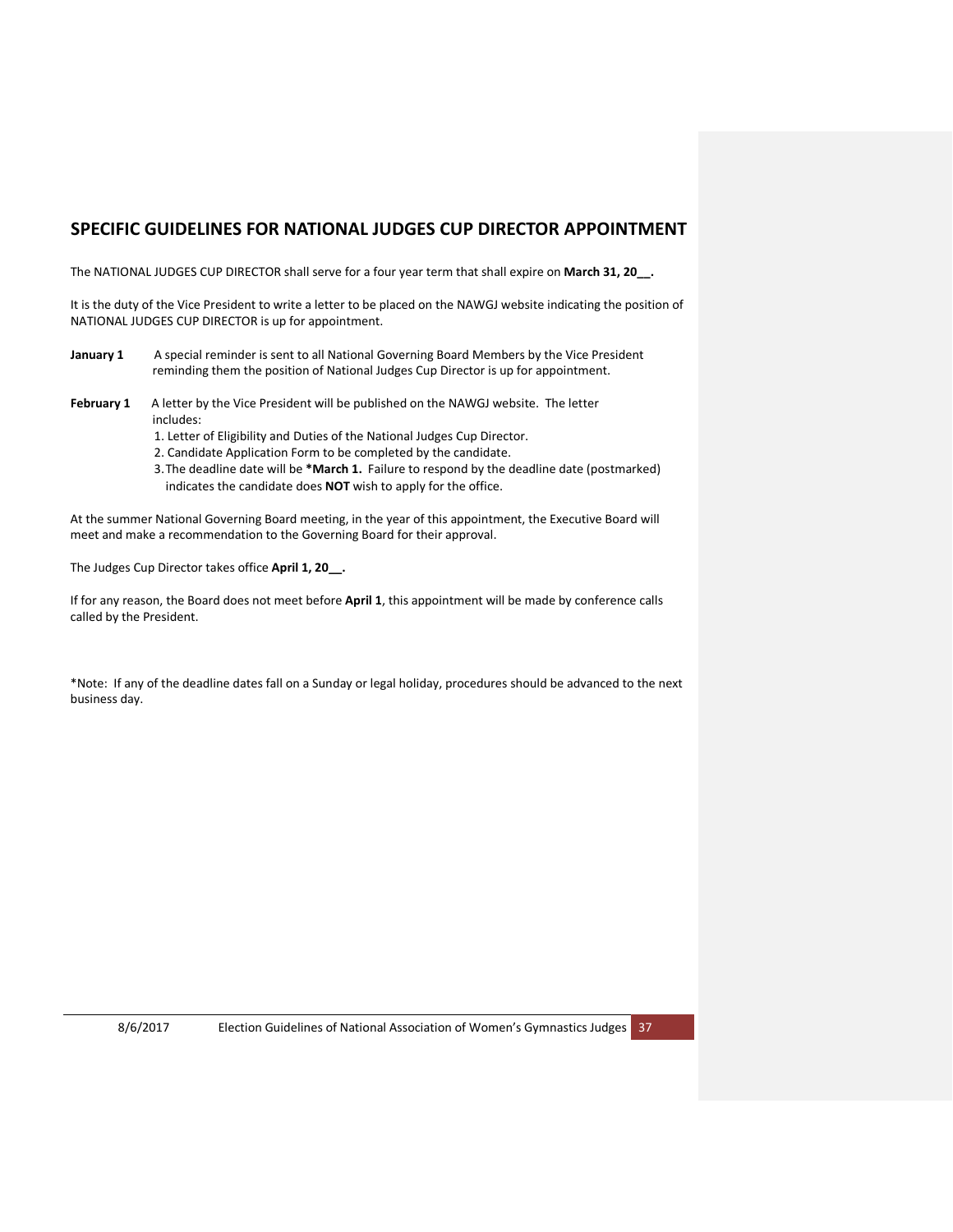## <span id="page-37-0"></span>**NATIONAL JUDGES CUP DIRECTOR CANDIDATE APPLICATION FORM**

Date:

You are eligible to apply for the office of National Judges Cup Director if you meet the eligibility requirements. If appointed, your term would begin on April 1, \_\_\_\_\_\_\_\_ and end on March 31, \_\_\_\_\_\_\_\_ and run for four years.

If you are interested in applying, please complete the form below regarding your qualifications and background and return to the Vice President by March 1, \_\_\_\_\_\_\_\_\_\_\_\_\_\_\_\_\_\_\_\_. (Request RETURN RECEIPT, please.) Failure to respond by the deadline date (postmarked) indicates that you do NOT wish to apply for office.

This application will be COPIED for distribution to the National Governing Board.

#### **NATIONAL JUDGES CUP DIRECTOR – CANDIDATE APPLICATION FORM**

| <b>NAME</b>            | ADDRESS     |                         |  |
|------------------------|-------------|-------------------------|--|
| <b>PHONE</b><br>RATING | <b>DATE</b> |                         |  |
| NAWGJ BACKGROUND       |             | <b>YEARS OF SERVICE</b> |  |
|                        |             |                         |  |
|                        |             |                         |  |
|                        |             |                         |  |

\_\_\_\_\_\_\_\_\_\_\_\_\_\_\_\_\_\_\_\_\_\_\_\_\_\_\_\_\_\_\_\_\_\_\_\_\_\_\_\_\_\_\_\_\_\_\_\_\_\_\_\_\_\_\_\_\_\_\_\_\_\_\_\_\_\_\_\_\_\_\_\_\_\_\_\_\_\_\_\_\_\_\_\_\_

Please list any experience you have relevant to this position.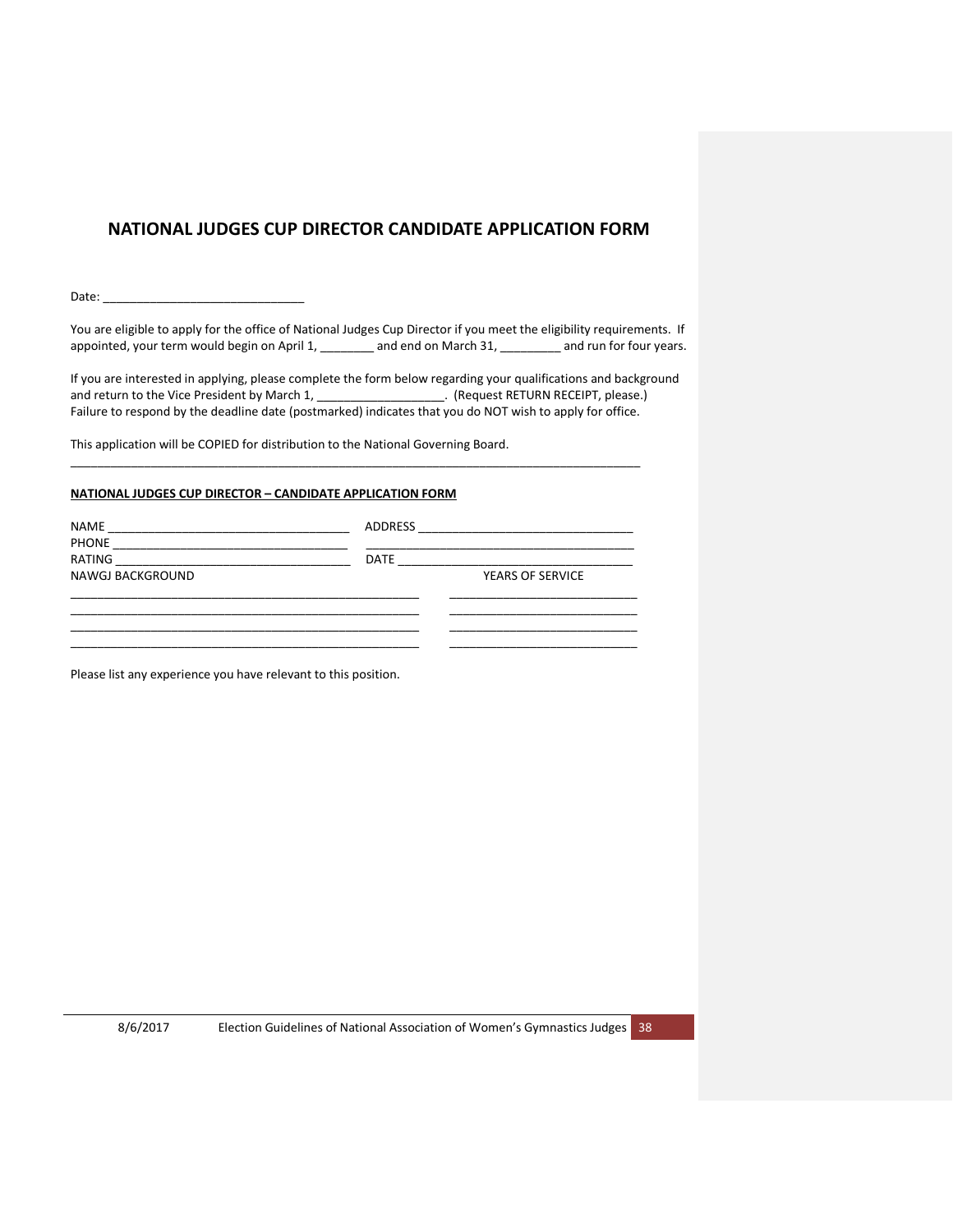## **ELIGIBILITY FOR NATIONAL JUDGES CUP DIRECTOR**

- <span id="page-38-0"></span>1. All National, Regional, State and At-Large Directors and Officers shall be 21 years of age.
- 2. A candidate shall be certified as a National level or above judge.
- 3. A candidate must be in good standing under the canons and disciplinary rules of the NAWGJ Code of Professional Responsibility.
- 4. A current Officer must be up-to-date with all required reports to be eligible to run for office.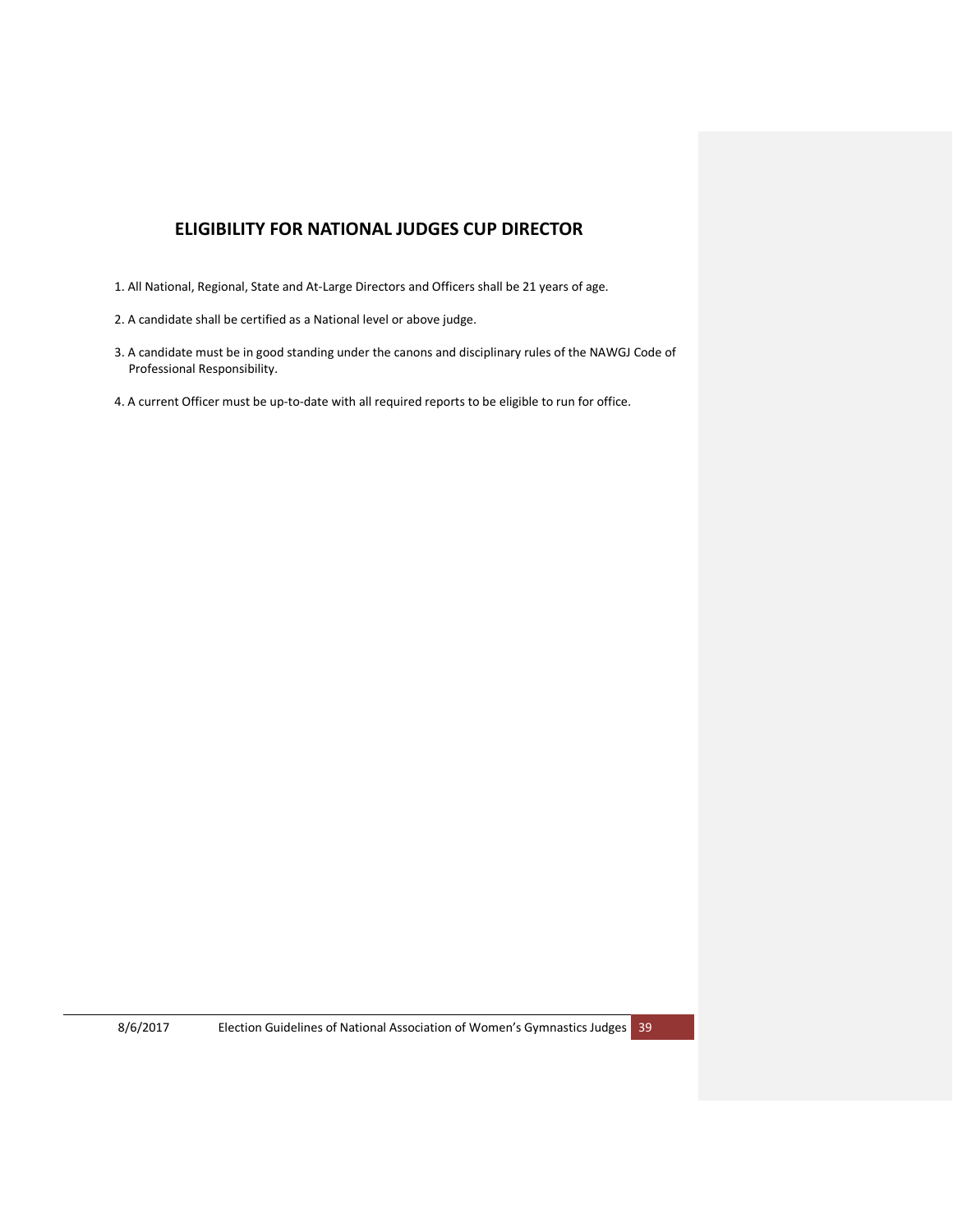## **DUTIES OF THE NATIONAL JUDGES CUP DIRECTOR**

#### <span id="page-39-0"></span>Duties

- 1. Be responsible to the National Executive Officers, the National Executive Board, and the National Governing Board.
- 2. Present an annual report at the National Governing Board meeting.
- 3. Failure to attend two consecutive National Governing Board Meetings when requested will constitute an automatic suspension.
- 4. Select a site and a host with the approval of the National Governing Board.
- 5. Negotiate the final contract with the host.
- 6. Assist the meet host/director with promoting the meet.
- 7. Obtain and contract the judges for the meet.
- 8. Schedule the judges for the sessions.
- 9. Obtain assistance from the local NAWGJ representatives.
- 10.Help coordinate transportation to and from the meet site.
- 11. For a detailed description, please refer to the Judges Cup Guide.
- 12.Ensure that the USA Gymnastics Rules and Policies are strictly enforced.

#### **Financial**

- 1. Establish a separate bank account in the name of NAWGJ with the name of the President and the Director of Finance as trustees.
- 2. File with the Director of Finance an accounting of all monies received and disbursed within sixty (60) days of the Cup.
- 3. Submit a yearly financial report to the National Governing Board at the annual meeting.
- 4. Obtain permission from the Vice President for depreciable expenses of \$500 or more.

Failure to comply with the responsibilities of this office could result in removal from office after review by the National Governing Board.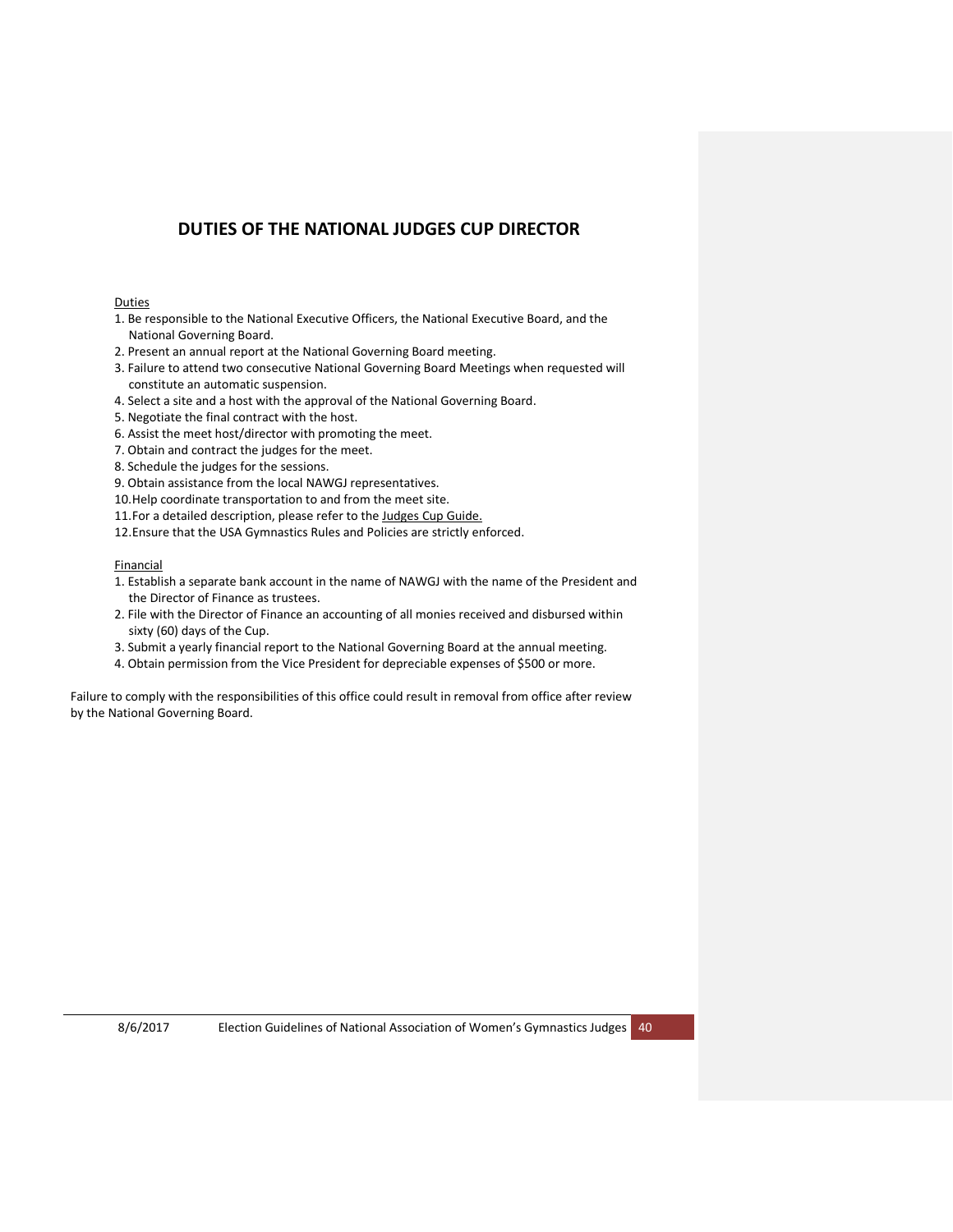## <span id="page-40-0"></span>**SPECIFIC GUIDELINES FOR NATIONAL COLLEGIATE ASSIGNER APPOINTMENT**

The NATIONAL COLLEGIATE ASSIGNER shall serve for a four year term that shall expire on **March 31, 20\_\_.**

It is the duty of the Vice President to compile a list of all persons who are eligible to run for NATIONAL COLLEGIATE ASSIGNER.

- October 1 A special reminder is sent to all National Governing Board eligible candidates by the Vice President reminding them the position of National Collegiate Assigner is up for appointment.
- **November 1** All eligible candidates are sent notification of their eligibility. This includes:
	- 1. Letter of Eligibility and Duties of the Office of National Collegiate Assigner.
	- 2. Candidate Application Form to be completed by the candidate stating his/her qualifications.
	- 3. A list of dates for the election and the process to be followed.
- **January 2 Application due.** Failure to respond by the deadline date (postmarked) indicates the candidate does **NOT** wish to run for the office.

The National Governing Board will finalize the appointment at the January National Governing Board Meeting following the January 2 due date.

The National Collegiate Assigner takes office **April 1, 20\_\_.**

\*Note: If any of the deadline dates fall on a Sunday or legal holiday, procedures should be advanced to the next business day.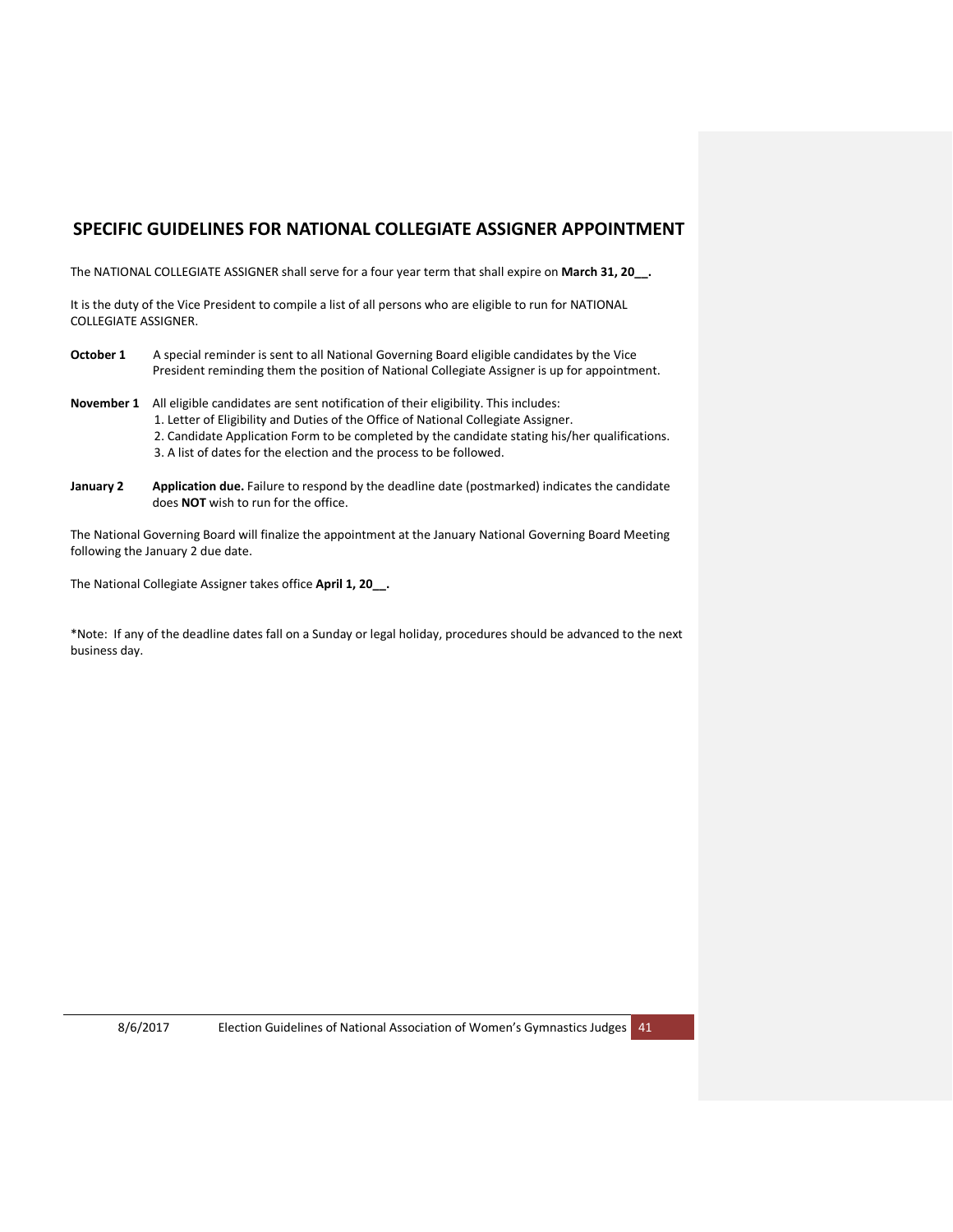## <span id="page-41-0"></span>**APPLICATION FOR NAWGJ NATIONAL COLLEGIATE ASSIGNER**

**DUE: December 20, 20\_\_\_**

**SELECTION DATE: January 10, 20\_\_\_**

Criteria/Background: 1. NAWGJ Member

2. National or Brevet rated official in good standing

3. Served as NAWGJ Collegiate Assigner for at least one term

4. Judging experience at the collegiate level with understanding of the collegiate modifications

5. Ability to make fair and impartial decisions

6. Computer literacy and accessibility to the internet (DSL/high speed imperative)

7. Experience with database or willingness to learn

8. Ability to check email on a regular basis (numerous times/day during assigning period)

9. Access to an answering machine and cell phone

10.Availability on an emergency basis (i.e. cell phone)

11.Excellent record keeping skills

|                                                                                           | DAY PHONE_____________________________EVENING PHONE_____________________CELL PHONE____________________________ |
|-------------------------------------------------------------------------------------------|----------------------------------------------------------------------------------------------------------------|
|                                                                                           |                                                                                                                |
|                                                                                           | YEARS JUDGING NCAA________HIGHEST LEVEL NCAA MEET JUDGED_________________________                              |
|                                                                                           |                                                                                                                |
|                                                                                           |                                                                                                                |
|                                                                                           |                                                                                                                |
| 1. WHAT PART OF THE CURRENT ASSIGNING PROCESS, IF ANY, DO YOU THINK SHOULD BE CHANGED AND |                                                                                                                |
|                                                                                           | ,我们也不会有什么。""我们的人,我们也不会有什么?""我们的人,我们也不会有什么?""我们的人,我们也不会有什么?""我们的人,我们也不会有什么?""我们的人                               |
| ,我们也不能在这里的时候,我们也不能在这里的时候,我们也不能会在这里,我们也不能会不能会不能会不能会不能会不能会不能会。""我们,我们也不能会不能会不能会不能会          |                                                                                                                |
|                                                                                           |                                                                                                                |
| 8/6/2017 Election Guidelines of National Association of Women's Gymnastics Judges 42      |                                                                                                                |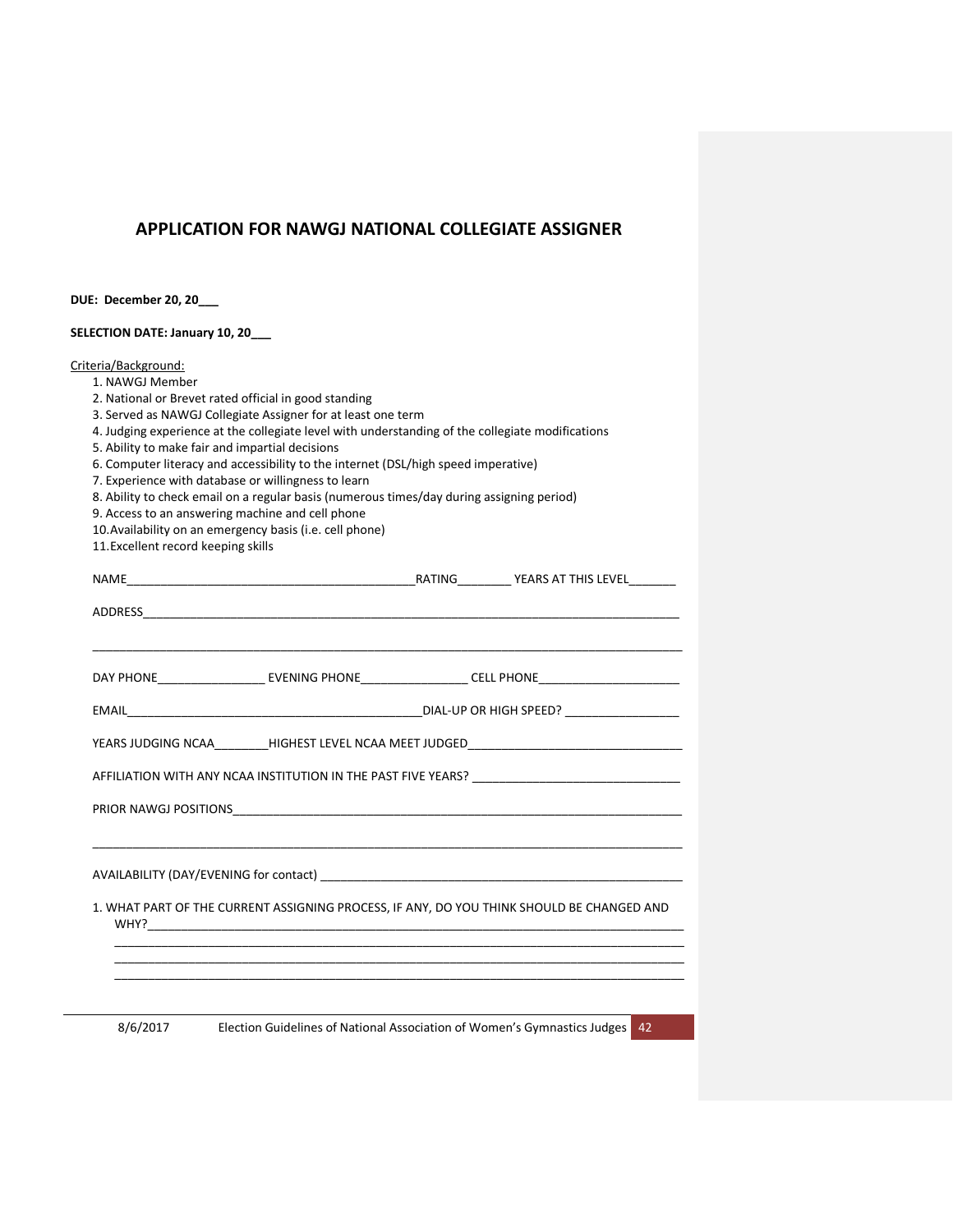2. WHAT CHANGES WOULD YOU PROPOSE?

 $\overline{\phantom{a}}$ 

3. WHAT PROCESS WOULD YOU FOLLOW TO DETERMINE THE JUDGING ASSIGNMENTS FOR THE **CONFERENCE MEETS?** 

4. ARE THERE ANY OTHER COMMENTS THAT YOU FEEL WOULD BE HELPFUL FOR US TO KNOW?\_\_\_

PLEASE COMPLETE THE APPLICATION ON NO MORE THAN TWO SHEETS OF PAPER (One side each).

| YOU MUST RETURN 1 COPY TO EACH COMMITTEE PERSON BY U.S. MAIL AND EMAIL. |  |  |
|-------------------------------------------------------------------------|--|--|
|                                                                         |  |  |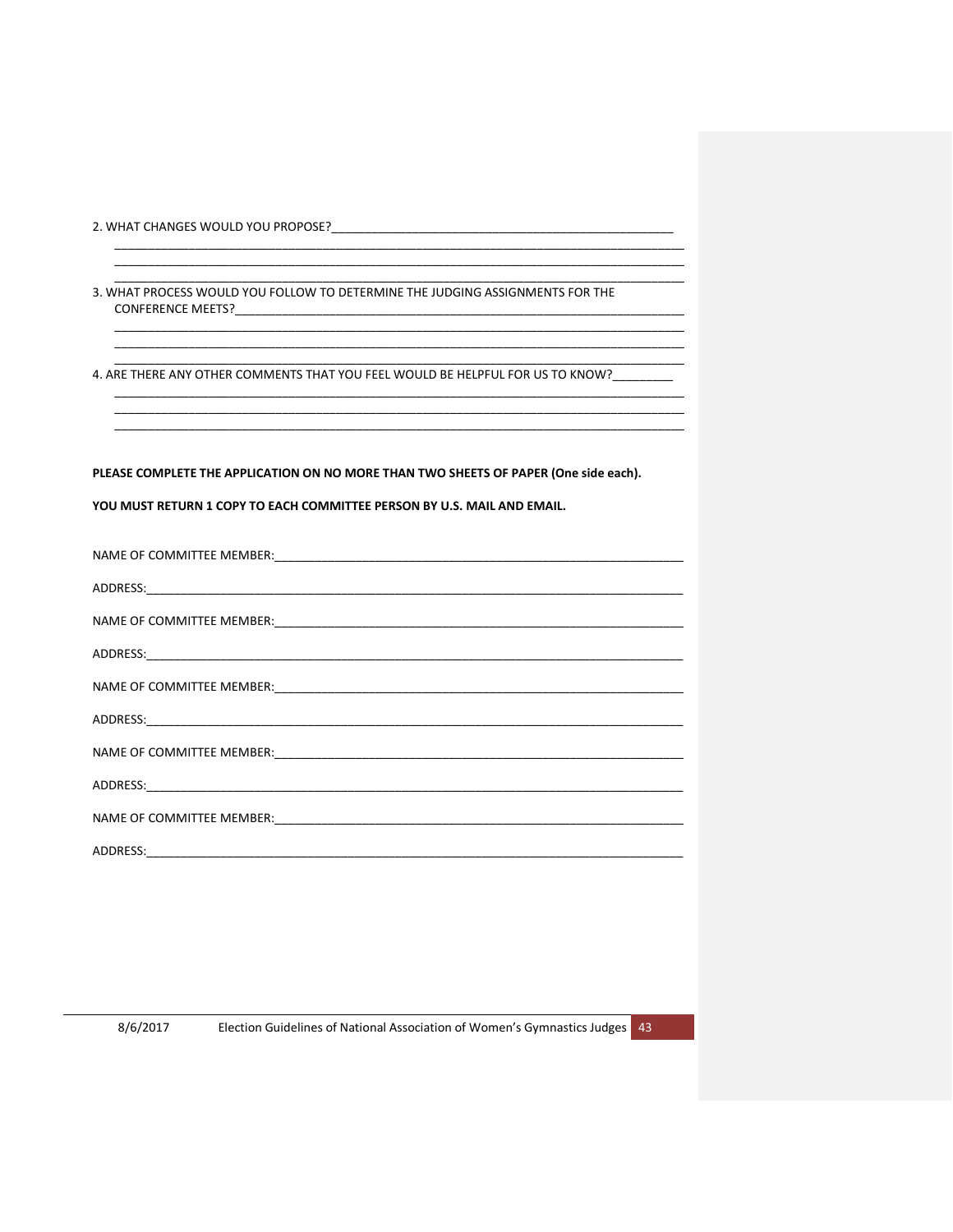## **ELIGIBILITY FOR NATIONAL COLLEGIATE ASSIGNER**

- <span id="page-43-0"></span>1. All National, Regional, State and At-Large Directors and Officers shall be 21 years of age.
- 2. A candidate shall be certified as a National level or above judge.
- 3. A candidate shall have served as a NCAA regional assigner for a minimum of 1 term.
- 4. A candidate must be in good standing under the canons and disciplinary rules of the NAWGJ Code of Professional Responsibility.
- 5. A current Officer must be up-to-date with all required reports to be eligible to run for office.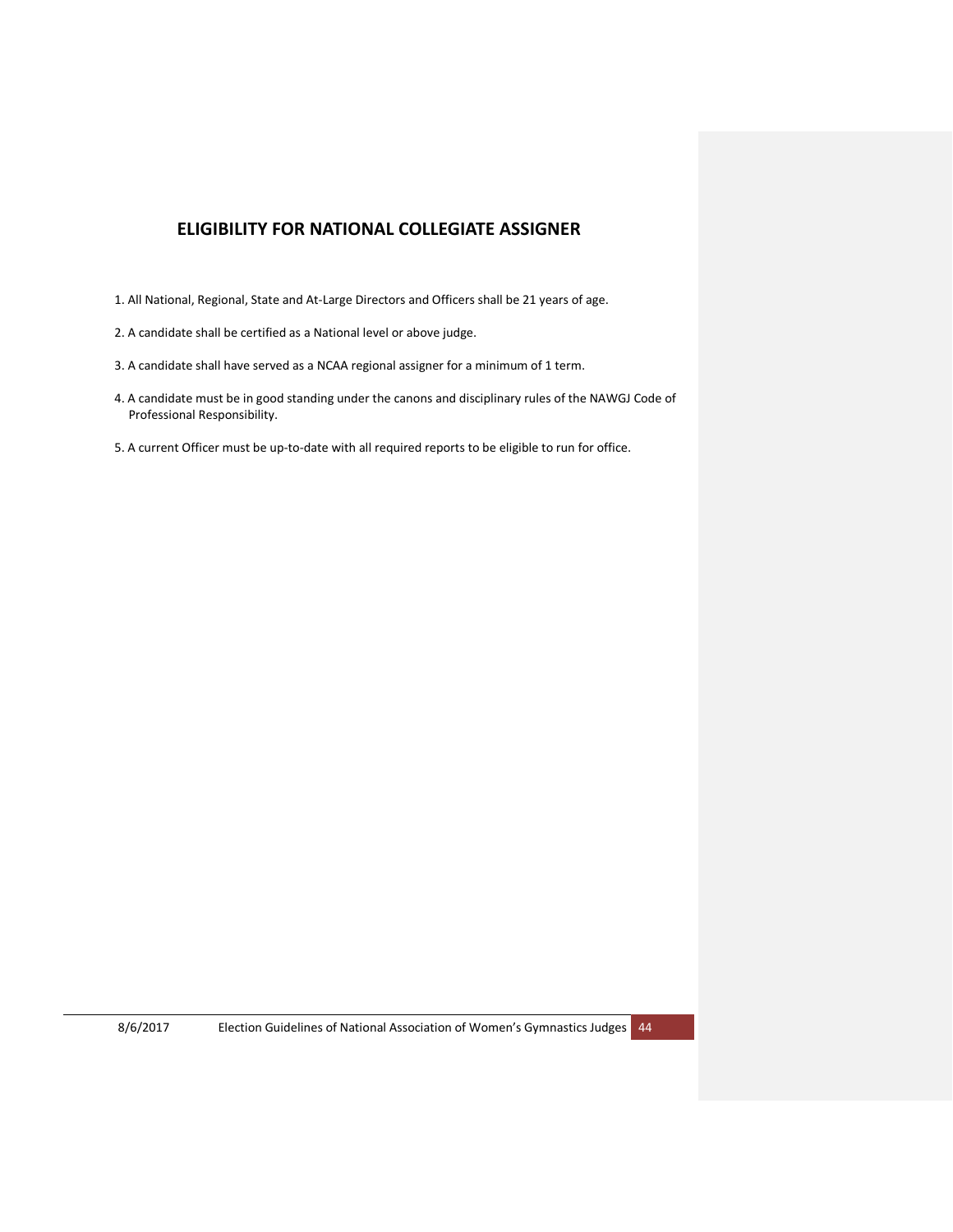## **DUTIES OF THE NATIONAL COLLEGIATE ASSIGNER**

#### <span id="page-44-0"></span>Duties

- 1. Be responsible to the National Executive Officers, the National Executive Board and the National Governing Board.
- 2. Attend one National Governing Board meeting per year upon request.
- 3. Failure to attend two consecutive National Governing Board Meetings when requested will constitute an automatic suspension.
- 4. Monitor and administer the JAS system. Notify Level 10 and above judges to enter their available dates by September 15 so that assigning can begin October 1.
- 5. Notify all institutions of responsibility to enter their requests for judges by October 1.
- 6. Complete assigning by November 15.
- 7. File a written report to NACGC/W and NAWGJ by May 1. Attend NACGC/W yearly convention, if requested.
- 8. From the data entered in the JAS, create a list of active collegiate judges.
- 9. Educate the regional assigners on the use of the JAS.
- 10.Coordinate and supervise the assignment process.
- 11.Be responsible for the assignment of conference championships with input from the assigners.
- 12.Collect and compile evaluation forms and apply to active lists at own discretion.

#### Financial

- 1. Establish a separate bank account in the name of NAWGJ with her/his own name, and that of the President and Director of Finance as the Trustees.
- 2. Collect assigning fees and reimburse regional assigners for their work.
- 3. Submit a yearly financial report to the NGB at the annual meeting.
- 4. Obtain permission from the Vice President for depreciable expenses of \$500 or more.

Failure to comply with the responsibilities of this office could result in removal from office after review by the National Governing Board.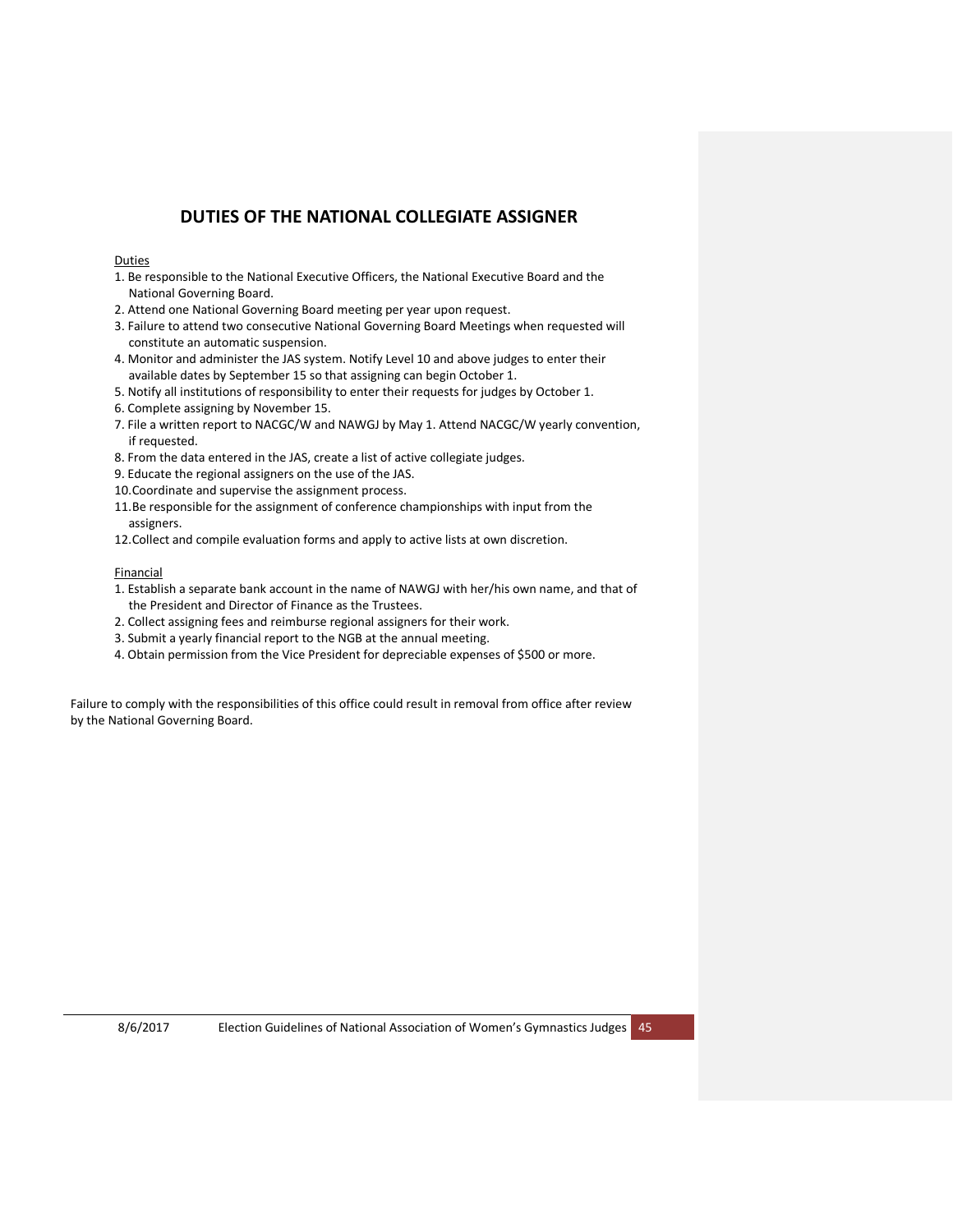#### **INDEX**

| <b>ANNUAL MEETING, 8, 36, 40, 45</b>                                                                   | MEMBERSHIP, 13                                           |
|--------------------------------------------------------------------------------------------------------|----------------------------------------------------------|
| <b>APPLICATION, 26, 30, 34, 38</b>                                                                     | <b>MINUTES, 13, 21</b>                                   |
| CANDIDATE, 5, 6, 7, 10, 11, 12, 14, 15, 16, 18, 19,<br>20, 25, 27, 29, 31, 33, 35, 37, 39, 41, 44      | <b>NATIONAL COLLED</b>                                   |
|                                                                                                        | NATIONAL EDUCA                                           |
| <b>CANDIDATE APPLICATION FORM, 5, 6, 10, 11, 14,</b><br>15, 18, 19, 25, 26, 29, 30, 33, 34, 37, 38, 41 | NATIONAL EXECUT                                          |
| <b>CHANGES TO THE CONSTITUTION, 17</b>                                                                 | <b>NATIONAL EXECU</b>                                    |
| <b>DEADLINE, 5, 10, 14</b>                                                                             | <b>NATIONAL GOVER</b><br><b>13,</b> 14, 16, <b>17,</b> 2 |
| DIRECTOR OF FINANCE, 8, 13, 14, 15, 16, 17, 21, 28,<br>36, 40, 45                                      | 32, 33, 34, <b>36</b> , 3                                |
|                                                                                                        | <b>NATIONAL GOVER</b>                                    |
| DONATIONS, 8, 13, 17, 21                                                                               | 14 <b>,</b> 25 <b>,</b> 29 <b>,</b> 33 <b>,</b> 3        |
| <b>DUTIES,</b> 5, 8, 10, 14, 17, 18, 21, 25, 28, 29, 32, 33,<br>36                                     | <b>NATIONAL JUDGE.</b>                                   |
|                                                                                                        | <b>NATIONAL LIBRAR</b>                                   |
| <b>DUTIES OF OFFICERS, 28, 32</b>                                                                      | <b>NATIONAL SECRET</b>                                   |
| <b>ELECTION RESPONSIBILITIES FLOW CHART, 4, 5</b>                                                      | <b>NATIONAL WEBSI</b>                                    |
| ELECTIONS, 8, 22                                                                                       | <b>NATIONAL WEBSI</b>                                    |
| <b>ELIGIBLE CANDIDATES, 5, 10, 14, 18</b>                                                              | 26, 27, 28, <b>36</b>                                    |
| EXECUTIVE OFFICERS, 8, 28, 36, 40, 45                                                                  | <b>NATIONAL, REGIO</b>                                   |
| <b>FEES, 45</b>                                                                                        | 16, 20, 27, 31, 3                                        |
| FINANCIAL, 8, 13, 17, 21, 28, 36, 40, 45                                                               | NAWGJ CODE OF I<br>7                                     |
| GIFTS, 8, 13, 17, 21                                                                                   | NEWSLETTER, 21,                                          |
| <b>GOVERNING BOARDS, 7, 8, 12, 16, 20</b>                                                              | <b>ONLINE ELECTION.</b>                                  |
| <b>JUDGE, 27, 31, 35, 39, 44</b>                                                                       | <b>PRESIDENT, 5, 6, 7</b>                                |
| <b>LETTER OF ELIGIBILITY,</b> 5, 10, 14, 18, 25, 29, 33, 37,                                           | 37, 40, 45                                               |
| 41                                                                                                     | <b>REGIONAL GOVER</b>                                    |
| MEETINGS, 8, 13, 17, 21, 28, 36, 40, 45                                                                | <b>REGIONAL JUDGIN</b>                                   |
|                                                                                                        |                                                          |

*MINUTES,* **13***,* **21** *NATIONAL COLLEGIATE ASSIGNER,* 41*,* 42*,* 44*,* 45 *NATIONAL EDUCATION DIRECTOR,* 29*,* 30*,* 31*,* 32 *NATIONAL EXECUTIVE BOARD,* **8***,* **13***,* **17***,* **36***,* **40***,* **45** *NATIONAL EXECUTIVE OFFICERS,* 7*,* 12*,* 16*,* 20 *NATIONAL GOVERNING BOARD,* 5*,* 7*,* **8***,* **9***,* 10*,* 12*,*  **13***,* 14*,* 16*,* **17***,* 20*,* **21***,* 22*,* 25*,* 26*,* 27*,* **28***,* 29*,* 30*,*  32*,* 33*,* 34*,* **36***,* 37*,* 38*,* **40***,* 41*,* **45** *NATIONAL GOVERNING BOARD MEMBERS,* 5*,* 10*,*  14*,* 25*,* 29*,* 33*,* 37 *NATIONAL JUDGES CUP DIRECTOR,* 37*,* 38*,* 39*,* 40 *NATIONAL LIBRARIAN,* 33*,* 34*,* 35*,* 36 *NATIONAL SECRETARY,* 10*,* 11*,* 12*,* 13*,* **21** *NATIONAL WEBSITE,* 10*,* 14 *NATIONAL WEBSITE DIRECTOR,* 5*,* 10*,* **13***,* 14*,* 25*,*  26*,* 27*,* 28*,* **36** *NATIONAL, REGIONAL, & STATE DIRECTORS,* 7*,* 12*,*  16*,* 20*,* 27*,* 31*,* 35*,* 39*,* 44 *NAWGJ CODE OF PROFESSIONAL RESPONSIBILITY, NEWSLETTER,* **21***,* **22 ONS,** 7 *PRESIDENT,* 5*,* 6*,* 7*,* 8*,* **13***,* **17***,* **21***,* 25*,* **28***,* 29*,* 33*,* **36***, REGIONAL GOVERNING BOARD,* **21** *REGIONAL JUDGING DIRECTOR,* 7*,* **17***,* 18*,* 19*,* 20*,* 21